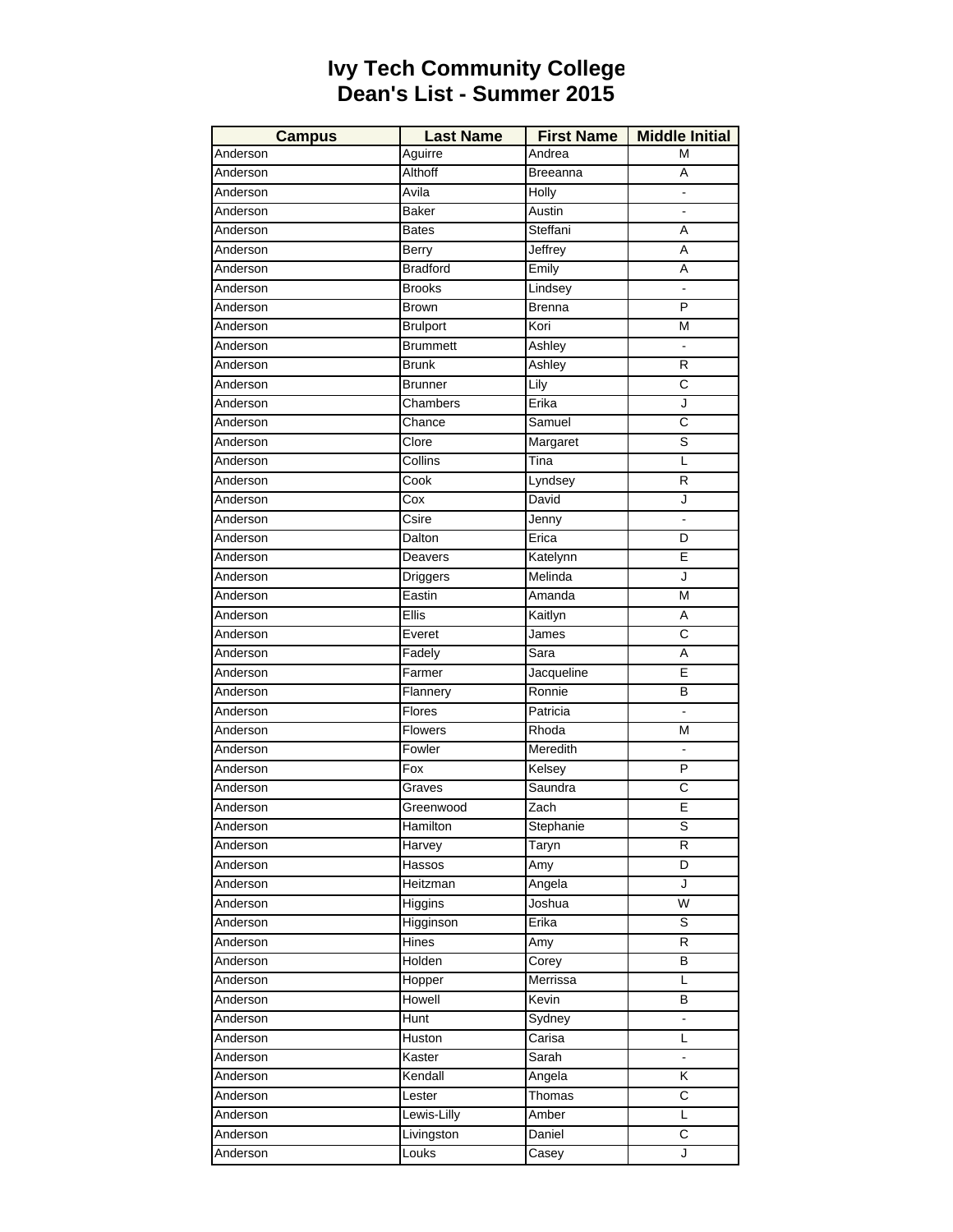| Anderson          | Love-Cunningham                | Toni          |                |
|-------------------|--------------------------------|---------------|----------------|
| Anderson          | Lowe                           | Austin        | R              |
| Anderson          | Mccoy                          | Channing      | ÷,             |
| Anderson          | McGann-Polendo                 | Mersadez      | L              |
| Anderson          | McGhee                         | Danny         | $\blacksquare$ |
| Anderson          | Mesh                           | Joshua        | L.             |
| Anderson          | Moore                          | Alexander     | B              |
| Anderson          | Nunn                           | De'Asisa      | P              |
| Anderson          | Over                           | Matthew-Logan |                |
| Anderson          | Partain-Humphrey               | Deanna        | N              |
| Anderson          | Phelps                         | Kelsey        | D              |
| Anderson          | Powers                         | Rachael       | M              |
| Anderson          | Prater                         | Michelle      | Α              |
|                   | Rensel                         |               | A              |
| Anderson          |                                | Elizabeth     |                |
| Anderson          | Rhoads                         | Gary          | L              |
| Anderson          | Rhodes                         | Kyla          | N              |
| Anderson          | <b>Roberts</b>                 | Katelynn      | M              |
| Anderson          | Roth                           | Alicia        | J              |
| Anderson          | Schlegel                       | Justin        | M              |
| Anderson          | Shepherd                       | Amber         |                |
| Anderson          | Silvey                         | Brandon       | A              |
| Anderson          | Sipes                          | Mesia         | L              |
| Anderson          | Sloan                          | Devin         | E              |
| Anderson          | Smith                          | Jordan        | S              |
| Anderson          | Smith                          | Traci         | M              |
| Anderson          | <b>Steffler</b>                | Haily         | D              |
| Anderson          | Strode                         | Terri         |                |
| Anderson          | Sullivan                       | Mindy         | L              |
| Anderson          | Tabor                          | Kari          | L              |
| Anderson          | Thompson                       | Desirea       | L              |
| Anderson          | Tyler                          | Jennifer      | L              |
| Anderson          | Valmore-Cook                   | Liberty       | M              |
| Anderson          | Walters                        | <b>Brook</b>  | N              |
| Anderson          | Warren                         | Natalie       | D              |
| Anderson          | $\overline{\mathsf{W}}$ aymire | Heather       | J              |
| Anderson          | Weaver                         | JoRenda       | S              |
| Anderson          | West                           | Shakerra      | M              |
| Anderson          | Wright                         | Christopher   | D              |
| Anderson          | Wuertz                         | Erin          | C              |
| Anderson          | Wynn                           | Staci         | J              |
| Anderson          | Young                          | Joshua        | K              |
| Anderson          | Young                          | Whitney       | J              |
| <b>Batesville</b> | <b>Bushorn</b>                 | Natasha       | J              |
| Batesville        | Harper                         | Hannah        | M              |
| Batesville        | Hoff                           | Valarie       | Α              |
| <b>Batesville</b> | Riley                          | Trisha        | Κ              |
| Bloomington       | Abd'llah                       | Safiyyah      | в              |
| Bloomington       | Addisu                         | Hannah        | ۰              |
| Bloomington       | <b>Aguilar Perez</b>           | Melissa       | A              |
| Bloomington       | Allen                          | <b>Brooke</b> | M              |
| Bloomington       | Allen                          | Hannah        | Г              |
| Bloomington       | Alsaegh                        | Mustafa       | L              |
| Bloomington       | Arthur                         | Timothy       | $\overline{R}$ |
| Bloomington       | <b>Banks</b>                   | Ciera         | R              |
| Bloomington       | <b>Batz</b>                    | Tim           | J              |
| Bloomington       | Baumgardner                    | Jasmine       | L.             |
| Bloomington       | Beasley                        | Thea          | $\overline{P}$ |
| Bloomington       | <b>Beck</b>                    | Natalie       | R              |
|                   |                                |               |                |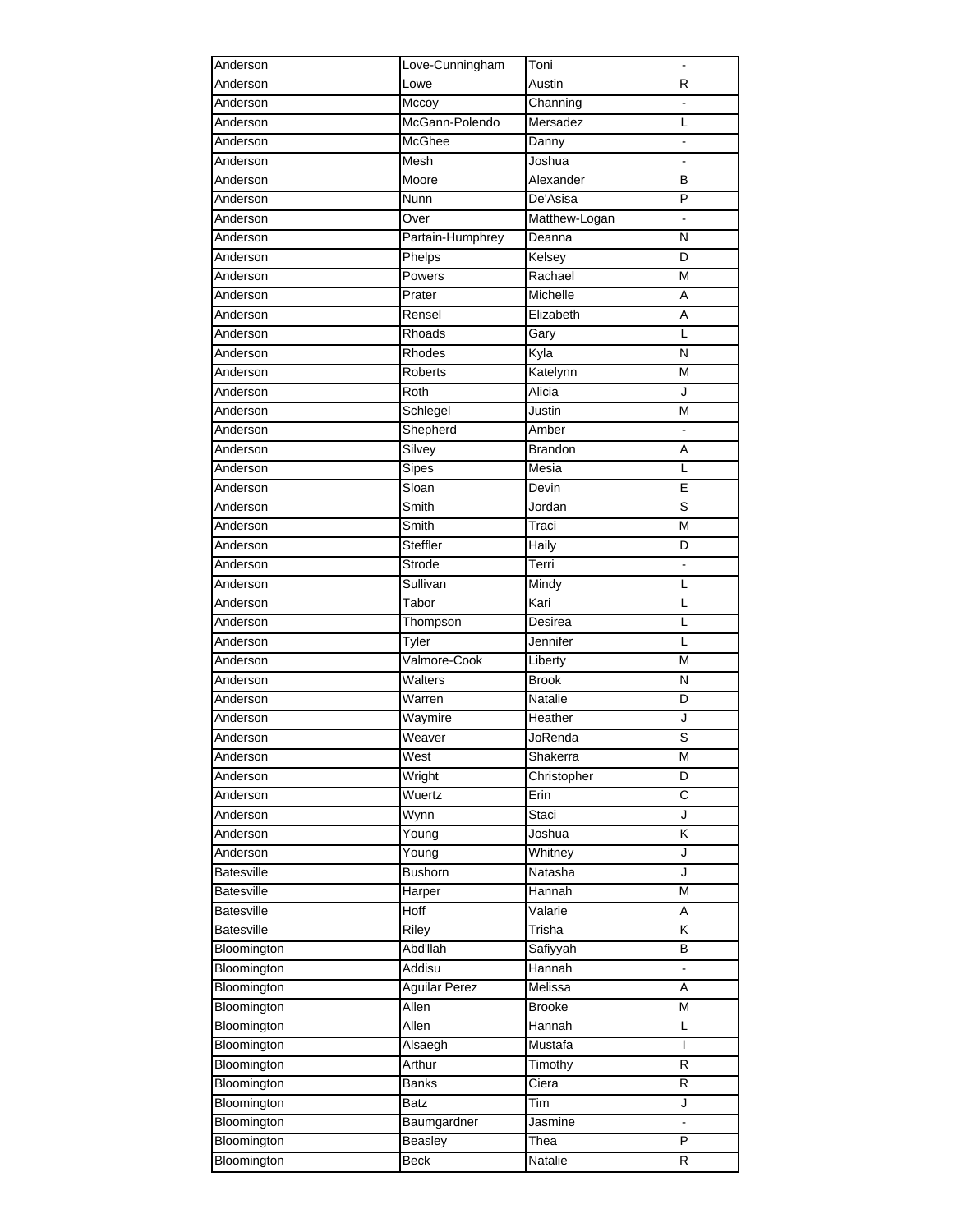| Bloomington | Benson            | Alana       |                          |
|-------------|-------------------|-------------|--------------------------|
| Bloomington | Berry             | Christopher | S                        |
| Bloomington | <b>Bevers</b>     | Matthew     | L                        |
| Bloomington | Blessing          | Jason       | $\overline{\phantom{0}}$ |
| Bloomington | <b>Block</b>      | Michael     | J                        |
| Bloomington | Bowen             | Victoria    | S                        |
| Bloomington | <b>Bradley</b>    | James       | Α                        |
| Bloomington | <b>Brantley</b>   | Tiffany     | В                        |
| Bloomington | <b>Brewer</b>     | Jamie       | M                        |
| Bloomington | Bridgewater       | Paul        | В                        |
| Bloomington | Brown             | Krystal     |                          |
| Bloomington | Brown             | Rita        | Μ                        |
| Bloomington | Burton            | Breeanna    | J                        |
| Bloomington | Campbell          | Keith       | A                        |
| Bloomington | Carmichael        | Chelsea     | D                        |
| Bloomington | Carpenter         | Christopher |                          |
| Bloomington | Carter            | Wesley      | н                        |
| Bloomington | Chappell          | Amber       | $\mathsf{N}$             |
| Bloomington | Chastain          | Joshua      | J                        |
| Bloomington |                   |             |                          |
|             | Clymer            | Rachael     | н                        |
| Bloomington | Coats             | Amanda      | G                        |
| Bloomington | Coke              | Joanna      | M                        |
| Bloomington | Cosby             | Amanda      | L                        |
| Bloomington | $\overline{C}$ ox | Jerry       | W                        |
| Bloomington | Creel             | Christopher | D                        |
| Bloomington | Cress             | Erin        | D                        |
| Bloomington | Danko             | Brittany    | L                        |
| Bloomington | Dauby             | Victoria    |                          |
| Bloomington | Dayton            | Ellyn       | C                        |
| Bloomington | Deckard           | Tiana       | M                        |
| Bloomington | Deo               | Nakul       | S                        |
| Bloomington | Dewees            | Emily       | R                        |
| Bloomington | Drake             | Dondra      | N                        |
| Bloomington | Dutrieux          | Gabrielle   | S                        |
| Bloomington | Edwards           | Danielle    | M                        |
| Bloomington | Ennis             | Robert      | M                        |
| Bloomington | Evans             | Darrell     | W                        |
| Bloomington | Ferguson          | Kerry       | L                        |
| Bloomington | Frazier           | Lora        |                          |
| Bloomington | Frederick         | Tony        | в                        |
| Bloomington | George            | Elizabeth   | Α                        |
| Bloomington | Gilstrap          | Tammy       | Α                        |
| Bloomington | Goldsberry        | Alex        | J                        |
| Bloomington | Hallagan          | Vincent     | R                        |
| Bloomington | Hamrick           | Christopher | Τ                        |
| Bloomington | Harden            | Tiffany     | N                        |
| Bloomington | Hardy             | Julie       | ۰                        |
| Bloomington | Harris            | Eric        | R                        |
| Bloomington | <b>Harris</b>     | Taylor      |                          |
| Bloomington | Harrison          | Ashli       | N                        |
|             | <b>Hawkins</b>    | Emily       | M                        |
| Bloomington |                   |             |                          |
| Bloomington | Hayden            | Jessica     | R                        |
| Bloomington | Hayes             | Jessica     | L                        |
| Bloomington | <b>Hicks</b>      | Nolan       | J                        |
| Bloomington | Hill              | Matthew     | ä,                       |
| Bloomington | Hodges            | William     | R                        |
| Bloomington | Holland           | Kelly       | R                        |
| Bloomington | Hopwood           | Lorna       | M                        |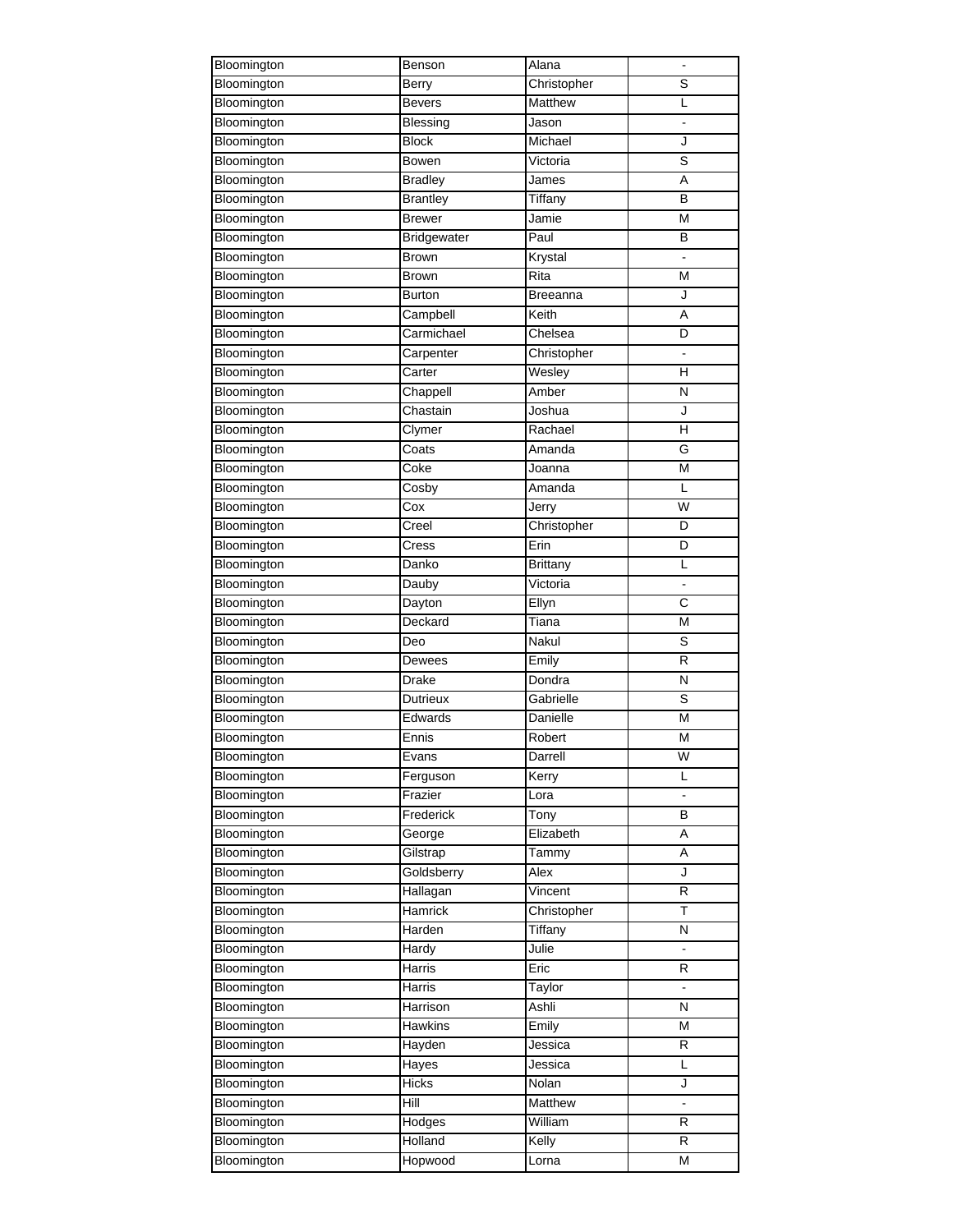| Bloomington | Hughes        | Thomas        | L                     |
|-------------|---------------|---------------|-----------------------|
| Bloomington | Hutchison     | Jackie        | S                     |
| Bloomington | Icenhour      | Justin        | R                     |
| Bloomington | Ireland       | Rebecca       | ÷,                    |
| Bloomington | Isom          | <b>Baylee</b> | ä,                    |
| Bloomington | lvy           | Joselyn       | Α                     |
| Bloomington | Jackson       | Eli           |                       |
| Bloomington | Jennings      | Joe           | W                     |
| Bloomington | Johnson       | Apryl         |                       |
| Bloomington | Johnson       | Daniel        | G                     |
| Bloomington | Johnson       | Sarah         | E                     |
| Bloomington | Keathley      | Michael       | J                     |
| Bloomington | Keith         | Rachel        | E                     |
| Bloomington | Keith         | Terri         | L                     |
| Bloomington | King          | Cole          |                       |
| Bloomington | Kinnick       | Caitlyn       | S                     |
| Bloomington | Lamb          | Christina     | ÷,                    |
|             |               |               |                       |
| Bloomington | Langley       | Trinity       | $\frac{1}{2}$         |
| Bloomington | Lawson        | Laura         | L                     |
| Bloomington | Leonard       | Andrea        | M                     |
| Bloomington | Li            | Zhongshi      | $\blacksquare$        |
| Bloomington | Lie           | Clarissa      | P                     |
| Bloomington | Lunsford      | Christopher   | J                     |
| Bloomington | Luo           | Lujin         |                       |
| Bloomington | Lyle          | Jeffery       |                       |
| Bloomington | Mao           | Ruohan        |                       |
| Bloomington | McBride       | Ryan          | C                     |
| Bloomington | McCracken     | Haley         | S                     |
| Bloomington | McDonald      | Danielle      | R                     |
| Bloomington | McGaw         | Ashley        | ä,                    |
| Bloomington | McGlothlin    | Megan         | E                     |
| Bloomington | Means         | Mary          | Κ                     |
| Bloomington | Meiring       | LaShawnda     | ٠                     |
| Bloomington | Mejia-Bullock | Rebecca       |                       |
| Bloomington | Metcalf       | Anneka        | ÷,                    |
| Bloomington | Miller        | Christopher   | Α                     |
| Bloomington | Miller        | Mindie        | S                     |
| Bloomington | Monical       | Thomas        | D                     |
| Bloomington | Morelli       | Joseph        | A                     |
| Bloomington | Murphy        | Michele       | E                     |
| Bloomington | Neeb          | Emily         |                       |
| Bloomington | Ng            | Tik           |                       |
| Bloomington | Nicholson     | Michelle      | Г                     |
| Bloomington | Noble         | Allison       | $\overline{\text{c}}$ |
| Bloomington | Norris        | Rachel        | Α                     |
| Bloomington | O'Bannon      | Nikkia        | E                     |
| Bloomington | Owens         | Camella       | R                     |
| Bloomington | Padgett       | Mallory       | N                     |
| Bloomington | Poole         | Chandler      | S                     |
| Bloomington | Porter        | Sara          | J                     |
| Bloomington | Poturkovic    | Adem          | $\overline{\text{c}}$ |
| Bloomington | Poynter       | Elizabeth     | L                     |
| Bloomington | Prather       | Melissa       | F                     |
| Bloomington | Puckett       | Nathan        | S                     |
| Bloomington | Quick         | Bonnie        | S                     |
| Bloomington | Rader         | Alisha        | Ñ                     |
| Bloomington | Ragatz        | Andrew        | T                     |
| Bloomington | Ray           | Logan         | C                     |
|             |               |               |                       |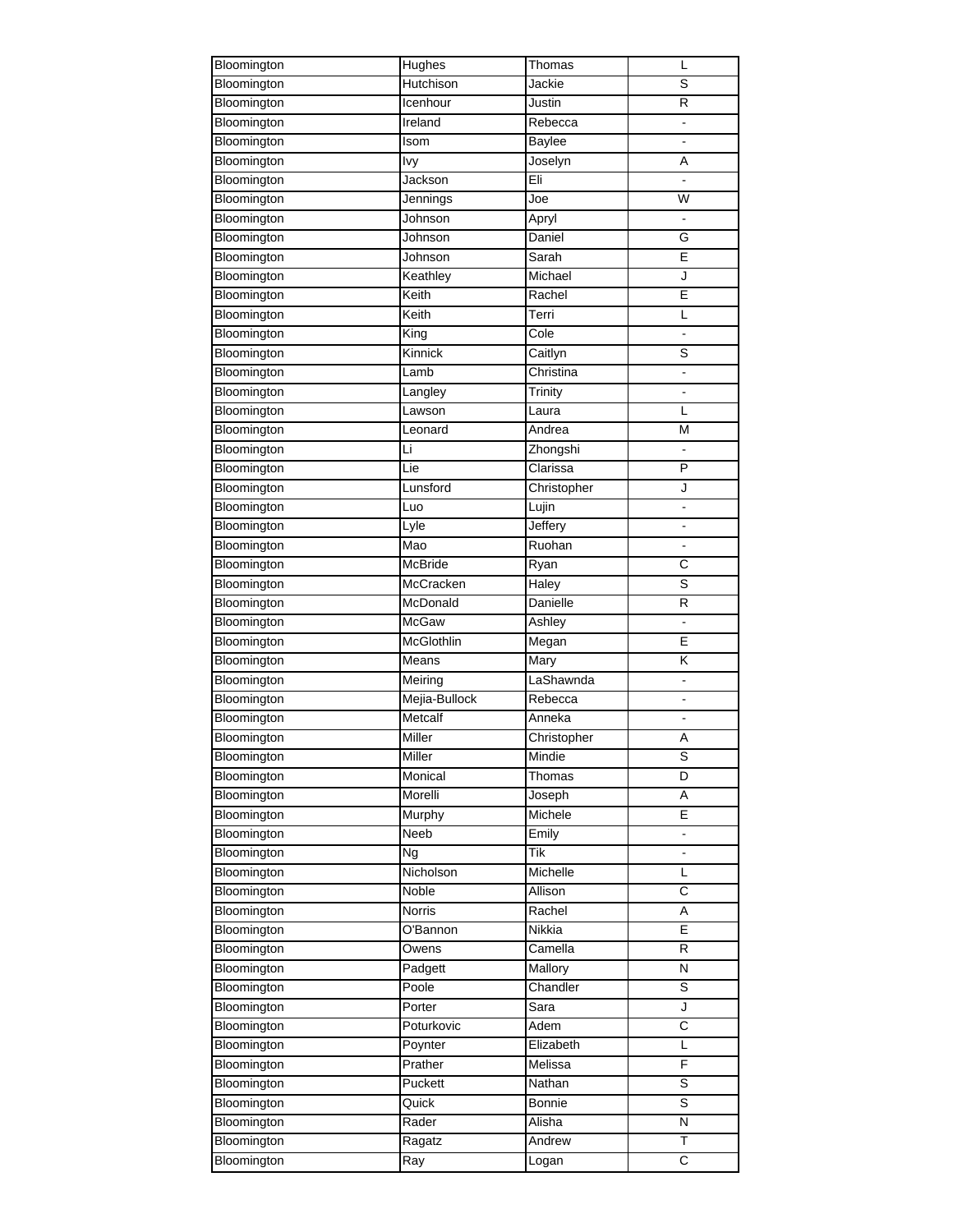| Bloomington                | Rhodes             | Ashley                | J                       |
|----------------------------|--------------------|-----------------------|-------------------------|
| Bloomington                | Richardson         | Nicole                | S                       |
| Bloomington                | <b>Roberts</b>     | Jamilah               | A                       |
| Bloomington                | Robinson           | Kristina              | М                       |
| Bloomington                | Roddie             | Shannon               |                         |
| Bloomington                | Roof               | <b>Bryan</b>          | Ŧ                       |
| Bloomington                | Roof               | Caitlin               | $\overline{\mathsf{v}}$ |
| Bloomington                | Sanders            | Lorayna               | D                       |
| Bloomington                | Schwab             | Alexandra             |                         |
| Bloomington                | Sharma             | Dipesh                |                         |
| Bloomington                | Shier              | Michelle              | L                       |
| Bloomington                | Shumar             | Ginger                | Α                       |
| Bloomington                | Sieboldt           | Stevie Sue            | N                       |
| Bloomington                | Simons             | Tina                  | M                       |
| Bloomington                | Sink Bailey        | Verena                | C                       |
| Bloomington                | Skeens             | Kevin                 | $\mathsf{R}$            |
| Bloomington                | Sotomayor          | Delver                | F                       |
| Bloomington                | Speer              | Alexis                | Α                       |
|                            |                    |                       | M                       |
| Bloomington                | Tinsley            | Olivia                |                         |
| Bloomington                | Tomlinson          | Robert                | A                       |
| Bloomington                | Tosti              | Ivy                   | R                       |
| Bloomington                | Tumbas             | Natalie               |                         |
| Bloomington                | Turner             | Dawn                  |                         |
| Bloomington                | Velazquez          | Sandra                | E                       |
| Bloomington                | Vergiels           | Summer                | L                       |
| Bloomington                | Vondersaar         | Alissa                | C                       |
| Bloomington                | Walters            | Larry                 |                         |
| Bloomington                | Wang               | Zheng                 | $\blacksquare$          |
| Bloomington                | Watters            | <b>Brent</b>          | т                       |
|                            |                    |                       |                         |
| Bloomington                | Webb               | Sherry                | L                       |
| Bloomington                | Weimer             | Jill                  |                         |
| Bloomington                | Wentzel-Ashcraft   | Kristina              | ÷.                      |
| Bloomington                | Whitaker           | Logan                 | S                       |
| Bloomington                | Williams           | April                 | R                       |
| Bloomington                | Witsken            | Croix                 | S                       |
| Bloomington                | Wootton            | Ezekiel               | Κ                       |
|                            | Worthington        | Amanda                | K                       |
| Bloomington<br>Bloomington | Wythe              | Sheryl                | A                       |
| Bloomington                | York               | Matthew               | Τ                       |
| Bloomington                | Zhang              | Zhaosheng             |                         |
| Bloomington                | Ziegler            | Jill                  | Α                       |
| Columbus                   | Adamowicz          |                       | D                       |
| Columbus                   | Almodovar          | Mary                  | Α                       |
|                            | Atwood             | Charity               | M                       |
| Columbus                   |                    | Eryn                  |                         |
| Columbus                   | Bailey             | Aleisha               | Κ                       |
| Columbus                   | Barker             | Lynn                  | Α<br>÷,                 |
| Columbus                   | <b>Batista</b>     | Maria                 |                         |
| Columbus                   | Beard              | Meggan                | E                       |
| Columbus                   | <b>Bishop</b>      | Jesse                 | J                       |
| Columbus                   | Brown              | Morgan                | Α                       |
| Columbus                   | <b>Bruce</b>       | <b>Brigitte</b>       | Α                       |
| Columbus                   | <b>Burnett</b>     | <b>Bridget</b>        | L                       |
| Columbus                   | <b>Burton</b>      | Nora                  | M                       |
| Columbus                   | <b>Butcher</b>     | Jaime                 | L                       |
| Columbus                   | Campbell           | <b>Brittany</b>       | И                       |
| Columbus                   | Carpenter          | Alison                | G                       |
| Columbus<br>Columbus       | Caudill<br>Chipman | Amanda<br><b>Nick</b> | L<br>R                  |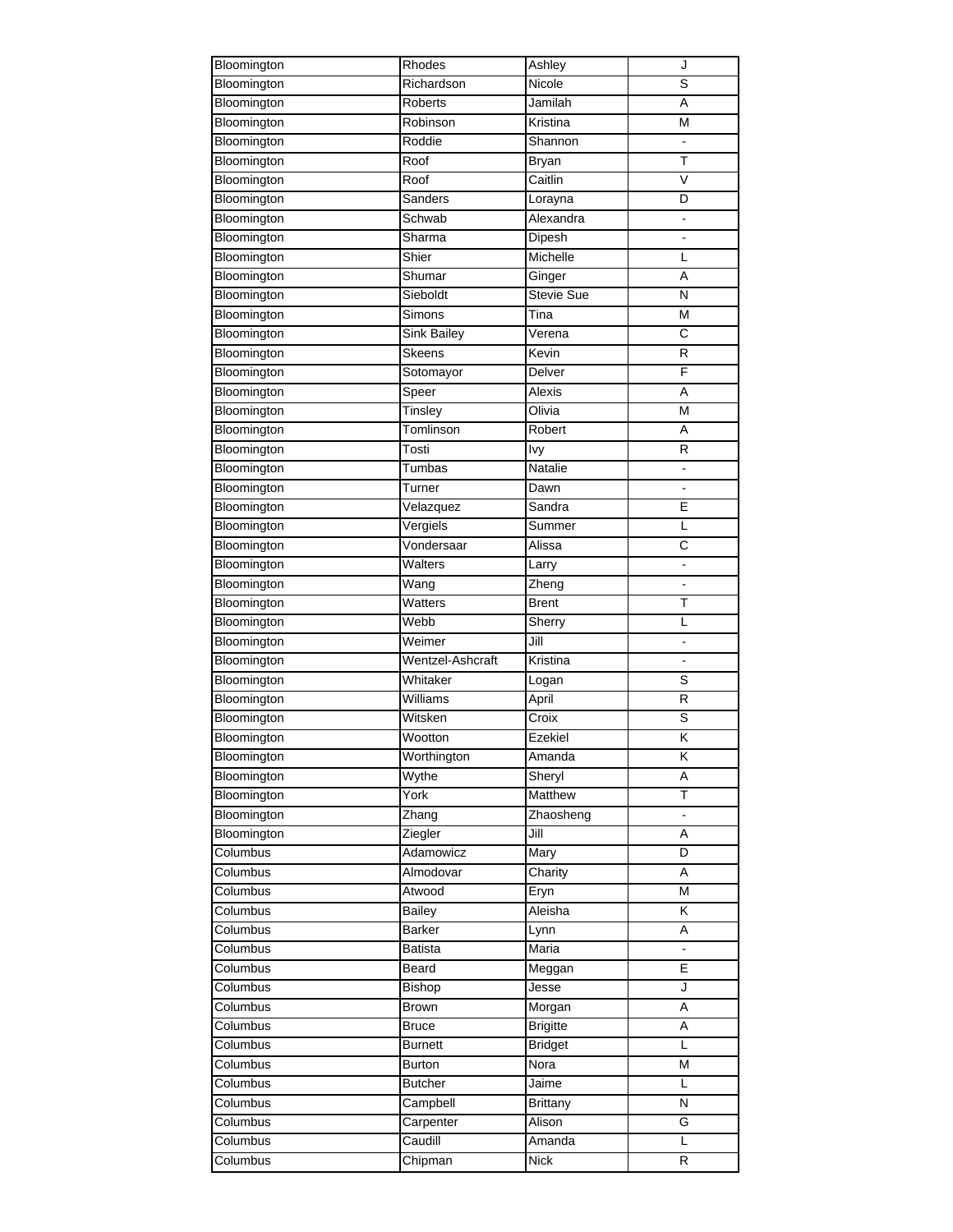| Columbus | Colin Gomez | Esmeralda       |                |
|----------|-------------|-----------------|----------------|
| Columbus | Colina      | Theresa         | M              |
| Columbus | Combs       | Kayla           | M              |
| Columbus | Compton     | Judy            | Α              |
| Columbus | Cunningham  | Jessica         | Г              |
| Columbus | Darnell     | Nikki           | L              |
| Columbus | Daviner     | Aaron           | F              |
| Columbus | DeVore      | Christina       | M              |
| Columbus | Driver      | Robert          | В              |
| Columbus | Eberhart    | <b>Nicholas</b> | ÷,             |
| Columbus | Ellis       | Michael         |                |
| Columbus | Everman     | Mariah          | J              |
| Columbus | Fee         | Timothy         | $\blacksquare$ |
| Columbus | Fields      | Erica           | L              |
| Columbus |             | Rebecca         |                |
|          | Freeman     |                 | J              |
| Columbus | Garcia      | Letisha         | B              |
| Columbus | Gasper      | Eric            | Τ              |
| Columbus | Gillaspy    | Mark            | $\blacksquare$ |
| Columbus | Gilliam     | Kayla           | J              |
| Columbus | Grant       | Carmen          | S              |
| Columbus | Gregg       | Heather         | L              |
| Columbus | Guidry      | Ashley          | N              |
| Columbus | Hargett     | Michelle        | L              |
| Columbus | Harvey      | Clayton         |                |
| Columbus | Haynes      | Tiffany         | N              |
| Columbus | Hicks       | Jetawn          |                |
| Columbus | Hobbs       | Lanette         | S              |
| Columbus | Hoffman     | Kirsten         | J              |
| Columbus | Holley      | Audrey          | B              |
| Columbus | Hornaday    | Mary            | D              |
| Columbus | Houston     | <b>Hailey</b>   | A              |
| Columbus | Huntsinger  | Evan            |                |
| Columbus | Hurley      | Hobert          |                |
| Columbus | Jenkins     | Scott           | $\mathsf{R}$   |
| Columbus | Karl        | Christa         | Α              |
| Columbus | Kemling     | Katie           | E              |
| Columbus | Lampkin     | Randall         |                |
| Columbus | Langford    | Wally           | т              |
| Columbus | Lawson      | Lauren          |                |
| Columbus | Luedeman    | Jamie           | М              |
| Columbus | Lyvers      | Drew            |                |
| Columbus | Madden      | Michael         |                |
| Columbus | Maina       | Johnathan       | S              |
| Columbus | Maxie       | Timothy         | $\overline{c}$ |
| Columbus | McKee       | Britni          | L              |
| Columbus | McMillian   | Shay            | D              |
| Columbus | Miller      | Kelsey          | $\blacksquare$ |
| Columbus | Morrell     | Hannah          | D              |
| Columbus | Niccolai    | Colby           | Α              |
| Columbus | O'Brien     | <b>Betsy</b>    | L              |
| Columbus |             |                 | J              |
|          | Owens       | Kaleigh         |                |
| Columbus | Perkins     | Sydney          | ä,             |
| Columbus | Phillips    | Steven          | R              |
| Columbus | Rains       | Lisa            | ÷,             |
| Columbus | Reese       | Katelyn         | M              |
| Columbus | Richardson  | Elizabeth       | L              |
| Columbus | Riddell     | Aleisha         | Α              |
| Columbus | Robbins     | Miranda         | F              |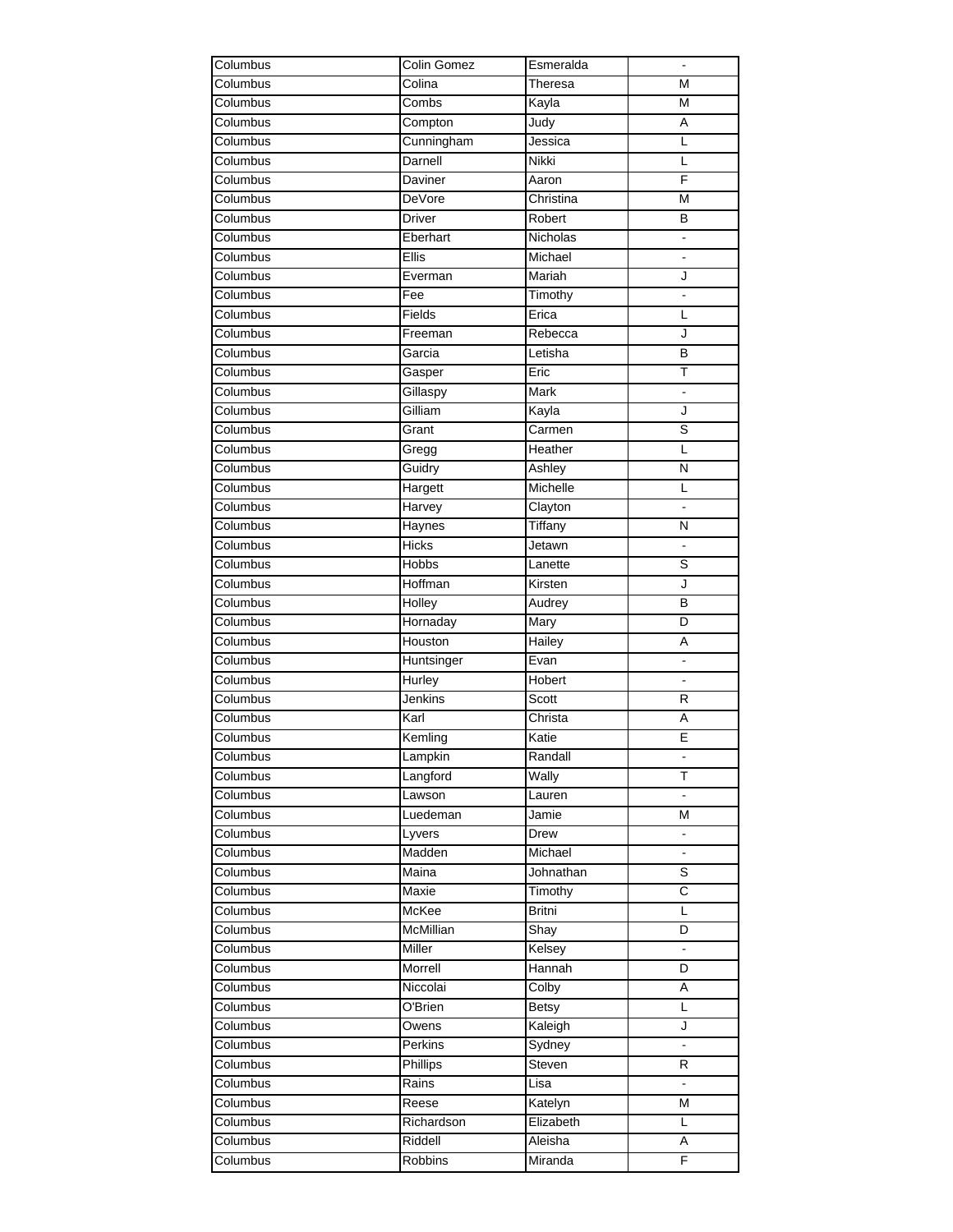| Columbus     | Rockwell                     | Erin           | L                   |
|--------------|------------------------------|----------------|---------------------|
| Columbus     | Sauls                        | Laura          | J                   |
| Columbus     | Schaefer                     | Emily          | D                   |
| Columbus     | Schmidt                      | Sierra         | D                   |
| Columbus     | Schnepp                      | Cheyanne       | $\blacksquare$      |
| Columbus     | Schulte                      | Audrey         | M                   |
| Columbus     | Schultz                      | <b>Brandon</b> | R                   |
| Columbus     | Scott                        | Samantha       | E                   |
| Columbus     | Searcy                       | Sara           | E                   |
| Columbus     | Seng                         | Brooke         |                     |
| Columbus     | Sergent                      | Kristin        | M                   |
| Columbus     | Shepherd                     | Brittany       | ۰                   |
| Columbus     | Simerly                      | Aleigha        |                     |
| Columbus     | Simmermeyer                  | Alex           | W                   |
| Columbus     | Smith                        | Levi           | M                   |
| Columbus     | Smith                        | Phillip        | C                   |
| Columbus     | Smith                        | Raegan         | Г                   |
| Columbus     | South                        | Melissa        | Τ                   |
| Columbus     | Stogdill                     | Samantha       | D                   |
|              |                              |                |                     |
| Columbus     | Stohry<br>Swain              | Hosanna        | M                   |
| Columbus     |                              | Zachary        | Τ                   |
| Columbus     | Tandy                        | Sara           | L                   |
| Columbus     | $\overline{\mathsf{T}}$ elez | Jennifer       | Κ                   |
| Columbus     | Thomas                       | Tracie         | L                   |
| Columbus     | Tice                         | Chelsea        | L                   |
| Columbus     | Tienhaara                    | James          | L                   |
| Columbus     | Trenkamp                     | Lynn           | R                   |
| Columbus     | Vaira                        | Koty           | A                   |
| Columbus     | Vazquez                      | Gabriela       | R                   |
| Columbus     | Vazquez                      | Imelda         | L,                  |
| Columbus     | Waldkoetter                  | Michelle       | L                   |
| Columbus     | Walls                        | Andrew         | L                   |
| Columbus     | Weber                        | Andrea         | Κ                   |
| Columbus     | Westrick                     | Erika          | ÷.                  |
| Columbus     | Wiegle                       | Connie         | S                   |
| Columbus     | Wiley                        | Rebekah        | E                   |
| Columbus     | Wilkerson                    | Robert         | D                   |
| Columbus     | Wingham                      | Mackenzie      | R                   |
| Columbus     | Wood                         | James          | F                   |
| Columbus     | Yarnell                      | <b>Brooke</b>  | L                   |
| Columbus     | Zehnder                      | Jennifer       | M                   |
| East Chicago | Addison                      | Yukia          |                     |
| East Chicago | Albritton                    | Matthew        | Ξ.                  |
| East Chicago | Arnold                       | Jerry          | $\overline{C}$      |
| East Chicago | Artman                       | Evan           | J                   |
| East Chicago | Basler                       | Seth-Lee       | Α                   |
| East Chicago | Camarillo                    | Diego          | $\blacksquare$      |
| East Chicago | Casillas                     | Donnella       | C                   |
| East Chicago | Causey                       | <b>Brian</b>   | Τ                   |
|              |                              |                |                     |
| East Chicago | Cole                         | Vinson         | $\blacksquare$<br>S |
| East Chicago | Cranshaw                     | Robert         |                     |
| East Chicago | Cuevas                       | Javier         | R                   |
| East Chicago | Diaz                         | Santino        |                     |
| East Chicago | Fisher                       | Laura          | L                   |
| East Chicago | Fisher                       | Tammy          | R                   |
| East Chicago | Gamez                        | Norma          |                     |
| East Chicago | Garcia                       | Abraham        |                     |
| East Chicago | Garcia                       | Jose           | D                   |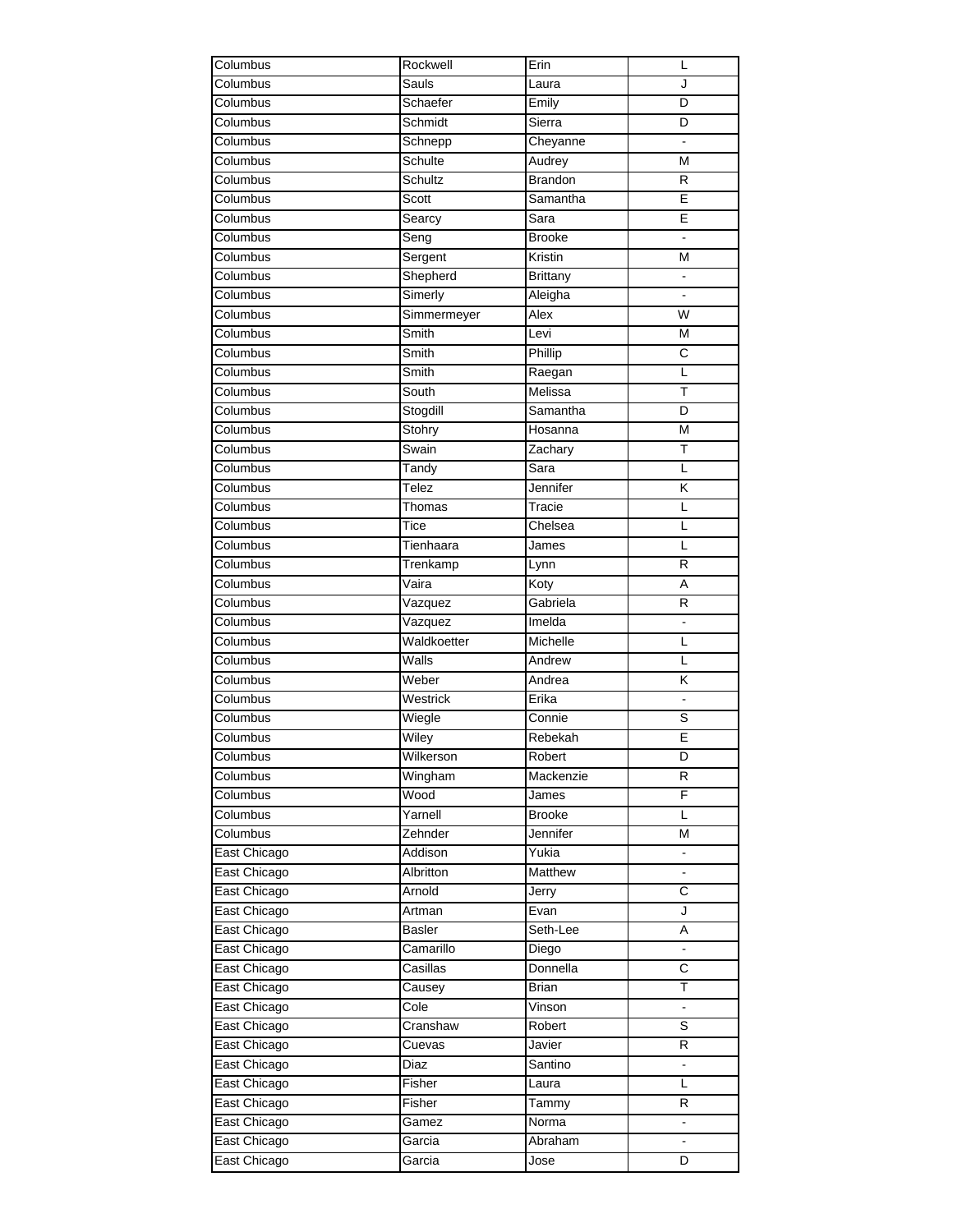|                              | Gedremenc         | Margaret        |                |
|------------------------------|-------------------|-----------------|----------------|
| East Chicago                 | Gonzalez          | Alejandro       |                |
| East Chicago                 | Gutierrez         | Maria           | D              |
| East Chicago                 | Harth             | Gabrielle       | L.             |
| East Chicago                 | Heard             | <b>Brittney</b> | S              |
| East Chicago                 | Heffelfinger      | Lucas           | D              |
| East Chicago                 | Henderson         | Monica          |                |
| East Chicago                 | Herrera           | Leonarda        |                |
| East Chicago                 | Holland           | Tamrah          | т              |
| East Chicago                 | Janowiak          | Irene           | E              |
| East Chicago                 | Jarke             | Kristyn         | M              |
| East Chicago                 | Kerkow            | Krystle         | Α              |
| East Chicago                 | Kogut             | Jennifer        |                |
| East Chicago                 | Loera Urbina      | Luis            | Α              |
| East Chicago                 | Lopez             | Jann            |                |
| East Chicago                 | Mares             | Adele           | F              |
| East Chicago                 | <b>Marines</b>    | Maribel         |                |
|                              | Martin            | Ashley          | L              |
| East Chicago<br>East Chicago |                   |                 | G              |
| East Chicago                 | Martinez          | Roberto         |                |
|                              | Mendez<br>Mercado | Amanda          | R              |
| East Chicago                 |                   | Nivia           |                |
| East Chicago                 | Moody             | Shaunda         |                |
| East Chicago                 | Moore             | David           | Α              |
| East Chicago                 | Morales           | Jose            | B              |
| East Chicago                 | Morecraft         | Tyler           | Α              |
| East Chicago                 | Morris            | Elijah          |                |
| East Chicago                 | Moss              | Rodney          |                |
| East Chicago                 | <b>Myers</b>      | Julie           | E              |
| East Chicago                 | Myles             | Andrew          | Т              |
| East Chicago                 | Ochoa             | Roberto         |                |
| East Chicago                 | Pacheco           | Carol           | A              |
|                              |                   |                 |                |
| East Chicago                 | Papamihalakis     | George          | $\overline{P}$ |
| East Chicago                 | Patel             | Tushar          | P              |
| East Chicago                 | Peeples           | Pamela          | $\mathsf{N}$   |
| East Chicago                 | Perez             | Maria           | E              |
| East Chicago                 | Pryor             | Lavon           | М              |
| East Chicago                 | Quiles            | Alejandro       |                |
| East Chicago                 | Quintanilla       | Rosalba         |                |
| East Chicago                 | Quiroga           | Marcus          | A              |
| East Chicago                 | Quiroz            | Ramon           | J              |
| East Chicago                 | Resendez Jr       | Ruy             | R              |
| East Chicago                 | Richardson        | Josephine       | ÷,             |
| East Chicago                 | Roberts           | Reginald        | D              |
| East Chicago                 | Serna             | Julie           | Α              |
| East Chicago                 | Smith             | Derrick         | L              |
| East Chicago                 | Smith             | Dyron           | Α              |
| East Chicago                 | Streveler         | Marielena       |                |
| East Chicago                 | Valentine         | Luis            | Α              |
| East Chicago                 | Villarreal        | Vicente         | G              |
| East Chicago                 | Whitehead         | Anthony         | D              |
| East Chicago                 | Winfield          | <b>Brenda</b>   | J              |
| East Chicago                 | Zapata            | Gabriel         | J              |
| Elkhart                      | Axalco            | Jessica         | $\frac{1}{2}$  |
| Elkhart                      | Bickel            | Shelby          | N              |
| Elkhart                      | Cockerham         | Kristina        | R              |
| Elkhart                      | Dalton            | Samantha        | M              |
| Elkhart<br>Elkhart           | <b>Doutlick</b>   | Alyssa          |                |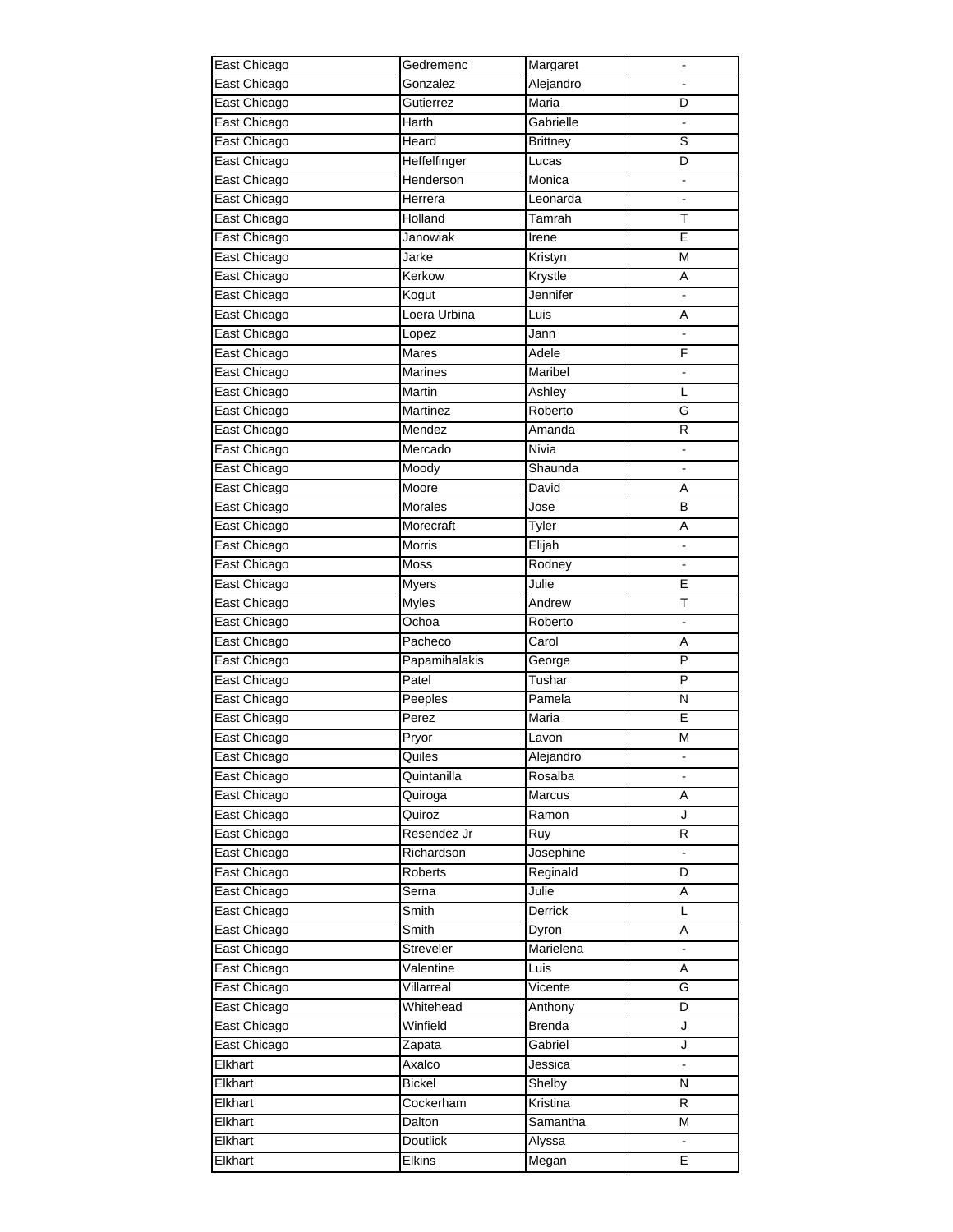| Elkhart    | Esparza                   | Stephanie      |                         |
|------------|---------------------------|----------------|-------------------------|
| Elkhart    | Giltner                   | Aaron          | $\overline{\mathsf{P}}$ |
| Elkhart    | Green                     | <b>Britani</b> | $\overline{\mathsf{N}}$ |
| Elkhart    | Guevara                   | Esteban        | ä,                      |
| Elkhart    | Heppner                   | Amy            | N                       |
| Elkhart    | Hochstetler               | Anita          | M                       |
| Elkhart    | Hunt                      | Leah           | J                       |
| Elkhart    | Jasso                     | Fabiola        |                         |
| Elkhart    | Kennedy                   | Terry          |                         |
| Elkhart    | <b>Leffert Bloss</b>      | Leslie         | D                       |
| Elkhart    | Lovely                    | Laura          | J                       |
| Elkhart    | Lozano                    | Clara          | E                       |
| Elkhart    | Martin                    | Terry          | L                       |
| Elkhart    | Medford                   | Cari           | $\blacksquare$          |
|            | Miller                    |                |                         |
| Elkhart    |                           | Regina         | A                       |
| Elkhart    | Mosher                    | Clarissa       | N                       |
| Elkhart    | Resendiz                  | Zenia          | G                       |
| Elkhart    | Solano                    | Yuridia        | ÷.                      |
| Elkhart    | Stallworthy               | Katherine      | R                       |
| Elkhart    | Valdez                    | Elyssa         | M                       |
| Elkhart    | Walker                    | Kelly          | M                       |
| Elkhart    | Williams                  | Mackenzie      | A                       |
| Elkhart    | Woodley                   | Adrianne       | L                       |
| Elkhart    | Wright                    | Laura          |                         |
| Elkhart    | Yoder                     | Kaitlyn        | M                       |
| Elkhart    | Yoder                     | Nicole         |                         |
| Elkhart    | Zentz                     | Rachel         |                         |
| Evansville | Allen                     | Heather        | Ē                       |
| Evansville | Alsanie                   | Loujain        | W                       |
| Evansville | Alston                    | <b>Bryce</b>   | S                       |
| Evansville | Anderson                  | Jennifer       | C                       |
| Evansville | Angel                     | <b>Bradley</b> | S                       |
| Evansville | Baker                     | Haley          | N                       |
| Evansville | Ballestero                | <b>Stacie</b>  | $\blacksquare$          |
| Evansville | <b>Banks</b>              | Erik           | M                       |
| Evansville | Bloodworth                | Teaira         | $\blacksquare$          |
| Evansville | <b>Bodwell</b>            | Cara           | $\overline{\mathsf{M}}$ |
| Evansville | Brittain                  | Chasity        | Α                       |
| Evansville | Brown                     | Corinna        | E                       |
| Evansville | Bryan                     | Elizabeth      | N                       |
| Evansville | Buchanan                  | Devin          | B                       |
| Evansville | <b>Burton</b>             | Sharron        | G                       |
| Evansville | <b>Byrd</b>               | Michelle       | R                       |
| Evansville | Carick                    | Zachary        | $\overline{C}$          |
| Evansville | Clark                     | Paige          |                         |
| Evansville | Clark                     | Phillip        | M                       |
| Evansville | Cline                     | Allisia        | Α                       |
| Evansville | $\overline{\text{Cline}}$ | Austin         | J                       |
| Evansville | Coomes                    | Chastity       | $\blacksquare$          |
| Evansville | Cresci                    | Robert         |                         |
| Evansville | Daly                      | Casey          | A                       |
| Evansville | Darden                    | Te'Ana         | A                       |
| Evansville | Daws                      | Vicki          | Κ                       |
| Evansville | Donaldson                 | Seth           | $\overline{s}$          |
| Evansville | Doom                      | Tara           | N                       |
| Evansville | Doty                      | Ashley         | L                       |
| Evansville | Ellison                   | Austin         | М                       |
| Evansville | Englert                   | Craig          | M                       |
|            |                           |                |                         |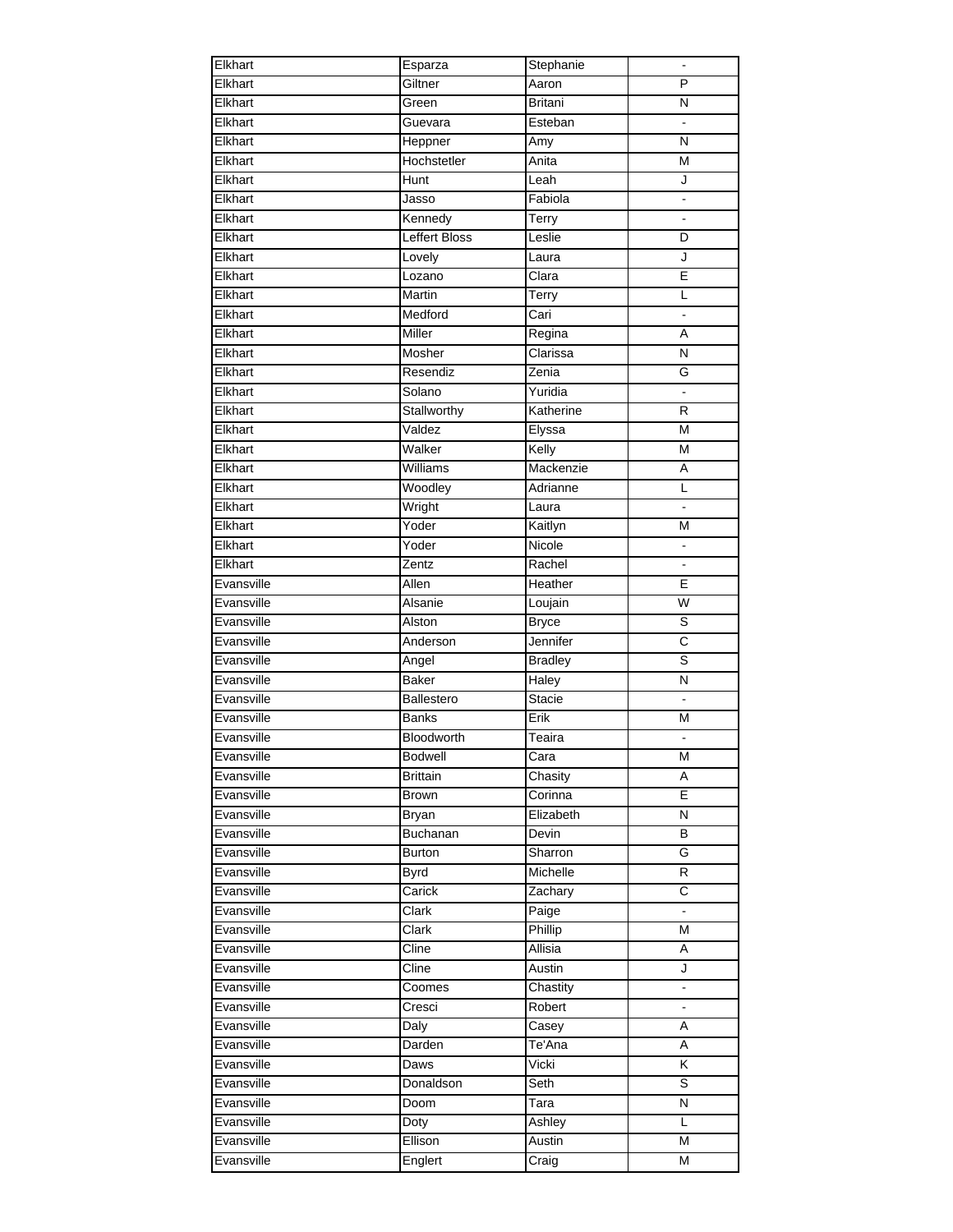| Evansville | English                   | Krista           | J            |
|------------|---------------------------|------------------|--------------|
| Evansville | Evrard                    | Stevi            | R            |
| Evansville | Findley                   | Melissa          |              |
| Evansville | Finney                    | Ryan             |              |
| Evansville | <b>Foster Hillebrandt</b> | Lauren           | L.           |
| Evansville | Funkhouser                | Aaron            | W            |
| Evansville | Funkhouser                | Andrew           |              |
| Evansville | Gaither                   | Sidney           | N            |
| Evansville | Gildersleeve              | Candace          | M            |
| Evansville | Gills                     | Jamila           | S            |
| Evansville | Gogarty                   | Owen             | J            |
| Evansville | Gooch                     | Emily            | L            |
| Evansville | Gordon                    | Shayna           | M            |
| Evansville | Greb                      | Malachi          | L            |
| Evansville | Gregory                   | Randall          | W            |
| Evansville | Hansen                    | Cassandra        | L            |
| Evansville | Harris                    | Justin           | $\mathsf{R}$ |
| Evansville | Harris                    | Rhonda           | E            |
| Evansville | Harshbarger               | Samuel           | L.           |
| Evansville | Hart                      | Elijah           | T            |
| Evansville | Hawtin                    | Robert           | L            |
| Evansville |                           |                  | J            |
|            | Herring                   | Lindsay          |              |
| Evansville | Herron                    | Cora             | D            |
| Evansville | Hoon                      | William          |              |
| Evansville | Housman                   | Tommy            | J            |
| Evansville | Huhn                      | <b>Brenton</b>   | A            |
| Evansville | <b>Hutslar</b>            | Kelly            | A            |
| Evansville | Hybarger                  | Cody             | W            |
| Evansville | Hyde                      | Cally            | Α            |
| Evansville | lacampo                   | Alex             | M            |
| Evansville | Jackson                   | <b>Blanche</b>   | V            |
| Evansville | Jackson                   | <b>Bryttanie</b> | $\mathsf{R}$ |
| Evansville | Jones                     | Joshua           | Α            |
| Evansville | Jones                     | Katherine        | S            |
| Evansville | Kimmel                    | Erin             | ä,           |
| Evansville | King                      | Kevin            |              |
| Evansville | Kroeger                   | Mary             | J            |
| Evansville | Lambert                   | Michelle         | L            |
| Evansville | Lara                      | Carley           | F            |
| Evansville | Lashbrook                 | Nyiesha          | F            |
| Evansville | Lashley                   | Caitlin          | М            |
| Evansville | Lundy                     | Calvin           | T            |
| Evansville | Maddox                    | Mychael          | М            |
| Evansville | Majors                    | Joy              | Е            |
| Evansville | Marquis                   | Caleb            | J            |
| Evansville | Martin                    | Nicholas         | E            |
| Evansville | McGregor                  | lain             | R            |
| Evansville | Metcalf                   | Jonathan         | L            |
| Evansville | Middleton                 | Raechel          | Α            |
| Evansville | Miller                    | Jason            | D            |
| Evansville | Morris                    | Benjamin         | A            |
| Evansville | <b>Morris</b>             | James            | Ē            |
| Evansville | Moseley                   | Kathrine         | N            |
| Evansville | <b>Nellis</b>             | Karley           | B            |
| Evansville | Nelson                    | <b>Beth</b>      | Α            |
| Evansville | Neskov                    |                  | M            |
|            |                           | Lindsay          |              |
| Evansville | Noel                      | Jennifer         | L            |
| Evansville | Odom                      | Tyler            | W            |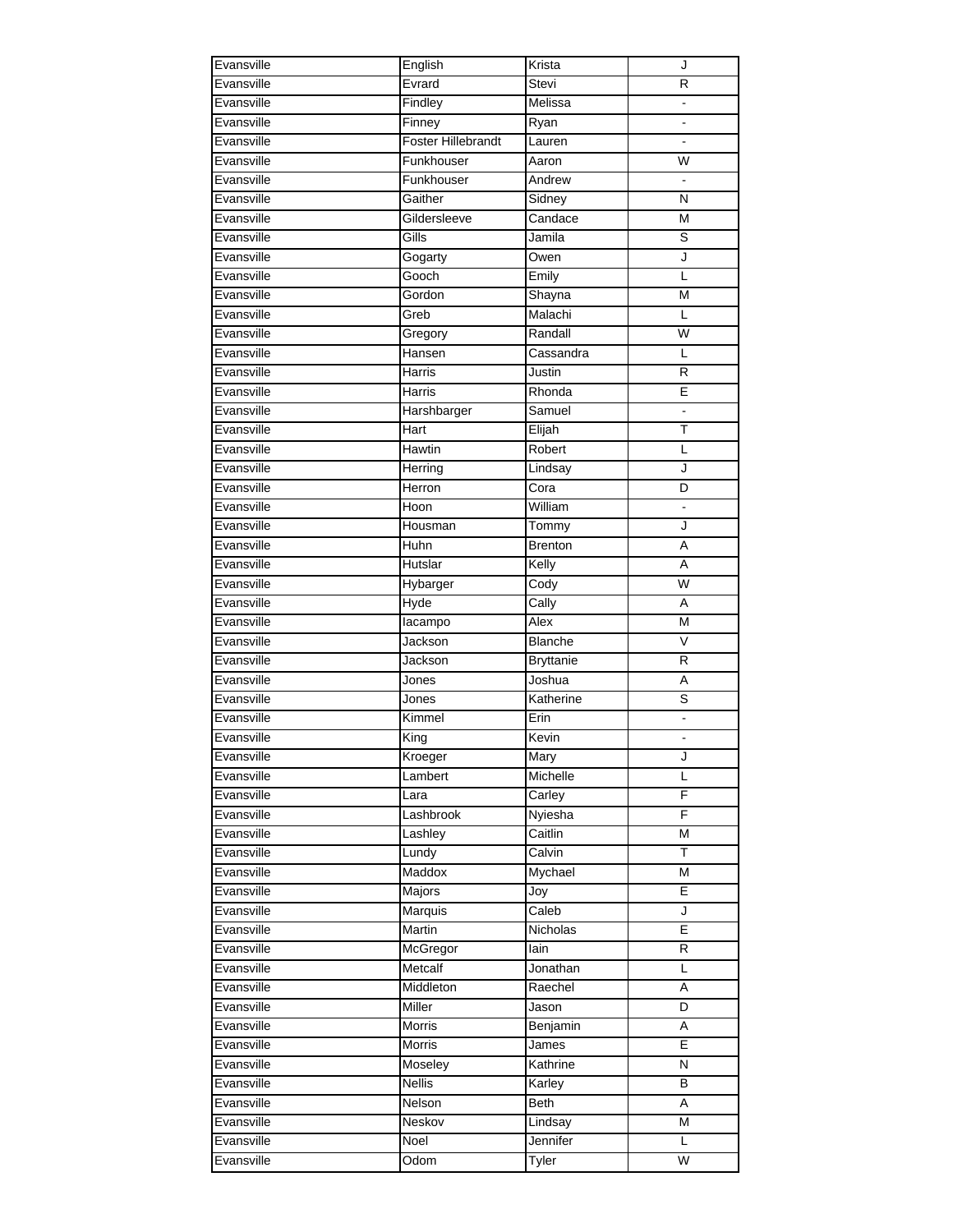| Evansville | Perry-Edmond    | <b>Bailee</b>  |                |
|------------|-----------------|----------------|----------------|
| Evansville | Pittenger       | Anthony        | D              |
| Evansville | Pivot           | Misty          | N              |
| Evansville | Poelhuis        | Jenna          | M              |
| Evansville | Pogue           | Matthew        | A              |
| Evansville | Pollard         | Corrine        | Η              |
| Evansville | Price           | Lakeia         | $\mathsf{R}$   |
| Evansville | Price           | Mary           | D              |
| Evansville | Ray             | Sharon         | Α              |
| Evansville | Redmon          | Lisa           | Α              |
| Evansville | Reed            | Jesika         | G              |
| Evansville | Riley           | Joshua         | Т              |
| Evansville | Ringham         | Kara           | B              |
| Evansville | Ripple          | Maria          | M              |
| Evansville |                 | Trent          | M              |
| Evansville | Rodgers         |                |                |
|            | Rumps           | Sophia         | M              |
| Evansville | Sandefur        | Laura          | S              |
| Evansville | Schaefer        | Logan          | ä,             |
| Evansville | Schneider       | Kate           | R              |
| Evansville | Shepherd        | Dustin         | J              |
| Evansville | Sheridan        | Jessica        | N              |
| Evansville | Silver          | Catherine      | $\blacksquare$ |
| Evansville | Smith           | Savannah       | G              |
| Evansville | Spall           | Ryan           | D              |
| Evansville | Steinkamp       | Lacey          | J              |
| Evansville | Taylor          | <b>Bruce</b>   | $\overline{W}$ |
| Evansville | Templin         | Caroline       | A              |
| Evansville | Tooley          | EmmaLee        | н              |
| Evansville | Walters         | Melinda        | Α              |
| Evansville | Weyer           | Jesse          | L              |
| Evansville | Wharton         | Heather        | R              |
| Evansville | Wheatley        | Tracy          |                |
| Evansville | White           | Jacob          | A              |
| Evansville | Williams        | Cherise        | M              |
| Evansville | Williams        | Rhonda         | R              |
| Evansville | Wilson          | Danika         | L.             |
| Evansville | Wilson          | Melissa        |                |
| Evansville | Winton-Bauer    | Ciara          | Κ              |
| Evansville | Wisuri          | Wade           |                |
| Evansville | Wyatt           | Heather        | D              |
| Evansville | Wydicks         | Keerstin       | Α              |
| Evansville | Young           | Terrell        | W              |
| Fort Wayne | Advany          | Adam           | M              |
| Fort Wayne | Alzayadi        | Jawad          | Ε              |
| Fort Wayne | Arnold          | Cody           | R              |
| Fort Wayne | Arnold          | Heather        | M              |
| Fort Wayne | Ashley          | Kimberly       | Α              |
| Fort Wayne | <b>Babb</b>     | Jesse          |                |
| Fort Wayne | <b>Bak</b>      | Jada           | M              |
| Fort Wayne | Bandor          | Matthew        | $\blacksquare$ |
| Fort Wayne | <b>Barnette</b> | <b>Brandon</b> | J              |
| Fort Wayne | Beachler        | Sarah          | L              |
| Fort Wayne | <b>Beck</b>     | Dalton         |                |
| Fort Wayne | Beer            | Jennifer       | $\blacksquare$ |
| Fort Wayne | Beert           | Amy            | C              |
| Fort Wayne | Beloch          | Miles          | E              |
| Fort Wayne | Berning         | Jeb            | T              |
| Fort Wayne | <b>Bixler</b>   | Chase          | D              |
|            |                 |                |                |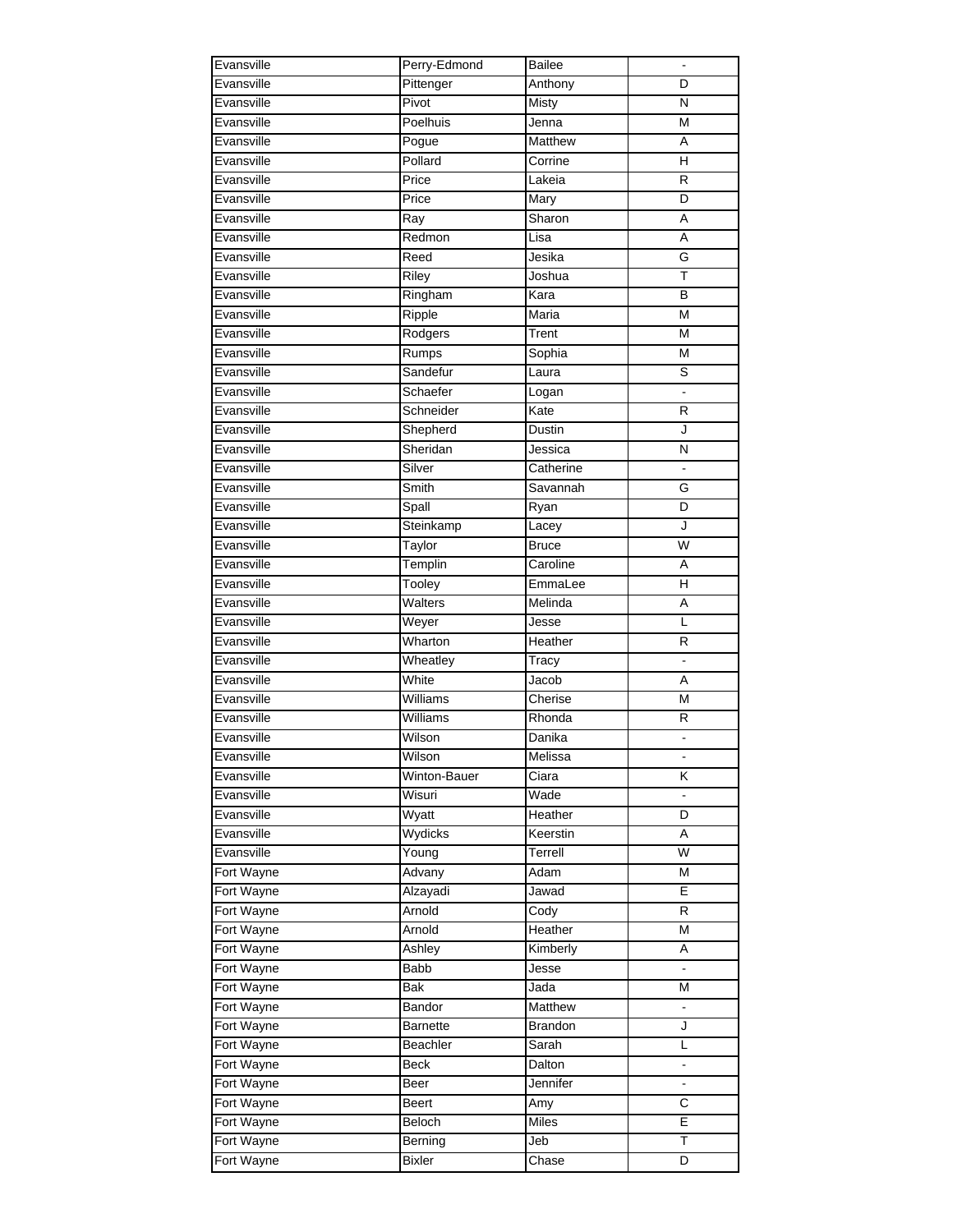| Fort Wayne | Blackmon        | Norma          | L                        |
|------------|-----------------|----------------|--------------------------|
| Fort Wayne | Blackstone      | Amber          | L                        |
| Fort Wayne | <b>Block</b>    | <b>Bradley</b> | $\overline{\text{c}}$    |
| Fort Wayne | Bogenschutz     | Derek          | J                        |
| Fort Wayne | Borjas          | Fernando       | I                        |
| Fort Wayne | <b>Bose</b>     | Robert         | E                        |
| Fort Wayne | <b>Bowers</b>   | Monica         | S                        |
| Fort Wayne | <b>Bowersox</b> | Jaron          |                          |
| Fort Wayne | Boyko           | Brandon        | W                        |
| Fort Wayne | Bradley         | Todd           | Α                        |
| Fort Wayne | <b>Braun</b>    | Steven         |                          |
| Fort Wayne |                 | Sandra         | L                        |
|            | <b>Brickley</b> |                |                          |
| Fort Wayne | <b>Briggs</b>   | Angela         |                          |
| Fort Wayne | <b>Brown</b>    | Erica          |                          |
| Fort Wayne | <b>Brown</b>    | Sierra         | Α                        |
| Fort Wayne | Brumbaugh       | Karyn          | L                        |
| Fort Wayne | <b>Buchert</b>  | Justin         | ÷,                       |
| Fort Wayne | Buhl            | Andrea         | J                        |
| Fort Wayne | <b>Bulmahn</b>  | Miranda        | E                        |
| Fort Wayne | <b>Burch</b>    | Christopher    | L                        |
| Fort Wayne | <b>Burgette</b> | Angela         |                          |
| Fort Wayne | <b>Busse</b>    | Abby           | R                        |
| Fort Wayne | <b>Butler</b>   | Jessica        | S                        |
| Fort Wayne | Caciano         | Rudolph        |                          |
| Fort Wayne | Campbell        | <b>Bailey</b>  | L                        |
| Fort Wayne | Campbell        | <b>Natalie</b> | Α                        |
| Fort Wayne | Capers          | Jaquanda       | R                        |
| Fort Wayne | Cardenas        | Morgan         | E                        |
| Fort Wayne | Cardin          | Kimberly       | J                        |
| Fort Wayne | Carpenter       | Carrie         |                          |
| Fort Wayne | Carswell        | Elasha         | M                        |
| Fort Wayne | Casselman       | Courtney       | Г                        |
| Fort Wayne | Chambers        | Ashton         | L                        |
| Fort Wayne |                 | Kristi         | M                        |
|            | Chapman         |                |                          |
| Fort Wayne | Cissom          | Kayla          | A                        |
| Fort Wayne | Cochran         | Russell        | P                        |
| Fort Wayne | Collar          | Kelsey         | Α                        |
| Fort Wayne | Collins         | Jessica        | M                        |
| Fort Wayne | Colvin          | Laurita        | Α                        |
| Fort Wayne | Comment         | Angela         | J                        |
| Fort Wayne | Comstock        | Marilyn        | R                        |
| Fort Wayne | Conway          | Sierra         | R                        |
| Fort Wayne | Cook            | Sydney         | Κ                        |
| Fort Wayne | Copenhaver      | Cody           | Α                        |
| Fort Wayne | Counterman      | Cathi          | Г                        |
| Fort Wayne | Counterman      | Renea          | L                        |
| Fort Wayne | Countryman      | Kathryn        | S                        |
| Fort Wayne | DiFlauro        | John           | Α                        |
| Fort Wayne | Dillon          | Jordan         | н                        |
| Fort Wayne | Distelrath      | Amanda         | M                        |
| Fort Wayne | Dogo            | Mirsad         | $\overline{\phantom{a}}$ |
| Fort Wayne | Dube            | Chantal        | Y                        |
| Fort Wayne | Dudley          | Michael        | $\overline{\mathsf{W}}$  |
| Fort Wayne | Duke            | <b>Helena</b>  | M                        |
| Fort Wayne | Dukes           | Collin         | J                        |
| Fort Wayne | Duque           | Ashley         | N                        |
| Fort Wayne | Durbin          | Haley          | J                        |
| Fort Wayne |                 | Manuel         | A                        |
|            | Eguia           |                |                          |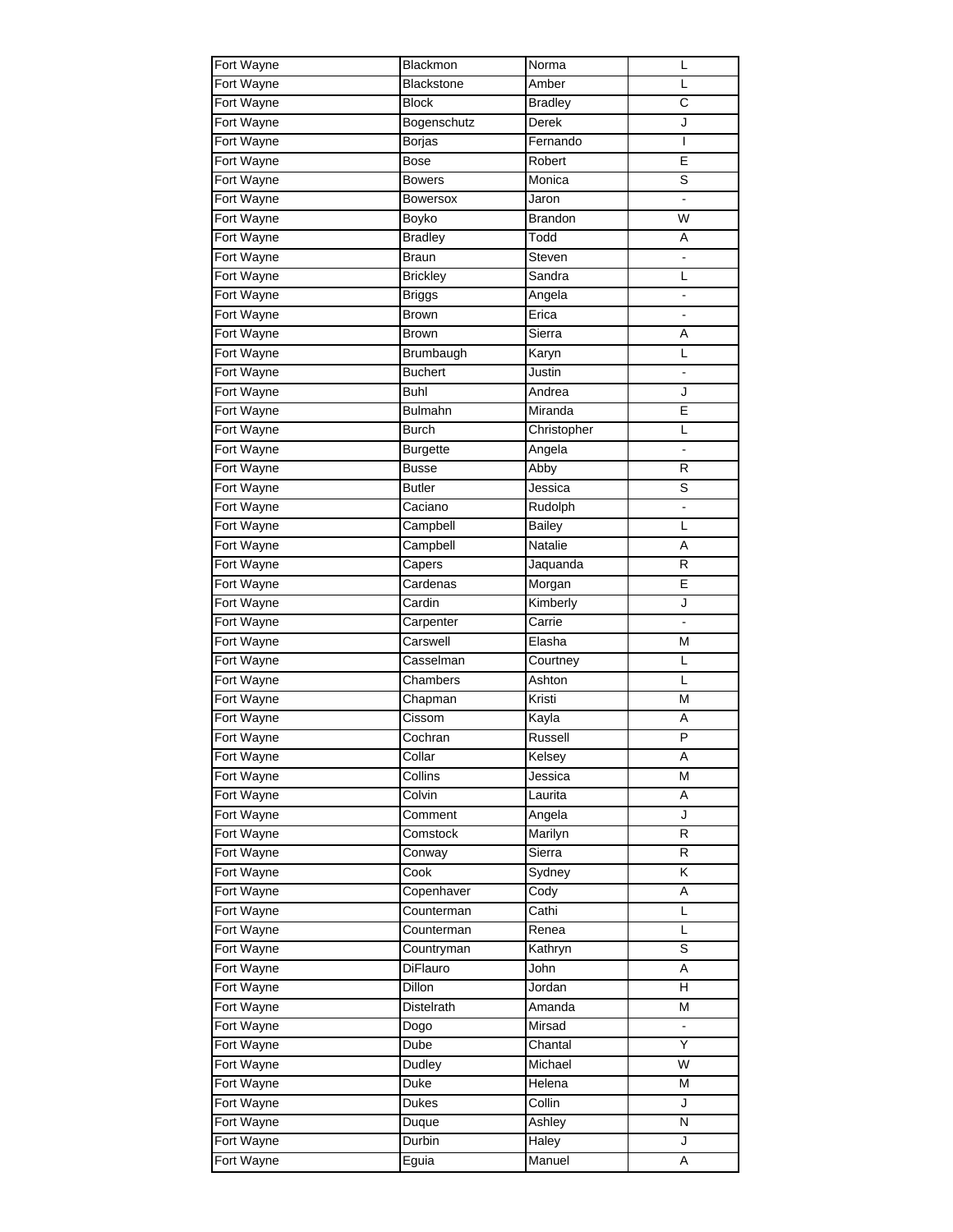| Fort Wayne | Elkins       | Norreka            | P              |
|------------|--------------|--------------------|----------------|
| Fort Wayne | Eltzroth     | Tara               | М              |
| Fort Wayne | Engstrom     | Erin               |                |
| Fort Wayne | Eubank       | Katherine          | A              |
| Fort Wayne | Evans        | Rebecca            | G              |
| Fort Wayne | Evans        | Sydney             |                |
| Fort Wayne | Fanson       | Ashley             | M              |
| Fort Wayne | Ferguson     | Scott              | E              |
| Fort Wayne | Ferrise      | Nathan             | J              |
| Fort Wayne | Floyd        | Dominic            |                |
| Fort Wayne | Franz        | Samantha           | J              |
| Fort Wayne | Gamble       | Lea                | Ν              |
| Fort Wayne | Garbacz      | Ashley             | М              |
| Fort Wayne | Garcia       | Jaime              | A              |
| Fort Wayne | Garcia       | Mariana            | S              |
| Fort Wayne | Garner       | Teresa             | R              |
| Fort Wayne | Gehres       | Nicole             | $\blacksquare$ |
|            |              |                    |                |
| Fort Wayne | George       | Jennifer           | M              |
| Fort Wayne | Gladin       | Ashley             | M              |
| Fort Wayne | Goguen       | Frank              | A              |
| Fort Wayne | Gollenberg   | Eric               | R              |
| Fort Wayne | Gosnell      | Dale               | E              |
| Fort Wayne | Green        | Kathryn            | Α              |
| Fort Wayne | Grimm        | Tammy              | L              |
| Fort Wayne | Hadden       | Travis             | Г              |
| Fort Wayne | Hale         | lan                | $\overline{P}$ |
| Fort Wayne | Hamman       | Mariah             | С              |
| Fort Wayne | <b>Hardy</b> | Shakila            | S              |
| Fort Wayne | Harig        | Sarina             | R              |
| Fort Wayne | Hayes        | Dionne             | R              |
| Fort Wayne | Heaston      | Jami               | M              |
| Fort Wayne | Heath        | Alyssa             | M              |
| Fort Wayne | Helt         | Robert             | L              |
| Fort Wayne | Hepworth     | Tanya              | $\frac{1}{2}$  |
| Fort Wayne | Hernandez    | Jose               | A              |
| Fort Wayne | Hicks        | Gena               | Α              |
| Fort Wayne | Higgins      | $\overline{D}$ ana | $\overline{R}$ |
| Fort Wayne | Higgins      | Tanya              | R              |
| Fort Wayne | Hilker       | Elvie              | М              |
| Fort Wayne | Hinton       | Nyota              | Ν              |
| Fort Wayne | Hodges       | Aimee              |                |
| Fort Wayne | Hoeppner     | Kelby              | Κ              |
| Fort Wayne | Householder  | Sara               | Κ              |
| Fort Wayne | Housel       | Kayleigh           | M              |
| Fort Wayne | Howald       | Crystal            | L              |
| Fort Wayne | Htwe         | Sa                 | Ζ              |
| Fort Wayne | Hubbard      | Amanda             | Κ              |
| Fort Wayne | Inlow        | Jillian            | N              |
| Fort Wayne | Irving       | Bonnie             | Г              |
| Fort Wayne | Isaacs       | Robert             | M              |
| Fort Wayne | <b>Ivey</b>  | Alejandro          | Α              |
| Fort Wayne | Jackson      | Reginald           | D              |
| Fort Wayne | Jacob        | Rebecca            | $\frac{1}{2}$  |
| Fort Wayne | Jellison     | Tiffany            | L              |
| Fort Wayne | Jenkins      | Matthew            | L              |
| Fort Wayne | Johnson      | Amber              | L              |
| Fort Wayne | Johnson      | Katherine          | Ÿ              |
| Fort Wayne | Johnston     | Keith              | н              |
|            |              |                    |                |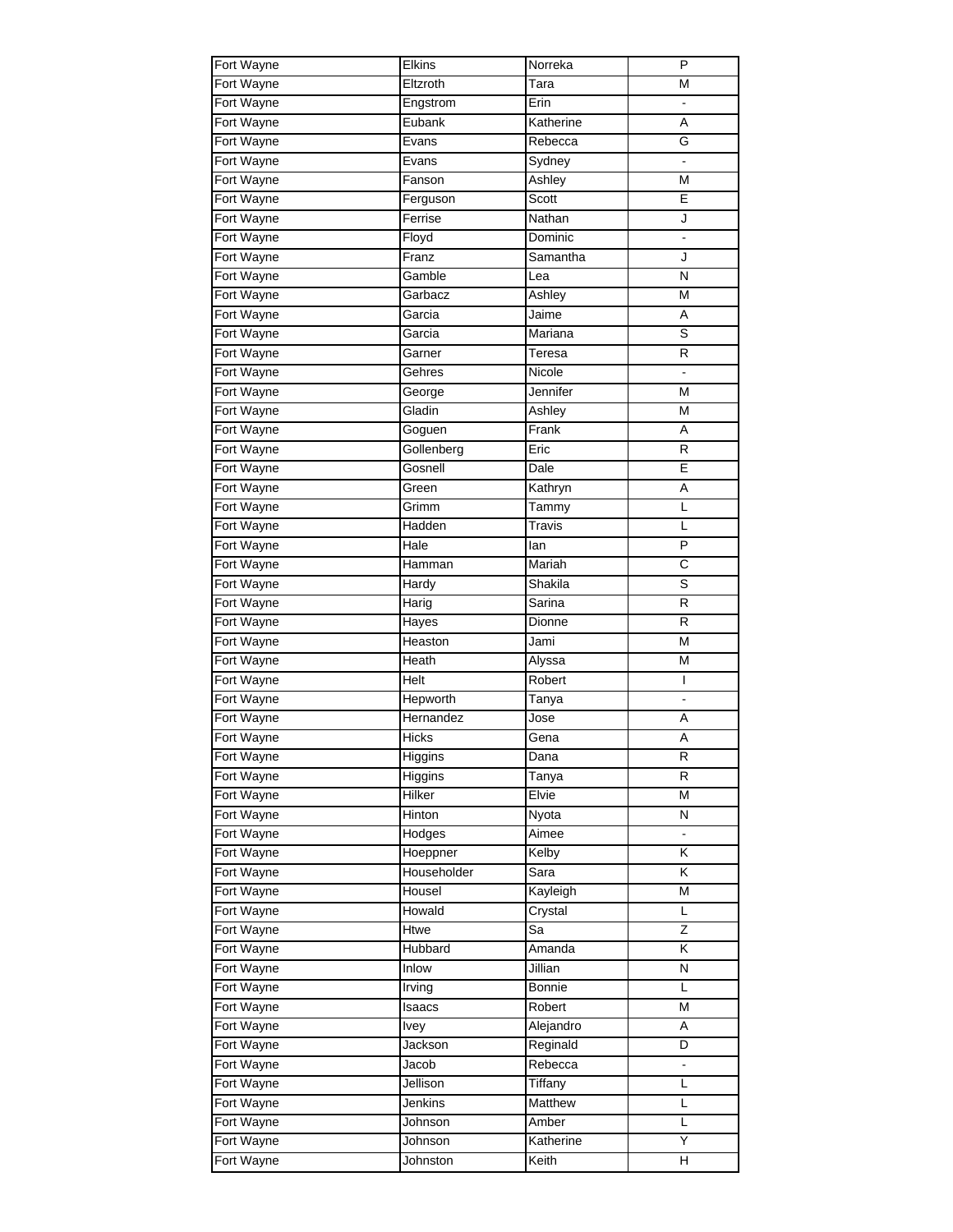| Fort Wayne | Kamer           | David           | J                            |
|------------|-----------------|-----------------|------------------------------|
| Fort Wayne | Kaufman         | Brittany        | L                            |
| Fort Wayne | Keller          | Peter           | E                            |
| Fort Wayne | Kemerly         | Jessica         | L                            |
| Fort Wayne | Kern            | Brianna         | M                            |
| Fort Wayne | Kilburn         | McKayla         | L                            |
| Fort Wayne | Klages          | David           | B                            |
| Fort Wayne | Kohler          | Jennifer        | J                            |
| Fort Wayne | Koontz          | Hayden          | C                            |
| Fort Wayne | Kosinski        | Nicole          | M                            |
| Fort Wayne | Kral            | Matthew         | J                            |
| Fort Wayne | Krause          | Nickole         | R                            |
| Fort Wayne | Kyles           | Aquaysha        | M                            |
| Fort Wayne | Lamb            | Kenneth         |                              |
| Fort Wayne | Larrison        | Abigail         | A                            |
| Fort Wayne | Lautzenheiser   | Catharine       | Κ                            |
| Fort Wayne | Lawton          | Scott           |                              |
| Fort Wayne | Leffers         | Cody            | E                            |
| Fort Wayne | Loe             | Jared           | $\frac{1}{2}$                |
| Fort Wayne | Lowrey          | Jessica         | L                            |
| Fort Wayne | Lude            | Shannon         |                              |
|            |                 |                 |                              |
| Fort Wayne | Lupercio        | Alejandro       | E                            |
| Fort Wayne | Luyben          | Joseph          | $\overline{P}$               |
| Fort Wayne | Manuel          | Ariel           |                              |
| Fort Wayne | Marcano         | Gabrielle       |                              |
| Fort Wayne | Markley         | Dylan           |                              |
| Fort Wayne | Martin          | Mari            | $\qquad \qquad \blacksquare$ |
| Fort Wayne | Martinez        | Sharon          | C                            |
| Fort Wayne | Mattern         | Courtney        | D                            |
| Fort Wayne | <b>Matthews</b> | <b>Brooke</b>   | E                            |
| Fort Wayne | McBain          | Cameron         | S                            |
| Fort Wayne | Mccorkle        | Crystal         | L                            |
| Fort Wayne | McDowell        | Steven          | Α                            |
| Fort Wayne | McLeland        | Caitlin         | K                            |
| Fort Wayne | McMinn          | Daniele         |                              |
| Fort Wayne | Meagher         | James           | E                            |
| Fort Wayne | Mettler         | <b>Mark</b>     |                              |
| Fort Wayne | Mills           | Brian           | D                            |
| Fort Wayne | Mills           | Jeffrey         |                              |
| Fort Wayne | Miodus          | Terriloyn       | L                            |
| Fort Wayne | Morris          | Joshua          | $\frac{1}{2}$                |
| Fort Wayne | Mountz          | Edward          | W                            |
| Fort Wayne | <b>Mullins</b>  | Pamela          | L                            |
| Fort Wayne | Musleh          | Marsha          | $\qquad \qquad \blacksquare$ |
| Fort Wayne | Nahrwold        | Melany          | S                            |
| Fort Wayne | Neuenschwander  | Kristy          | L                            |
| Fort Wayne | Nichols         | Kellcey         | Α                            |
| Fort Wayne | Norton          | Samantha        | J                            |
| Fort Wayne | Odquist         | Cassie          | J                            |
| Fort Wayne | Oetinger        | Meghan          | M                            |
| Fort Wayne | Omelian         | Clayton         | Α                            |
| Fort Wayne | Otis            | Lauren          | E                            |
| Fort Wayne | Owen            | Tara            | R.                           |
| Fort Wayne | Paige           | <b>Brittany</b> |                              |
| Fort Wayne | Parrett         | Teresa          | M                            |
| Fort Wayne | Pasko           | LaRanda         | F                            |
| Fort Wayne | Perkins         | Ashley          | M                            |
| Fort Wayne | Perry           | Gina            | M                            |
|            |                 |                 |                              |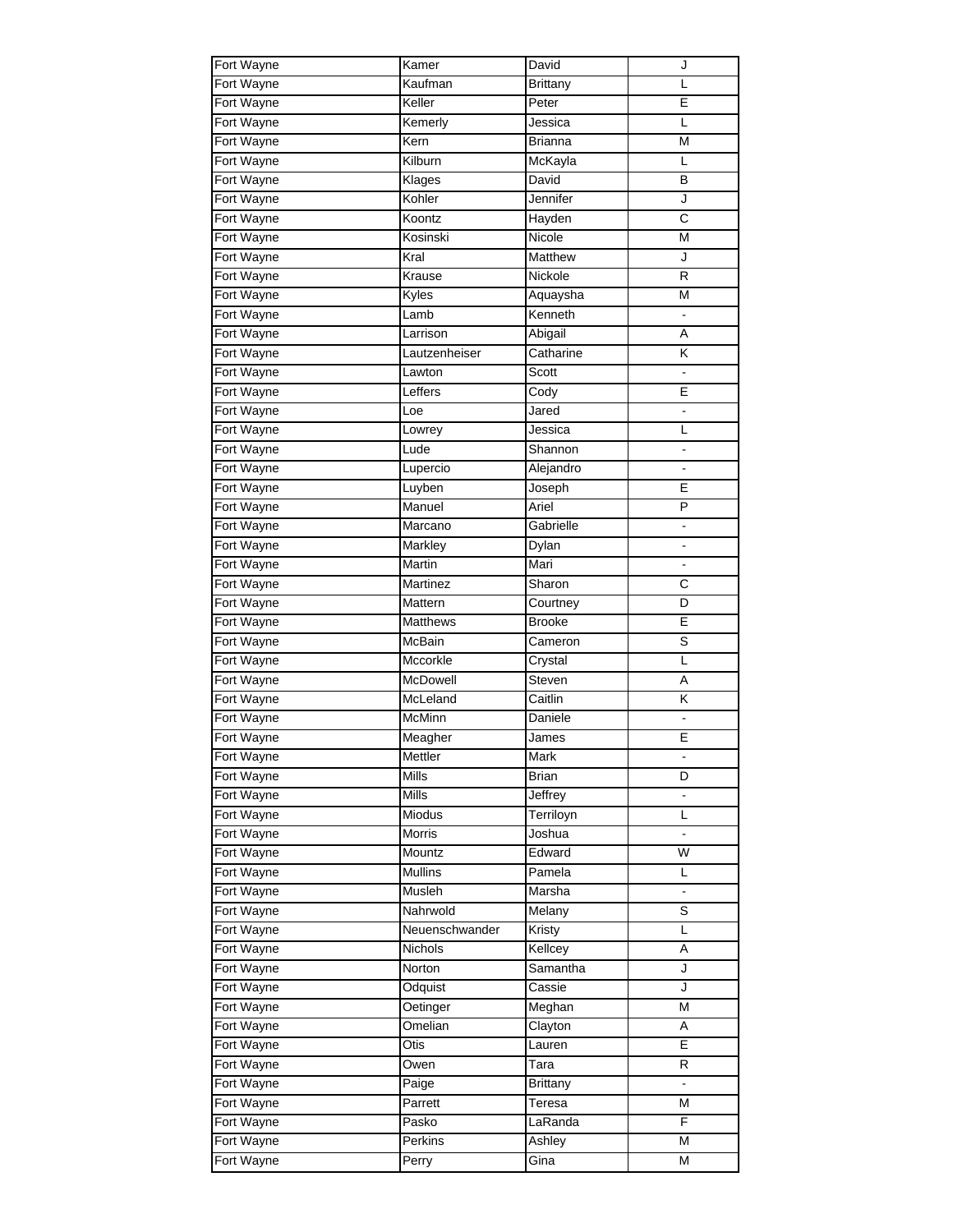| Fort Wayne | Perry        | Trampus         | L              |
|------------|--------------|-----------------|----------------|
| Fort Wayne | Peters       | Amber           | S              |
| Fort Wayne | Pinney       | Bethany         | L              |
| Fort Wayne | Rainer       | Nia             | J              |
| Fort Wayne | Randol       | Colette         | F              |
| Fort Wayne | Reed         | <b>Haley</b>    | J              |
| Fort Wayne | Reighter     | Colin           |                |
| Fort Wayne | Reneau       | Michael         | S              |
| Fort Wayne | Renfrow      | Courtney        | L              |
| Fort Wayne | Renkenberger | Devin           | L              |
| Fort Wayne |              |                 |                |
|            | Resendez     | Edward          | Α              |
| Fort Wayne | Reyes        | Mark            | Α              |
| Fort Wayne | Rhymer       | Ricky           |                |
| Fort Wayne | Richhart     | <b>Brandon</b>  | J              |
| Fort Wayne | Rigsby       | Kassandra       | D              |
| Fort Wayne | Rittermeyer  | Adam            | R              |
| Fort Wayne | Roberts      | Theresa         | E              |
| Fort Wayne | Rockstroh    | Jeremy          | P              |
| Fort Wayne | Rodenbeck    | Megan           | L              |
| Fort Wayne | Rogers       | Victoria        | В              |
| Fort Wayne | Rohrer       | <b>Brittany</b> | N              |
| Fort Wayne | Roll         | Michael         |                |
| Fort Wayne | Roque        | James           |                |
| Fort Wayne | Rorick       | Leah            | M              |
| Fort Wayne | Ross         |                 | J              |
|            |              | Lacey           |                |
| Fort Wayne | Roudebush    | Sable           | M              |
| Fort Wayne | Ruvalcaba    | Pedro           | M              |
| Fort Wayne | Salter       | Kyra            | L              |
| Fort Wayne | Samulak      | Chad            | $\blacksquare$ |
| Fort Wayne | Sanderlin    | Eric            | M              |
| Fort Wayne | Saunders     | Maurita         | F              |
| Fort Wayne | Scheiwe      | Emily           | Α              |
| Fort Wayne | Schinbeckler | Daylen          | B              |
| Fort Wayne | Schlangen    | Samantha        | K              |
| Fort Wayne | Schlemmer    | Landon          |                |
| Fort Wayne | Schmidt      | Brandon         | M              |
| Fort Wayne | Schmitt      | Suzanne         | K              |
| Fort Wayne | Schnelle     | Devin           | N              |
| Fort Wayne | Schroder     | Joseph          |                |
| Fort Wayne | Schultheis   | Audrey          | R              |
| Fort Wayne | Seifried     | Christopher     | W              |
| Fort Wayne | Serna        | Alex            | J              |
|            |              |                 |                |
| Fort Wayne | Shake        | Sarah           | M              |
| Fort Wayne | Shipe        | Paige           | R              |
| Fort Wayne | Shwe         | Mukdah          | ÷              |
| Fort Wayne | Sides        | Holly           | L              |
| Fort Wayne | Simerman     | Logan           | P              |
| Fort Wayne | Small        | <b>Brittany</b> | Ν              |
| Fort Wayne | Smith        | Lana            | G              |
| Fort Wayne | Smith        | Tammy           | J              |
| Fort Wayne | Smith        | Tonya           | D              |
| Fort Wayne | Snell        | Jason           | D              |
| Fort Wayne | Spell        | Joseph          | C              |
| Fort Wayne | Spillers     | Ashley          | A              |
| Fort Wayne | <b>Stark</b> | <b>Bradley</b>  | L              |
| Fort Wayne | Stephens     | Jessica         | H              |
| Fort Wayne |              |                 | J              |
|            | Steury       | Lindsay         |                |
| Fort Wayne | Stippich     | Jasmine         | В              |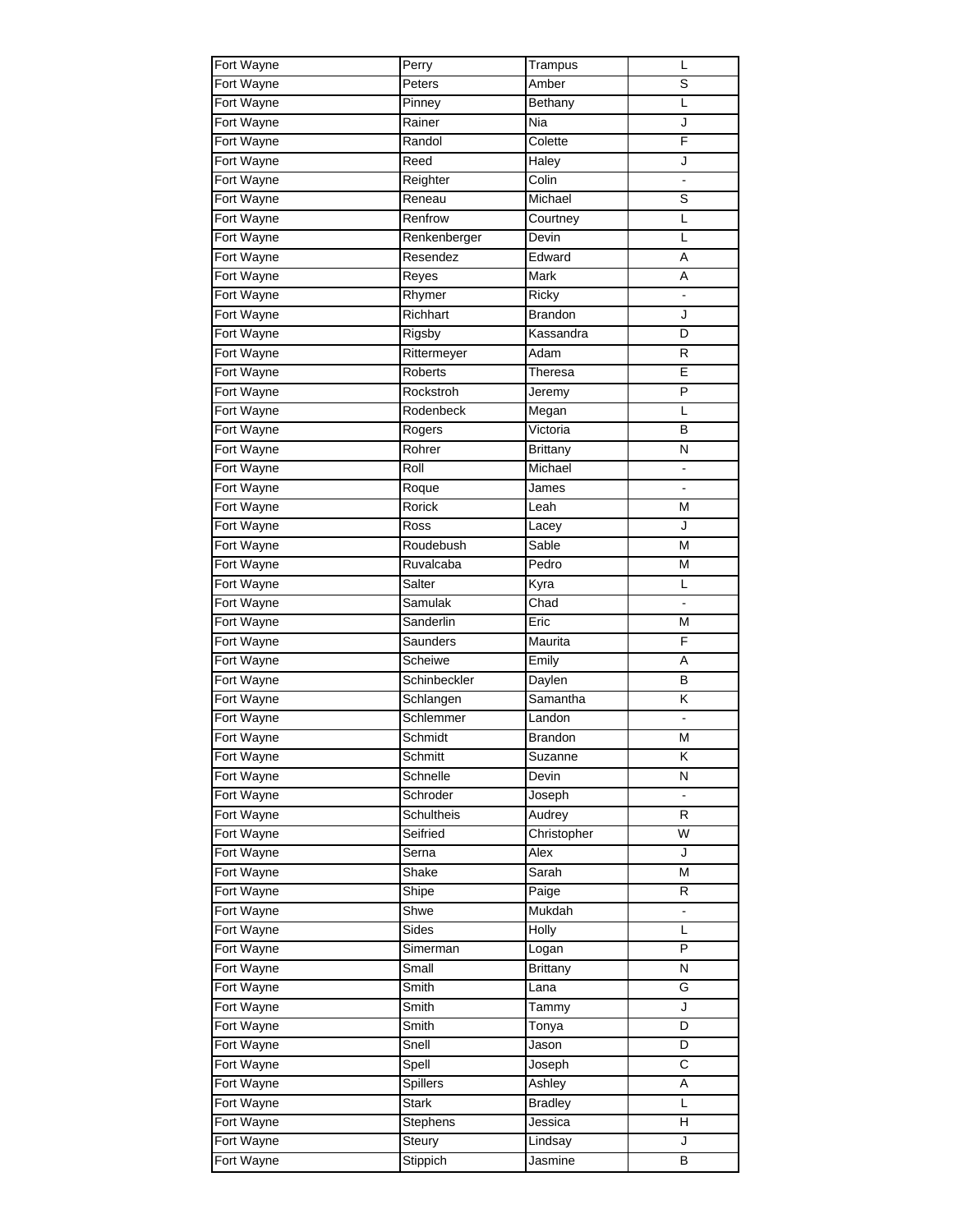| Fort Wayne | Stotlar         | Timmie                       | J                            |
|------------|-----------------|------------------------------|------------------------------|
| Fort Wayne | Stover          | Kristina                     | L                            |
| Fort Wayne | Swisher         | Stephen                      | D                            |
| Fort Wayne | Tackett         | Matthew                      | D                            |
| Fort Wayne | Tarbet          | David                        | Α                            |
| Fort Wayne | Taylor          | $\overline{\mathsf{T}}$ racy | M                            |
| Fort Wayne | Thomas          | Christopher                  | Α                            |
| Fort Wayne | Thomas          | Lorna                        | L                            |
| Fort Wayne | Thu             | Myo                          | M                            |
| Fort Wayne | Toensing        | Erin                         |                              |
| Fort Wayne | Tompkins        | Alyssa                       | Α                            |
| Fort Wayne | Towle           | Rachel                       | М                            |
| Fort Wayne | Troyer          | Stephanie                    | N                            |
| Fort Wayne | Ullom           | Stacie                       |                              |
| Fort Wayne | Van Buren       | Joseph                       | C                            |
| Fort Wayne | Vance           | Shannon                      | $\mathsf{N}$                 |
|            |                 |                              | L                            |
| Fort Wayne | Vazquez         | Jessica                      |                              |
| Fort Wayne | Vowles          | Mathew                       | W                            |
| Fort Wayne | Wagner          | Justin                       | R                            |
| Fort Wayne | Wagner          | Lindsey                      | N                            |
| Fort Wayne | Walker          | Jennifer                     | $\mathsf{R}$                 |
| Fort Wayne | Walters         | Michael                      | J                            |
| Fort Wayne | Weber           | Ashley                       |                              |
| Fort Wayne | Weber           | Hillary                      | $\mathsf{N}$                 |
| Fort Wayne | Welbaum         | Jacob                        | $\mathsf{R}$                 |
| Fort Wayne | Wells           | Lindsey                      |                              |
| Fort Wayne | West            | Kara                         | $\mathsf{R}$                 |
| Fort Wayne | Whitaker        | Megan                        | R                            |
| Fort Wayne | White           | Jason                        | M                            |
| Fort Wayne | Whitney         | Sheri                        | L                            |
| Fort Wayne | Wilcoxson       | Amy                          | J                            |
| Fort Wayne | Wiley           | Joseph                       | M                            |
| Fort Wayne | <b>Wilkins</b>  | Kristie                      | L                            |
| Fort Wayne | <b>Wilkins</b>  | Sydney                       | M                            |
| Fort Wayne | Williams        | Ashley                       | M                            |
| Fort Wayne | Williams        | Christopher                  | $\mathsf{R}$                 |
| Fort Wayne | Williams        | Janice                       | $\overline{\mathsf{M}}$      |
| Fort Wayne | Willibey        | Mellisa                      |                              |
| Fort Wayne | Willis          | Tina                         | M                            |
| Fort Wayne | Wilson          | Adam                         | Τ                            |
| Fort Wayne | Wolff           | Raphael                      | $\blacksquare$               |
| Fort Wayne | Wright          | Elizabeth                    |                              |
| Fort Wayne | Wyatt           | Jonathon                     | в                            |
| Fort Wayne | Yaste           | Lydia                        | $\qquad \qquad \blacksquare$ |
| Fort Wayne | Zemaitis        | <b>Brenda</b>                | L                            |
| Fort Wayne | Zerns           | Kelsi                        | R                            |
| Fort Wayne | Zhukova         | Tatyana                      | L                            |
| Fort Wayne | Zurcher         | Chloe                        | $\mathsf R$                  |
| Franklin   | <b>Bailey</b>   | Maranda                      | Г                            |
| Franklin   | <b>Driscoll</b> | Justin                       | $\overline{W}$               |
| Franklin   | Franco          | Amy                          | Г                            |
| Franklin   | Fulkerson       | <b>Bryan</b>                 | O                            |
| Franklin   | Goble           | Sean                         | $\overline{\phantom{a}}$     |
| Franklin   | Holman          | Jena                         | D                            |
| Franklin   | McCrae          | Eric                         | S                            |
| Franklin   | Palmer          | Jessica                      | $\overline{\mathsf{M}}$      |
| Franklin   | Pereda          | Jaime                        | Α                            |
|            | Ramsey          | Steffen Mich                 | L                            |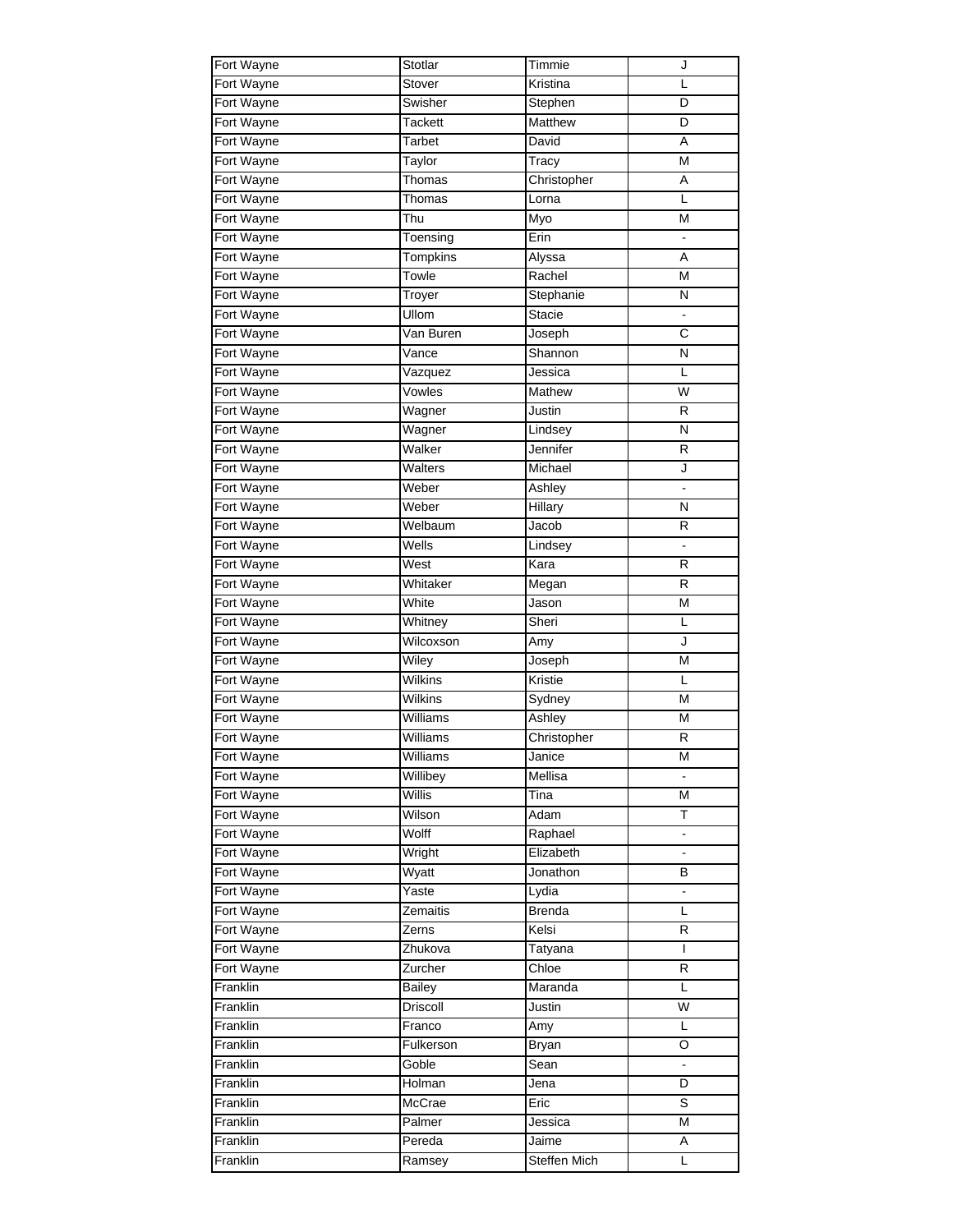| Franklin | Raymondi       | Maximo           | R                            |
|----------|----------------|------------------|------------------------------|
| Franklin | Sears          | <b>Brittany</b>  | $\overline{A}$               |
| Franklin | <b>Stites</b>  | William          | D                            |
| Franklin | Stradling      | Jacob            | D                            |
| Franklin | Sullivan       | Kendsi           | $\overline{\phantom{a}}$     |
| Gary     | Aiello         | Kelli            | L                            |
| Gary     | Alfaro         | Luis             |                              |
| Gary     | Al-Khalidi     | Sameeha          | O                            |
| Gary     | Allen          | Jennifer         |                              |
| Gary     | Aponte         | Veronica         | $\blacksquare$               |
| Gary     | Bagsby         | Richard          | $\mathsf{R}$                 |
| Gary     | Bowman         | Adrienne         | $\qquad \qquad \blacksquare$ |
| Gary     | <b>Buford</b>  | Candice          | P                            |
| Gary     | Carrera        | Gabino           | $\blacksquare$               |
| Gary     | Cruz           | Deborah          | L                            |
| Gary     | Dahl           | Eva              | Κ                            |
| Gary     | DeYoung        | Ashley           | Α                            |
| Gary     | Dotson         | Jonsie           | $\blacksquare$               |
| Gary     | Faller         | Christine        | M                            |
| Gary     | Gagnon         | Lexah            | M                            |
| Gary     | Gerstenberg    | Carrie           | Α                            |
| Gary     | Glasper        | Shereeta         | $\blacksquare$               |
|          | Gonzalez       | Maria            | C                            |
| Gary     | Graham         |                  | F                            |
| Gary     |                | Jane<br>Patience | E                            |
| Gary     | Gray           |                  |                              |
| Gary     | Grubbe         | Laura            | $\mathsf{R}$                 |
| Gary     | Hernandez      | Cristina         | Ē                            |
| Gary     | Hogan          | Falis            | M                            |
| Gary     | <b>Hollins</b> | Edward           | L                            |
| Gary     | Holly          | Emily            | Α                            |
| Gary     | <b>Huitt</b>   | Marc             | $\overline{a}$               |
| Gary     | Issa           | Haya             |                              |
| Gary     | Johnson        | David            | Κ                            |
| Gary     | Johnson        | Rachel           | Α                            |
| Gary     | Jones          | Uchenna          | ä,                           |
| Gary     | Lewis          | Cynthia          | ÷,                           |
| Gary     | Lopez          | Mayra            | L                            |
| Gary     | Lopez          | Oscar Domingo    | P                            |
| Gary     | Love           | Tristan          | D                            |
| Gary     | Macklin        | Carolyn          | E                            |
| Gary     | Marlow         | Dana             |                              |
| Gary     | Martinez       | Xavier           | ä,                           |
| Gary     | Mathews        | Tori             | $\frac{1}{2}$                |
| Gary     | McKinney       | Caleb            | J                            |
| Gary     | McMillan       | Ineke            | F                            |
| Gary     | Mormon         | Vera             | M                            |
| Gary     | Narjes         | Reid             | P                            |
| Gary     | Oden           | Kyran            | ÷,                           |
| Gary     | Owen           | Cynthia          | L                            |
| Gary     | Passon         | Ashley           | N                            |
| Gary     | Pelmer         | Ciarra           | S                            |
| Gary     | Perez          | Roberto          | A                            |
| Gary     | Robinson       | Dreanna          | J                            |
| Gary     | Scarbrough     | Zoee             | M                            |
| Gary     | Schreiber      | Debra            | $\overline{\phantom{a}}$     |
| Gary     | Shaw           | Archie           | L                            |
| Gary     | Simpson        | Jason            |                              |
| Gary     | Smeltzer       | Jennifer         | R                            |
|          |                |                  |                              |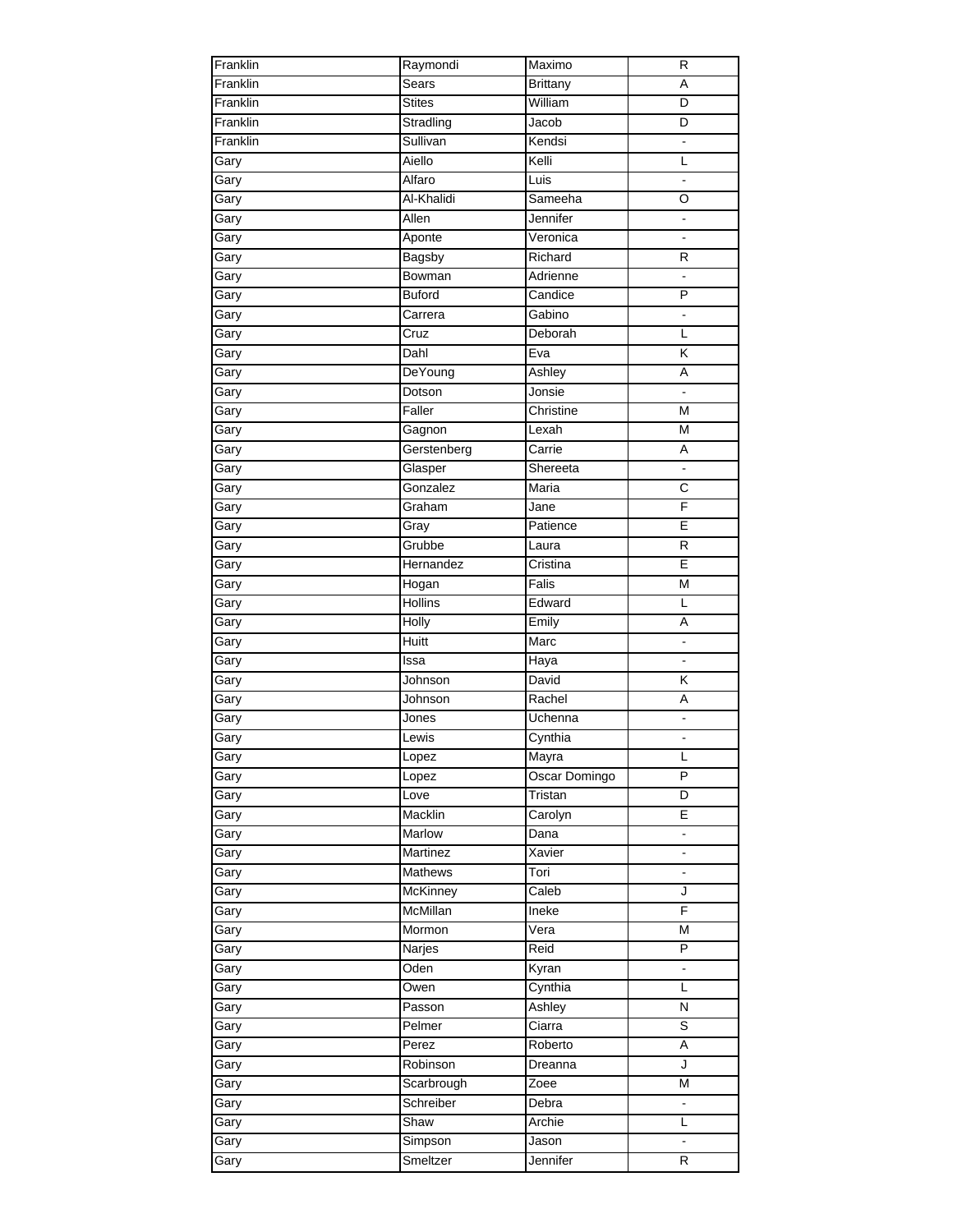| Gary         | Sotello               | Alexandra     | Κ  |
|--------------|-----------------------|---------------|----|
| Gary         | Spann                 | Denairo       | J  |
| Gary         | <b>Stewart</b>        | Rachel        | L  |
| Gary         | Stucky                | Kristy        |    |
| Gary         | Szczepanek            | Holly         | A  |
| Gary         | <b>Topps</b>          | Marisa        | L. |
| Gary         | Tyson                 | Dyamond       | S  |
| Gary         | Walton                | Josephine     | A  |
| Gary         | Weber                 | Mary          | В  |
| Gary         | Williams              | Andrettia     | Г  |
| Greencastle  | Fowler                | Leah          | J  |
| Greencastle  | Grove                 | Cristle       | M  |
| Greencastle  | <b>McCarley</b>       | Patrick       | С  |
| Greencastle  | Skeel                 | Amber         | D  |
| Greencastle  | Wilson                | Tabitha       | L  |
| Indianapolis | Abbott                | Jeremiah      |    |
| Indianapolis | Abid                  | Zakia         |    |
|              |                       |               |    |
| Indianapolis | Abola                 | Abdulateef    | A  |
| Indianapolis | Acosta                | Leslye        | L, |
| Indianapolis | Acton                 | Phillis       | D  |
| Indianapolis | Adam                  | Ruqaiya       | S  |
| Indianapolis | Adams                 | Hope          | E  |
| Indianapolis | Addison               | Lavonne       | ÷, |
| Indianapolis | Ade                   | Melissa       | M  |
| Indianapolis | Afolabi               | Oluwafemi     | Α  |
| Indianapolis | Agbonhese             | Stephen       | O  |
| Indianapolis | Ahern                 | Michael       | D  |
| Indianapolis | Akinlosotu            | <b>Bosede</b> | M  |
| Indianapolis | Akinsooto             | Ronke         | Κ  |
| Indianapolis | Akinsunlola           | Atinuke       | A  |
| Indianapolis | Akinyelure            | Olusegun      | М  |
| Indianapolis | Ali                   | Abd Zaid      |    |
| Indianapolis | Allen                 | Chanda        |    |
| Indianapolis | Amosun                | Ajoke         | A  |
| Indianapolis | Anderson              | Ariane'       | C  |
| Indianapolis | Anderson              | Carmella      | ÷, |
| Indianapolis | Anderson              | Carrington    | Α  |
| Indianapolis | Andrade               | Nora          |    |
| Indianapolis | Andrews               | Thomas        | J  |
| Indianapolis | Anthony               | Debra         | L  |
| Indianapolis | Appleget              | Elizabeth     | J  |
| Indianapolis | Arnold                | Eric          | M  |
| Indianapolis | Arreola               | Rachel        |    |
| Indianapolis | Ashcraft              | Joseph        | Α  |
| Indianapolis | Atherton              | Dezara        | A  |
| Indianapolis | Auble                 | Brandon       | J  |
| Indianapolis | Auterson              | Curtis        | D  |
| Indianapolis | Ayer                  | Ashley        | L  |
| Indianapolis | Ayittah               | Joe           | ÷, |
| Indianapolis | Вa                    | <b>Mbaye</b>  |    |
| Indianapolis | <b>Bailey</b>         | Damian        | Q  |
| Indianapolis | Barber                | Renee         | M  |
| Indianapolis | <b>Barfield-Ellis</b> | Nakita        | M  |
| Indianapolis | Barnes                | Kelsey        | G  |
| Indianapolis | Barnett               | Ethan         | M  |
| Indianapolis | <b>Barratt</b>        | Joshua        | Α  |
| Indianapolis | <b>Bashley</b>        |               | C  |
|              |                       | Lenikqua      | T  |
| Indianapolis | Baughman              | Sean          |    |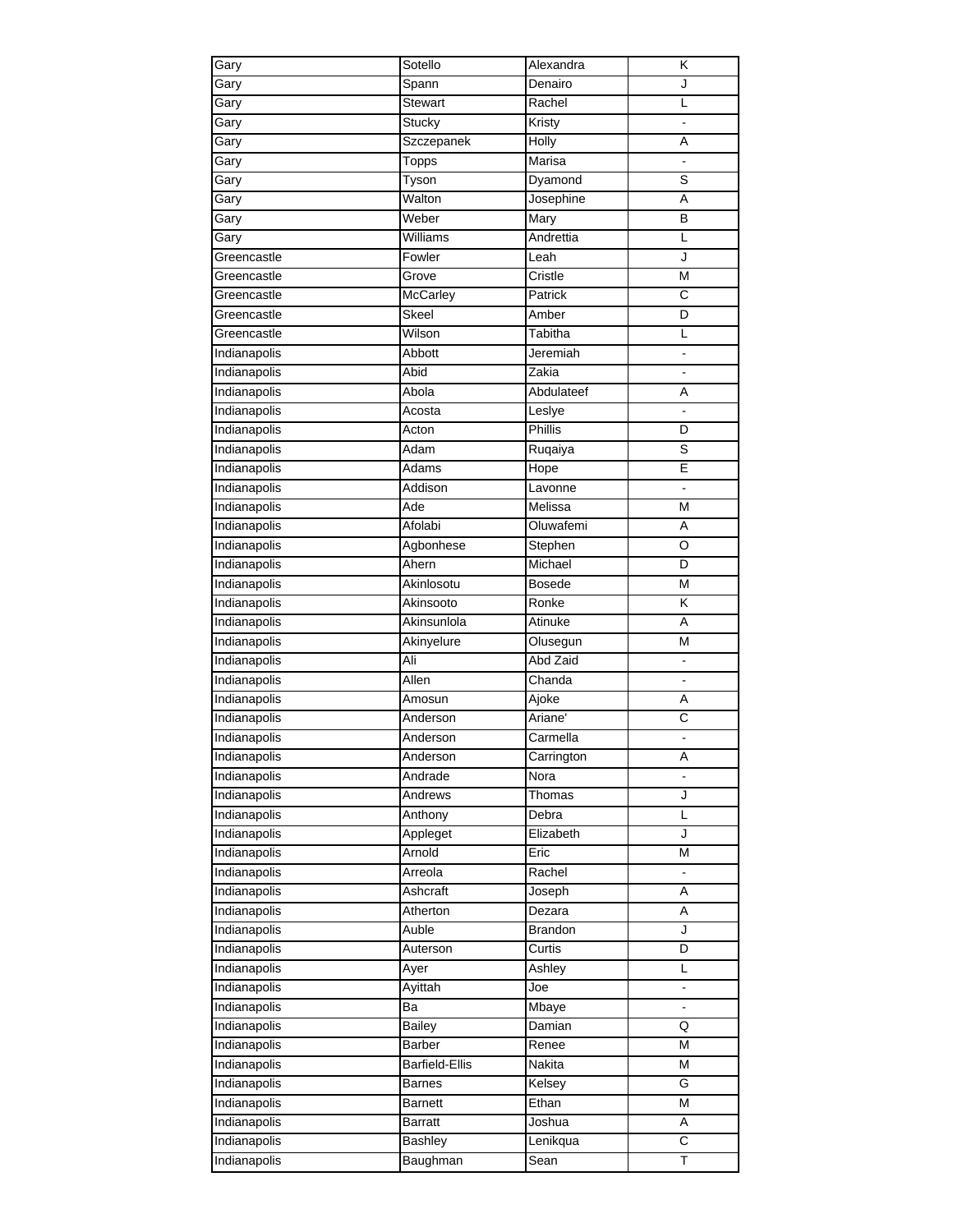| Indianapolis | Baun             | Emily       | R                     |
|--------------|------------------|-------------|-----------------------|
| Indianapolis | Beasley          | Christopher | J                     |
| Indianapolis | Beatty           | Cherieka    | D                     |
| Indianapolis | Bechel           | Stephanie   | ä,                    |
| Indianapolis | <b>Beckwith</b>  | Kimberly    | Y                     |
| Indianapolis | <b>Behrends</b>  | Linda       | $\overline{\text{c}}$ |
| Indianapolis | <b>Belfrom</b>   | Malcolm     | Ē                     |
| Indianapolis | Berner           | Rebecca     |                       |
| Indianapolis | Berzins          | Gunta       | Α                     |
| Indianapolis | Bess             | Jeffrev     |                       |
| Indianapolis | Bickel           | Christen    | M                     |
| Indianapolis | Bishop           | Nicole      | Α                     |
| Indianapolis | <b>Black</b>     | Amanda      | Т                     |
| Indianapolis | <b>Black</b>     | Kacy        | L                     |
| Indianapolis | Blackman         | Cory        |                       |
| Indianapolis | Blagburn         | Joy         | M                     |
| Indianapolis | <b>Bleah</b>     | Zlantorwon  | J                     |
| Indianapolis | <b>Bledsoe</b>   | Nyesha      | S                     |
| Indianapolis | <b>Blue</b>      | Shaquita    | R                     |
| Indianapolis | <b>Bolds</b>     | Symphanie   | $\frac{1}{2}$         |
| Indianapolis | Boone            | Leslie      |                       |
|              |                  |             |                       |
| Indianapolis | <b>Borges</b>    | Peter       |                       |
| Indianapolis | Bornman          | Lisa        | Α                     |
| Indianapolis | Bowlby           | Nicholas    |                       |
| Indianapolis | <b>Bowlds</b>    | Norma       | L                     |
| Indianapolis | <b>Bowser</b>    | Phyllis     | R                     |
| Indianapolis | Boyce            | Eric        |                       |
| Indianapolis | <b>Brackett</b>  | Kyle        | Α                     |
| Indianapolis | <b>Brackin</b>   | James       | D                     |
| Indianapolis | <b>Bradley</b>   | Kineisha    | Κ                     |
| Indianapolis | <b>Brannon</b>   | Asia        | L                     |
| Indianapolis | <b>Braxton</b>   | Dejuan      | R                     |
| Indianapolis | <b>Breier</b>    | Madeline    | N                     |
| Indianapolis | <b>Brethauer</b> | Seth        | Α                     |
| Indianapolis | <b>Brewer</b>    | Marc        | D                     |
| Indianapolis | <b>Brickey</b>   | Timothy     | Α                     |
| Indianapolis | Broughman-Scott  | Devon       | T                     |
| Indianapolis | Brown            | Allison     | L                     |
| Indianapolis | Brown            | Chelsea     | Α                     |
| Indianapolis | Brown            | Christopher | M                     |
| Indianapolis | Brown            | Daniel      | E                     |
| Indianapolis | <b>Bullard</b>   | Paula       | ۰                     |
| Indianapolis | Bump             | Vanessa     | J                     |
| Indianapolis | <b>Bundy</b>     | Amanda      | N                     |
| Indianapolis | <b>Burchett</b>  | Hunter      | $\frac{1}{2}$         |
| Indianapolis | <b>Burnett</b>   | Julia       | C                     |
| Indianapolis | <b>Burns</b>     | Rachel      | E                     |
| Indianapolis | Burt             | Darryl      | ÷,                    |
| Indianapolis | <b>Burton</b>    | Bambi       | E                     |
| Indianapolis | <b>Busack</b>    | Christopher | Г                     |
| Indianapolis | <b>Bush</b>      | Michael     | $\overline{W}$        |
| Indianapolis | <b>Butler</b>    | Deanna      | M                     |
| Indianapolis | <b>Butler</b>    | Talishia    | C                     |
|              |                  |             |                       |
| Indianapolis | Cadwallader      | Kristen     | L<br>P                |
| Indianapolis | Caldwell         | Tyler       |                       |
| Indianapolis | Camara           | Djenabou    |                       |
| Indianapolis | Camden           | Megan       | E                     |
| Indianapolis | Campbell         | Rebecca     | J                     |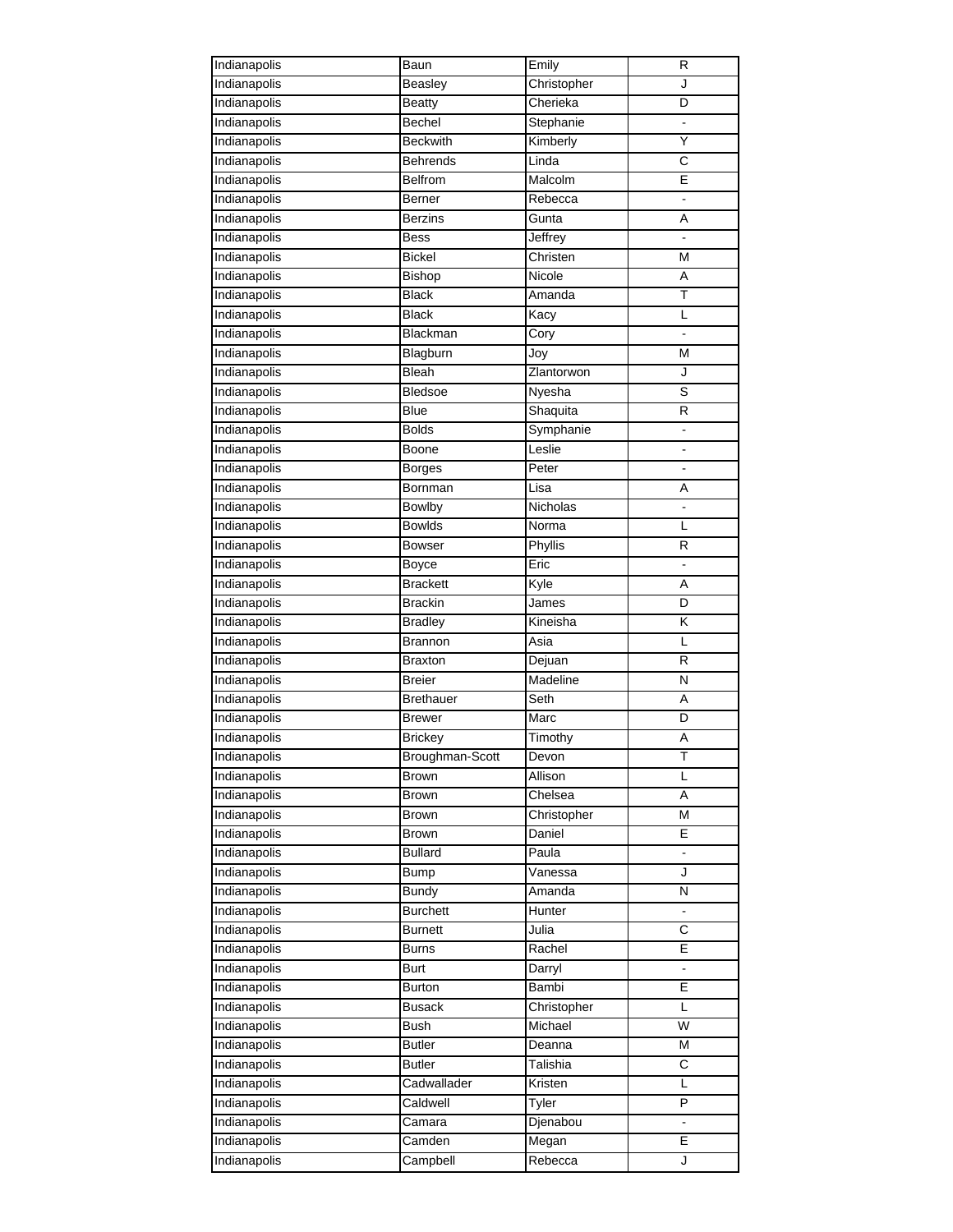| Indianapolis | Canas          | Kelly           | G                        |
|--------------|----------------|-----------------|--------------------------|
| Indianapolis | Cannon         | Cherie          | J                        |
| Indianapolis | Capers         | Michele         |                          |
| Indianapolis | Carnall        | <b>Brandon</b>  | L                        |
| Indianapolis | Carpenter      | Erin            | N                        |
| Indianapolis | Carter         | Matthew         | D                        |
| Indianapolis | Carter         | Michael         | J                        |
| Indianapolis | Carwile        | Sarah           | C                        |
| Indianapolis | Casey          | Stephanie       | N                        |
| Indianapolis | Castillo       | Veronica        |                          |
| Indianapolis | Catellier      | Megan           | L                        |
| Indianapolis | Chambers       | Richard         | ÷,                       |
| Indianapolis | Charnes        | Timothy         | L                        |
| Indianapolis | Chege          | Catherine       | W                        |
| Indianapolis | Chigges        | Kim             | N                        |
| Indianapolis | Chihua         | Kathia          | Α                        |
| Indianapolis | Chlumsky       | Yazmin          | $\blacksquare$           |
| Indianapolis | Clay           | Kelsey          | A                        |
| Indianapolis | Clearwater     | Katherine       | Τ                        |
| Indianapolis | Clingerman     | Alexa           | L                        |
| Indianapolis | Coffman        | Clayton         | S                        |
| Indianapolis | Colburn        | <b>Brian</b>    | E                        |
| Indianapolis | Colburn        | Mercedes        | D                        |
| Indianapolis | Coleman        | Amirah          | E                        |
| Indianapolis | Coleman        | Michael         | J                        |
| Indianapolis | Colon          | Sheila          |                          |
| Indianapolis | Combs          | Lindsey         |                          |
| Indianapolis | Conaway        | Stephanie       | $\blacksquare$           |
| Indianapolis | Conley         | <b>Brooke</b>   | M                        |
| Indianapolis | Consolvo       | Michael         | R                        |
| Indianapolis | Cookson        | Amber           | J                        |
| Indianapolis | Coomer         | Charlene        | S                        |
| Indianapolis | Copp           | Jamie           | A                        |
| Indianapolis | Corbin         | Kathryn         | M                        |
| Indianapolis | Costantino     | Angela          | $\overline{a}$           |
| Indianapolis | Cox            | Christina       | M                        |
| Indianapolis | Cox            | Gwen            |                          |
| Indianapolis | Coy            | Stephanie       | J                        |
| Indianapolis | Crager         | Charles         | X                        |
| Indianapolis | Craigmiles     | Marissa         | Ν                        |
| Indianapolis | Crane          | Josh            |                          |
| Indianapolis | Crites         | Jordan          | Α                        |
| Indianapolis | Crofton        | Connor          | P                        |
| Indianapolis | Cronin         | Chelsea         | R                        |
| Indianapolis | Crouch         | David           | W                        |
| Indianapolis | Crousore       | Jackie          | L                        |
|              |                |                 |                          |
| Indianapolis | Crowe          | Samantha        | M                        |
| Indianapolis | Cuahuizo       | Maricruz        | $\frac{1}{2}$            |
| Indianapolis | Curry          | Kali            | ÷,                       |
| Indianapolis | <b>Daniels</b> | Kimberly        | ÷.<br>S                  |
| Indianapolis | Daniels        | Michele         |                          |
| Indianapolis | Davis          | Amy             | E                        |
| Indianapolis | Davis          | <b>Brittany</b> | S                        |
| Indianapolis | Davis          | Dustin          | $\overline{\phantom{a}}$ |
| Indianapolis | Dean           | Briana          | S                        |
| Indianapolis | Dean           | Solita          | $\overline{s}$           |
| Indianapolis | Dedmon         | Arnold          | $\overline{\text{c}}$    |
| Indianapolis | Dee            | Mikaela         | н                        |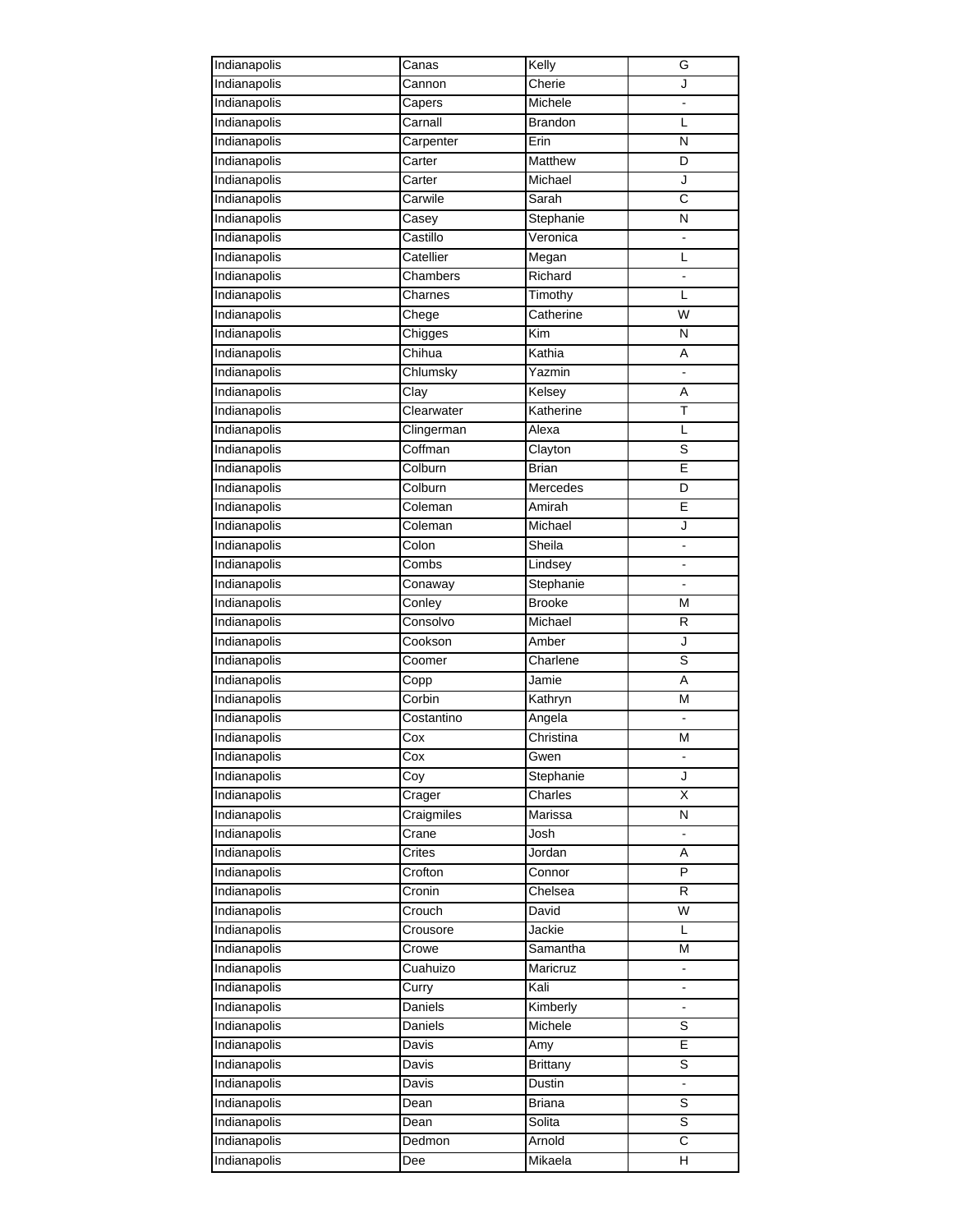| Indianapolis | Dehn           | Kristin        | R              |
|--------------|----------------|----------------|----------------|
| Indianapolis | Dennis         | Jasin          | E              |
| Indianapolis | Denoon         | Ryan           | M              |
| Indianapolis | Denson         | Shelby         | N              |
| Indianapolis | DeShong        | Barbara        |                |
| Indianapolis | <b>Deskins</b> | Anthony        | Α              |
| Indianapolis | Detty          | Stacy          | Г              |
| Indianapolis | Devlin         | Hannah         |                |
| Indianapolis | Dews           | Josh           | н              |
| Indianapolis | Diaz Fajardo   | Yanira         | Α              |
| Indianapolis | Dickerson      | Kellie         | С              |
| Indianapolis | Dickey         | Stephanie      | M              |
| Indianapolis | Dillon         | Alicia         | D              |
| Indianapolis | Dixon          | Dana           | L              |
| Indianapolis | Dodson         | <b>Breanne</b> | E              |
| Indianapolis | Dole           | Michelle       | J              |
| Indianapolis | Dolma          | <b>Bilal</b>   | $\blacksquare$ |
| Indianapolis | Donahue        | Cynthia        | A              |
| Indianapolis | Doone          | Keeanna        | M              |
| Indianapolis | Doty           | Amanda         | D              |
| Indianapolis | Dozza          | Joanne         | E              |
| Indianapolis | Druley         | Jason          | C              |
| Indianapolis | Drullinger     | Donald         | E              |
| Indianapolis | Duncan         | Robin          | N              |
|              |                |                |                |
| Indianapolis | Duvall         | Jessica        | Α              |
| Indianapolis | Dyer           | Natasha        |                |
| Indianapolis | <b>DZVAIRO</b> | WILLARD        |                |
| Indianapolis | Eagleson       | Kyley          | S              |
| Indianapolis | Earle          | Emily          | R              |
| Indianapolis | East           | <b>Bethany</b> |                |
| Indianapolis | Eaton          | Roseanne       | N              |
| Indianapolis | Eaves          | Jeremy         | D              |
| Indianapolis | Ebiapia        | Epiya          | J              |
| Indianapolis | Echard         | Melia          | C              |
| Indianapolis | Echard         | Michael        | L.             |
| Indianapolis | Eiler          | Daphne         | R              |
| Indianapolis | Eiteljorge     | Dustin         | E              |
| Indianapolis | Elder          | Kristen        | L              |
| Indianapolis | Eldridge       | Erika          |                |
| Indianapolis | Ellingwood     | Jennifer       | N              |
| Indianapolis | Enamorado      | Jacqueline     | E              |
| Indianapolis | Esen           | Mehmet         | K              |
| Indianapolis | Espique        | Lauren         | G              |
| Indianapolis | Estes          | Aubrey         | Е              |
| Indianapolis | Estridge       | Paige          | Ν              |
| Indianapolis | Eugenio        | Ace Bryan      | ۰              |
| Indianapolis | Evans          | Ashley         | F              |
| Indianapolis | Evans          | Haley          | D              |
| Indianapolis | Ewart          | Donna          | D              |
| Indianapolis | Faires         | Danielle       | N              |
| Indianapolis | Falin          | Laura          | L,             |
| Indianapolis | Featherston    | Daniel         | L              |
| Indianapolis | Fending        | Thomas         | M              |
| Indianapolis | Fennell        | Desiree        | G              |
| Indianapolis | Fenton         | Joshua         | М              |
| Indianapolis | Ferchau        | Amanda         | M              |
| Indianapolis | Feuzing        | Albert         |                |
| Indianapolis | Fischer        | Caroline       | A              |
|              |                |                |                |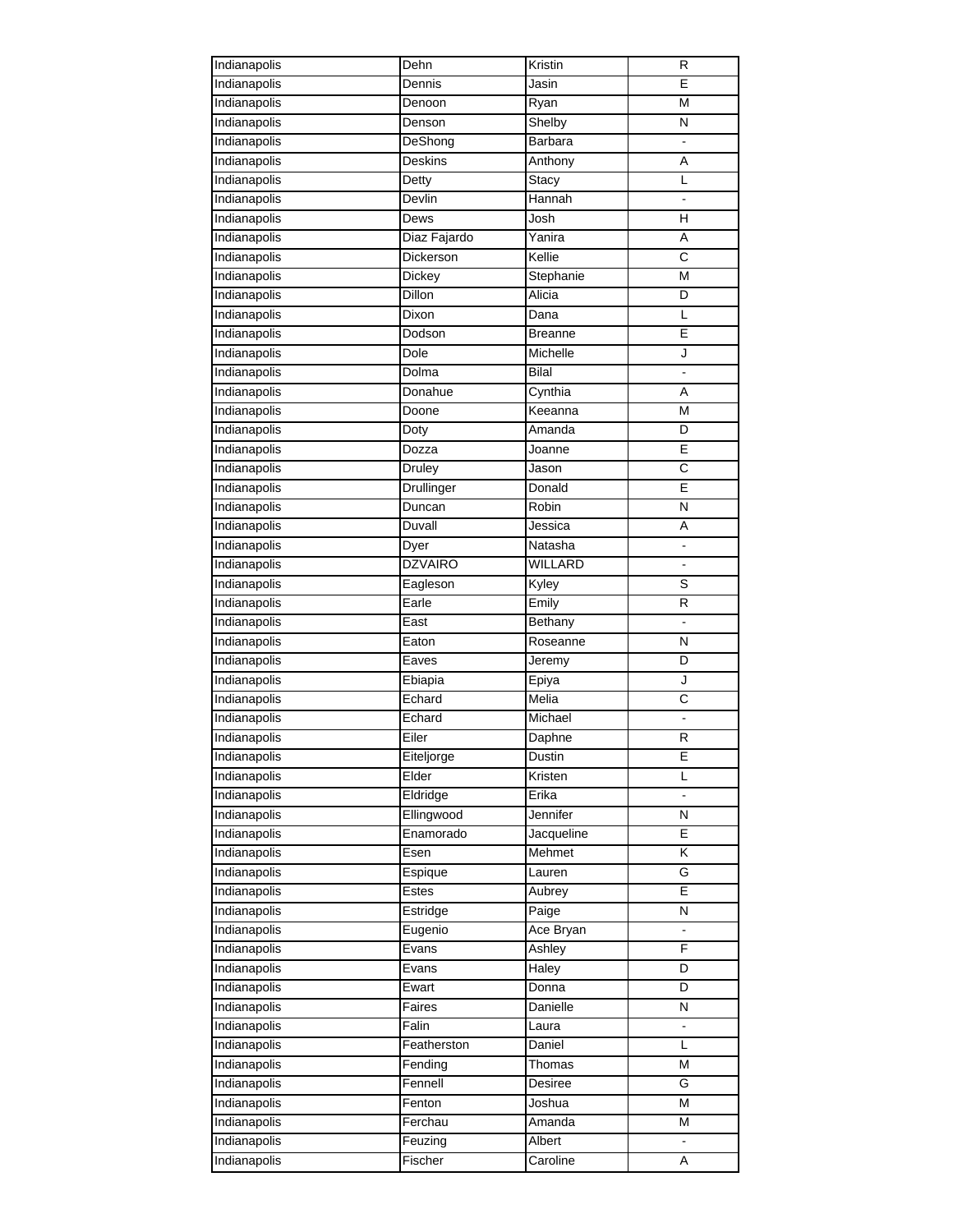| Indianapolis | Fischl     | Sandra         |                |
|--------------|------------|----------------|----------------|
| Indianapolis | Fitzgerald | Neil           | D              |
| Indianapolis | Flavius    | Verne          | ÷,             |
| Indianapolis | Fleck      | Amy            | E              |
| Indianapolis | Foist      | Dana           | E              |
| Indianapolis | Ford       | Nicole         | Κ              |
| Indianapolis | Fowlkes    | Jordan         | T              |
| Indianapolis | Fox        | Stephen        | E              |
| Indianapolis | Frazier    | Jasmine        | C              |
| Indianapolis | Frederick  | April          | L              |
| Indianapolis | Frost      | Shayne         | C              |
| Indianapolis | Fry        | Crystal        | E              |
| Indianapolis | Fry        | Patricia       | P              |
| Indianapolis | Fuller     | Wendy          | Α              |
| Indianapolis | Fuller     | Zalikah        | Τ              |
| Indianapolis | Fulner     | Mary           | $\sim$         |
| Indianapolis | Funk       | Mitchell       | ÷,             |
|              |            |                |                |
| Indianapolis | Fuyana     | Gugulethu      |                |
| Indianapolis | Gaines     | Shakeela       | L              |
| Indianapolis | Gaines     | Winston        | S              |
| Indianapolis | Gakle      | Danielle       | N              |
| Indianapolis | Galadima   | Salamatou      | I              |
| Indianapolis | Garcia     | Marisol        |                |
| Indianapolis | Garcia     | Rebeca         | E              |
| Indianapolis | Gaspar     | Yanett         |                |
| Indianapolis | Gbeleou    | Bassa          |                |
| Indianapolis | Gibson     | Traci          | L              |
| Indianapolis | Gilbert    | Natalie        | $\blacksquare$ |
| Indianapolis | Gillam     | Martha         | A              |
| Indianapolis | Gilliam    | Madeline       | M              |
| Indianapolis | Giuliani   | Cynthia        | J              |
| Indianapolis | Givens     | Jasmine        | D              |
| Indianapolis | Goins      | James          | В              |
| Indianapolis | Good       | Elisa          | $\blacksquare$ |
| Indianapolis | Goodmon    | Joshua         |                |
| Indianapolis | Goodpaster | Amy            | L              |
| Indianapolis | Goodson    | Hannah         | R              |
| Indianapolis | Graham     | Lavia          |                |
| Indianapolis | Grandberry | Shawndell      | L              |
| Indianapolis | Gray       | Johnnie        | L              |
| Indianapolis | Greagor    | <b>Bridget</b> | Г              |
| Indianapolis | Green      | Durvell        | O              |
| Indianapolis | Green      | Ebane          | L              |
| Indianapolis | Green      | Stephanie      | ۰              |
| Indianapolis | Griffin    | <b>Brian</b>   | ÷,             |
| Indianapolis | Griffith   | Julie          | M              |
| Indianapolis | Griffith   | Lydia          | M              |
| Indianapolis | Gripper    | LaShanta       | Α              |
| Indianapolis | Guffey     | William        | R              |
| Indianapolis | Gulley     | Kyle           | E              |
| Indianapolis | Gutierrez  | Jessica        | L,             |
| Indianapolis | Guy        | Nathan         |                |
| Indianapolis | Guzman     | Jose           | Α              |
| Indianapolis | Guzman     | Samantha       | M              |
| Indianapolis | Hague      | Cortez         | S              |
| Indianapolis | Haines     | Andrea         | G              |
| Indianapolis | Halioris   | Erin           | E              |
|              |            |                | J              |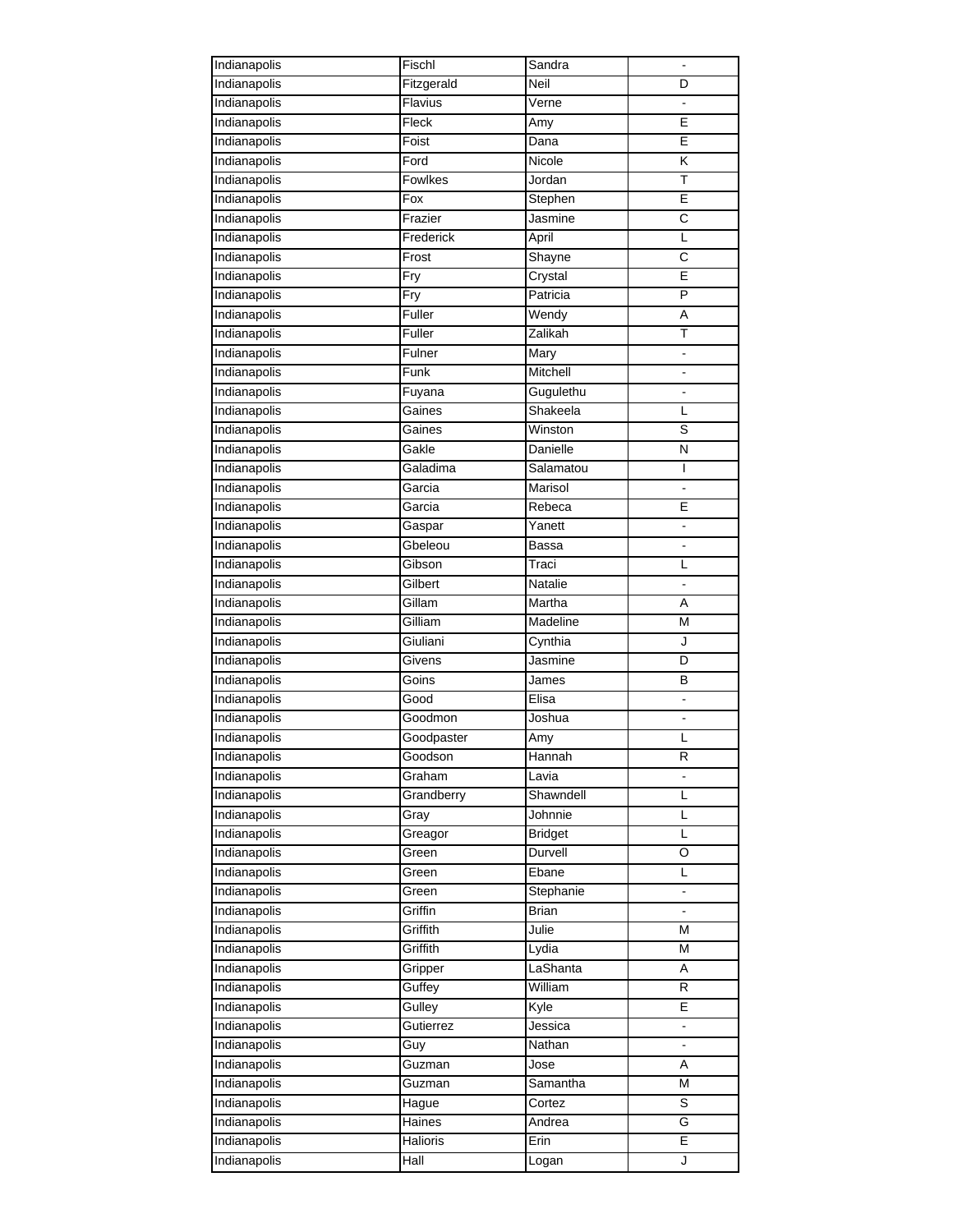| Indianapolis | Hall              | Robin             | R                            |
|--------------|-------------------|-------------------|------------------------------|
| Indianapolis | Hamde             | Betelehem         |                              |
| Indianapolis | Hammes            | <b>Brooke</b>     |                              |
| Indianapolis | Hammons           | Michael           | ä,                           |
| Indianapolis | Hampton           | Jacqulyn          | М                            |
| Indianapolis | Hankins           | Tamera            | D                            |
| Indianapolis | Harbridge         | Gabriella         | Α                            |
| Indianapolis | Harris            | Jerome            |                              |
| Indianapolis | Hart              | Jordan            | D                            |
| Indianapolis | Hartman           | Connor            | G                            |
| Indianapolis | Harvey            | Anthony           | G                            |
| Indianapolis | Hawker            | Michele           | R                            |
| Indianapolis | Hayden            | Jevon             | D                            |
| Indianapolis | Hayes             | Leroy             | V                            |
| Indianapolis | Hector            | Aylim             |                              |
| Indianapolis | Hedge             | Erica             | $\mathsf{N}$                 |
| Indianapolis | Heinen-Smith      | Tina              | Г                            |
|              |                   |                   | L                            |
| Indianapolis | Heneghan          | Courtney          |                              |
| Indianapolis | Hensley           | Robert            | W                            |
| Indianapolis | Hensley           | Tiffany           | L                            |
| Indianapolis | Herdzina-Huss     | Kalina            | R                            |
| Indianapolis | Hermosillo        | Fransisco         | J                            |
| Indianapolis | Hernandez         | Alin              | M                            |
| Indianapolis | Hernandez Montero | Lizbeth           |                              |
| Indianapolis | Hessler           | Carl              | Τ                            |
| Indianapolis | Higgins           | Raylynn           | S                            |
| Indianapolis | Hill              | Ashley            | L                            |
| Indianapolis | Hill              | Jordan            | Μ                            |
| Indianapolis | <b>Hills</b>      | Bethany           | $\frac{1}{2}$                |
| Indianapolis | <b>Hines</b>      | James             |                              |
| Indianapolis | Hobbs             | Meghan            | P                            |
| Indianapolis | Hobson            | Shanelle          | $\blacksquare$               |
| Indianapolis | <b>Hoke</b>       | <b>Breanna</b>    | Κ                            |
| Indianapolis | Holliday          | Nicholas          | M                            |
| Indianapolis | <b>Holm</b>       | Kristin           | М                            |
| Indianapolis | Hooker-Smith      | <b>Bernadette</b> |                              |
| Indianapolis | Horn              | Tabatha           |                              |
| Indianapolis | Horvath           | Michael           | J                            |
| Indianapolis | Housman           | Alethia           | C                            |
| Indianapolis | Howard            | Sylvia            |                              |
| Indianapolis | Hubbuch           | Daniel            | E                            |
| Indianapolis | Huffer            | Allison           | $\blacksquare$               |
| Indianapolis | Hughie            | Emily             | Τ                            |
| Indianapolis | Humphrey          | Amanda            | L                            |
| Indianapolis | Hunter            | Christina         | $\qquad \qquad \blacksquare$ |
| Indianapolis | Hunter            | Misty             | M                            |
| Indianapolis | Hutson            | Grace             | D                            |
| Indianapolis | Hutter            | Nicholas          | J                            |
| Indianapolis | Hyde-Maxwell      | Kenisha           | Κ                            |
| Indianapolis | Ibeabuchi         | Ifeanyichukwu     | B                            |
| Indianapolis | Ikerd             | Matthew           | D                            |
| Indianapolis | Imoe              | Monisola          | Α                            |
| Indianapolis | Iraheta Huezo     | Pilly             | T                            |
| Indianapolis | Jackson           | Arnetta           | ä,                           |
| Indianapolis | Jackson           | Chris             |                              |
| Indianapolis | Jackson           | David             | J                            |
| Indianapolis | Jackson           | Jordan            |                              |
| Indianapolis | James             | Rona              | L                            |
|              |                   |                   |                              |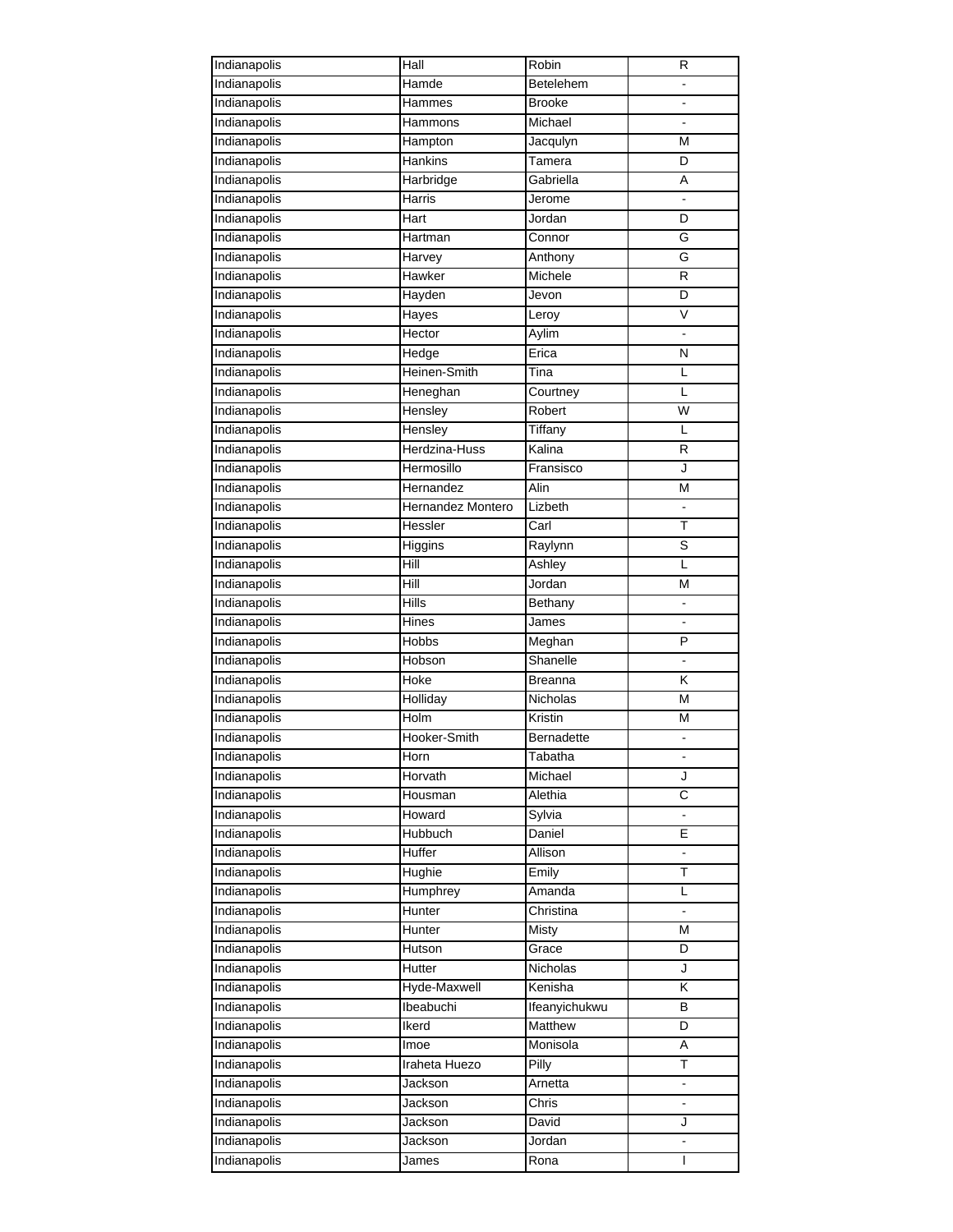| Indianapolis | Jankowski  | Corey           | J                       |
|--------------|------------|-----------------|-------------------------|
| Indianapolis | Jefferson  | Amir            |                         |
| Indianapolis | Jennings   | Kailey          | A                       |
| Indianapolis | Jennings   | Maria           | A                       |
| Indianapolis | Jensen     | Caleb           | $\overline{\mathsf{W}}$ |
| Indianapolis | Johnny     | Garmondeh       | B                       |
| Indianapolis | Johns      | Ashley          | N                       |
| Indianapolis | Johnson    | Erin            | Α                       |
| Indianapolis | Johnson    | Ida             | L                       |
| Indianapolis | Johnson    | Keith           | L                       |
| Indianapolis | Johnson    | Kimberly        | J                       |
| Indianapolis | Johnson    | Kobie           | Α                       |
| Indianapolis | Johnson    | Lauren          | Α                       |
| Indianapolis | Johnson    | Robb            | C                       |
| Indianapolis | Johnson    | Tamara          | J                       |
| Indianapolis | Johnson    | Willie          | A                       |
| Indianapolis | Jolly      | Jenalee         | R                       |
| Indianapolis | Jones      | Abbigail        | D                       |
| Indianapolis | Jones      | Benjamin        | Α                       |
| Indianapolis | Jones      | Dana            | L                       |
| Indianapolis | Jones      | Donna           | $\frac{1}{2}$           |
| Indianapolis | Jones      | Kandace         | R                       |
| Indianapolis | Jones      | <b>Nicholas</b> | B                       |
| Indianapolis | Jones      | Sarah           | N                       |
|              |            |                 | Κ                       |
| Indianapolis | Jones      | Zachary         |                         |
| Indianapolis | Juarez     | Radelkys        | Α                       |
| Indianapolis | Kafka      | Charles         |                         |
| Indianapolis | Kashman    | Sarah           |                         |
| Indianapolis | Kelly      | Brittni         | Ν                       |
| Indianapolis | Kemp       | Kirsten         | $\frac{1}{2}$           |
| Indianapolis | Kennie     | <b>Bryan</b>    |                         |
| Indianapolis | Kerr       | Kristina        | M                       |
| Indianapolis | Kerry      | Mariah          | L                       |
| Indianapolis | Kicks      | Oliver          | н                       |
| Indianapolis | Kiebach    | Sean            | G                       |
| Indianapolis | Kincy      | Clarissa        |                         |
| Indianapolis | King       | Billi           | J                       |
| Indianapolis | King       | Megan           | S                       |
| Indianapolis | Kinsey     | Vanessa         | M                       |
| Indianapolis | Kirby      | Faith           | V                       |
| Indianapolis | Kirk       | Samantha        | J                       |
| Indianapolis | Kleeman    | Shelby          | L                       |
| Indianapolis | Klepfer    | Carrie          | $\frac{1}{2}$           |
| Indianapolis | Knisley    | Patricia        | L                       |
| Indianapolis | Knotts     | Shannon         | L                       |
| Indianapolis | Knox       | Amy             | Α                       |
| Indianapolis | Kohout     | Andrew          | ۰                       |
| Indianapolis | Kopecky    | Paul            | Α                       |
| Indianapolis | Kortz      | Katie Jo        | R                       |
| Indianapolis | Koumondji  | Dosseh          | k                       |
| Indianapolis | Koutoua    | Amadi Aissa     | E                       |
| Indianapolis | Kraft      | Thomas          | M                       |
| Indianapolis | Kramer     | Scott           |                         |
| Indianapolis | Kratoska   | Danielle        | Μ                       |
| Indianapolis | Kuykendall | Fabian          | ä,                      |
| Indianapolis | Kwak       | Minhee          |                         |
| Indianapolis | LaCosta    | Ricardo         |                         |
| Indianapolis | LaCroix    | Evelie          |                         |
|              |            |                 |                         |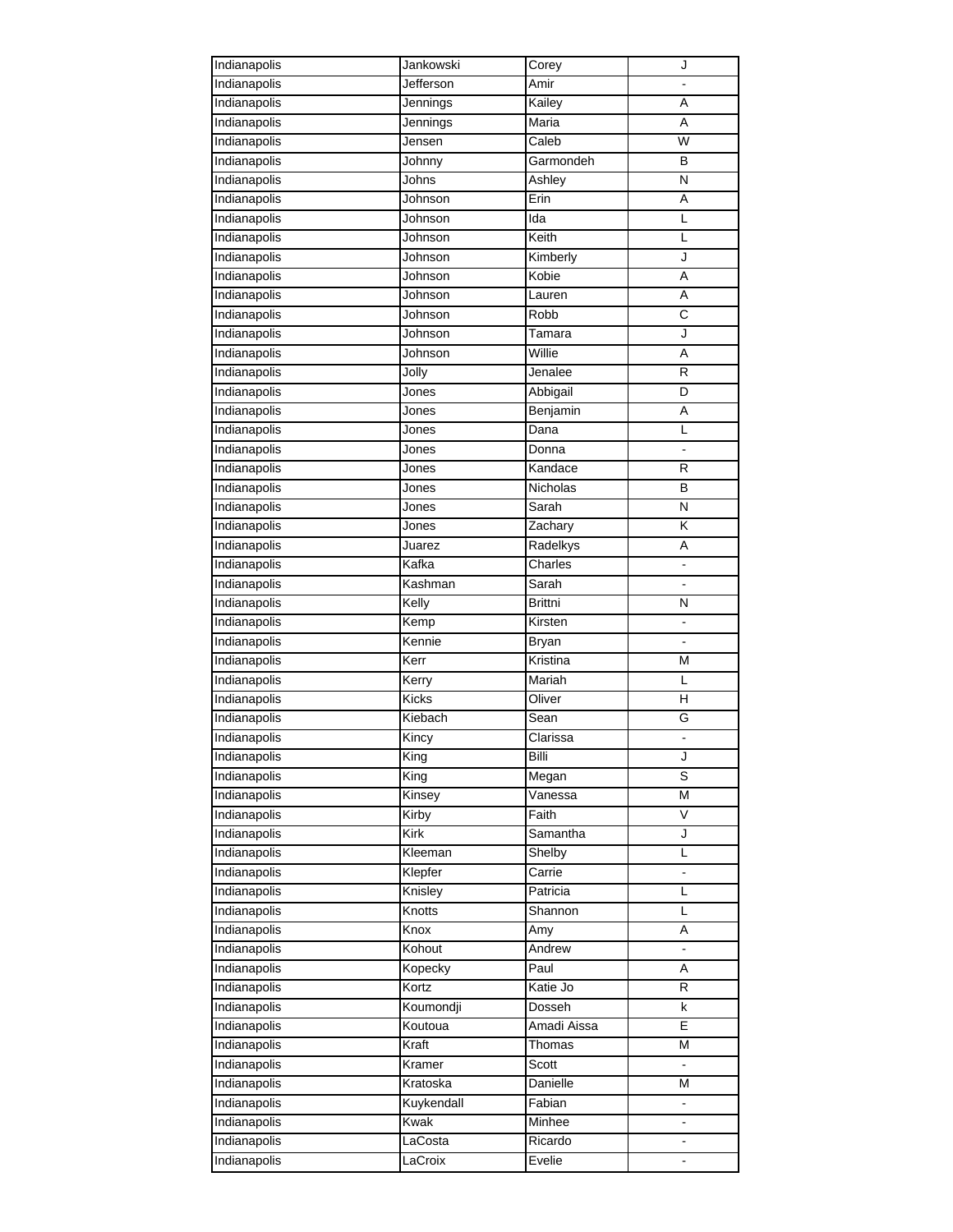| Indianapolis | Lake           | Stacy     | M              |
|--------------|----------------|-----------|----------------|
| Indianapolis | Lane           | Taylor    | G              |
| Indianapolis | Lanier         | Emily     | R              |
| Indianapolis | Lanter         | Ronald    | Ε              |
| Indianapolis | Lantz          | Anthony   | Κ              |
| Indianapolis | Laughlin       | Erik      | C              |
| Indianapolis | Law            | Connie    | E              |
| Indianapolis | Leahy          | Madeline  | M              |
| Indianapolis | LeBlanc        | Josh      |                |
| Indianapolis | Lee            | Kailah    | N              |
| Indianapolis | Lee            | Kendric   | R              |
| Indianapolis | Leitzel        | Julie     | Α              |
| Indianapolis | Leming         | Shanda    | L              |
| Indianapolis | Leonard        | Larry     | $\overline{a}$ |
| Indianapolis | Lewis          | Charles   | Α              |
| Indianapolis | Lewis          | James     | R              |
| Indianapolis | Lewis          |           | D              |
|              |                | Sara      |                |
| Indianapolis | Light          | Alexandra | R              |
| Indianapolis | Light          | Moon      | $\blacksquare$ |
| Indianapolis | Lindsey        | Allison   | D              |
| Indianapolis | Lingbeck       | Jennyfer  | В              |
| Indianapolis | Lining         | Donald    | N              |
| Indianapolis | Liu            | Shaoling  | $\overline{a}$ |
| Indianapolis | Loaiza         | Roberto   |                |
| Indianapolis | Lockwood       | Yasemin   | F              |
| Indianapolis | Lopez          | John      | X              |
| Indianapolis | Louis          | Mark      | L              |
| Indianapolis | Lovell         | Thomas    | Α              |
| Indianapolis | Lowe           | Ashley    | Е              |
| Indianapolis | Lozada         | Cristhian | E              |
| Indianapolis | Lozano         | Elvira    | J              |
| Indianapolis | Lungngam       | Suithapar |                |
| Indianapolis | Lungtum        | Van       | N              |
| Indianapolis | Lynch          | Kevin     | $\blacksquare$ |
| Indianapolis | Maina          | Florence  | M              |
| Indianapolis | Maldonado      | David     | $\blacksquare$ |
| Indianapolis | Maloney        | Kenneth   | J              |
| Indianapolis | Maloney        | Trevor    | J              |
| Indianapolis | Manion         | Mary      | R              |
| Indianapolis | Markowitz      | Chad      | D              |
| Indianapolis | Marks          | lan       |                |
| Indianapolis | Marks          | Marlon    |                |
| Indianapolis | Marks          | Melissa   | J              |
| Indianapolis | Marte de Jesus | Kirssy    | M              |
| Indianapolis | Martig         | Barbara   | L              |
| Indianapolis | Martin         | Cassity   | N              |
| Indianapolis | Martin         | Joshua    | D              |
| Indianapolis | Martin         | Katy      | M              |
| Indianapolis | Martinez       | Kristina  | $\blacksquare$ |
| Indianapolis | Mason          | Samson    |                |
| Indianapolis | Masterson      | Greg      | Κ              |
| Indianapolis | Matthies       | Steve     | $\blacksquare$ |
| Indianapolis | Mattingly      | Andrew    | J              |
| Indianapolis | Maudlin        | Jennifer  | R              |
| Indianapolis | Maull          | Cherice   | L              |
| Indianapolis | Mawi           |           | ä,             |
|              |                | Mawi      | Κ              |
| Indianapolis | Maxey          | Barbara   |                |
| Indianapolis | Maxwell        | JaNessa   |                |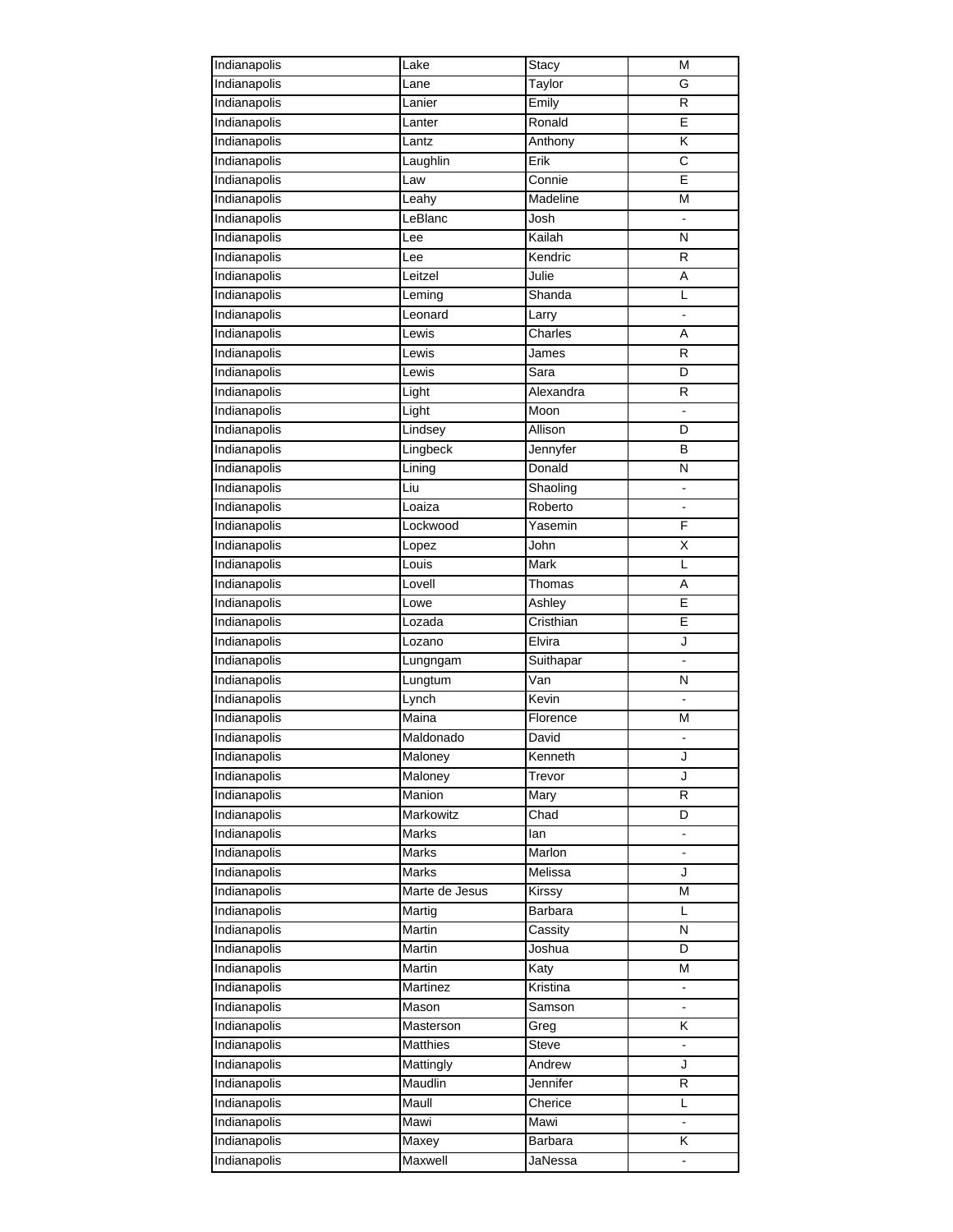| Indianapolis | McBride           | Miranda   | R                            |
|--------------|-------------------|-----------|------------------------------|
| Indianapolis | McCord            | Laura     | $\overline{R}$               |
| Indianapolis | McCord            | Tabatha   | N                            |
| Indianapolis | <b>McCormack</b>  | Amanda    | S                            |
| Indianapolis | McCracken         | Kristen   | S                            |
| Indianapolis | McDonald          | Renae     |                              |
| Indianapolis | Mcglothlin        | Rachelle  |                              |
| Indianapolis | McGovern          | Stefanie  | T                            |
| Indianapolis | <b>McGuinness</b> | Ryan      | S                            |
| Indianapolis | McKay-Loescher    | Nautyn    | $\frac{1}{2}$                |
| Indianapolis | McKee             | Paul      |                              |
| Indianapolis | McPherson         | Eric      | J                            |
| Indianapolis | Meadows           | Patrick   | M                            |
| Indianapolis | Mendenhall        | Hali      | $\qquad \qquad \blacksquare$ |
| Indianapolis | Merritt           | Rhonda    | L                            |
| Indianapolis | Messer            | Clifford  | W                            |
| Indianapolis | Meyer             | Jessica   | E                            |
| Indianapolis | Mikesell          | Stephanie | $\blacksquare$               |
| Indianapolis | Milam             | Erica     | K                            |
| Indianapolis | Miller            | Kathryn   | T                            |
| Indianapolis | Miller            | Matthew   | в                            |
| Indianapolis | Miller            | Michael   | R                            |
| Indianapolis | Mills             | Saalim    |                              |
| Indianapolis | Milton            | Cara      | L                            |
|              | Mitchell          |           |                              |
| Indianapolis |                   | Julie     | Α                            |
| Indianapolis | Mo                | Shaw      |                              |
| Indianapolis | Molter            | Tina      | M                            |
| Indianapolis | Moore             | Ashely    | E                            |
| Indianapolis | Moore             | Michael   | J                            |
| Indianapolis | Moore             | Renee     | M                            |
| Indianapolis | Morales           | Hector    | A                            |
| Indianapolis | Morgan            | Cayla     | Α                            |
| Indianapolis | Morgan            | Jennifer  | L                            |
| Indianapolis | <b>Morris</b>     | Jereme    | L                            |
| Indianapolis | <b>Morris</b>     | Michael   | R                            |
| Indianapolis | Morris            | Stephani  | L                            |
| Indianapolis | Morrison          | Jon       | W                            |
| Indianapolis | Mossman           | Teresa    | A                            |
| Indianapolis | Mueller           | Catherine | M                            |
| Indianapolis | Mullen            | Tyler     |                              |
| Indianapolis | Mumford           | John      | L                            |
| Indianapolis | Munoz             | Erika     | ä,                           |
| Indianapolis | Murray            | Nancy     | Е                            |
| Indianapolis | Murrell           | Antonio   |                              |
| Indianapolis | Muthama           | Dorcas    | N                            |
| Indianapolis | Muyomba           | Richard   | M                            |
| Indianapolis | <b>Myles</b>      | Barbara   | J                            |
| Indianapolis | Nail              | Keturah   | J                            |
| Indianapolis | <b>Nelson</b>     | Katelyn   | M                            |
| Indianapolis | Netherton         | Kelly     | R                            |
| Indianapolis | Netter            | Angela    | D                            |
| Indianapolis | Neuman            | Natalia   | M                            |
| Indianapolis | Noack             | Jacob     | M                            |
| Indianapolis | North             | Catrina   | D                            |
| Indianapolis | Nouk              | Mahdi     | $\blacksquare$               |
| Indianapolis | O'brien           | Vanessa   | A                            |
| Indianapolis | Ogeto             | Jedidah   |                              |
| Indianapolis |                   | Moses     | в                            |
|              | Ogundayo          |           |                              |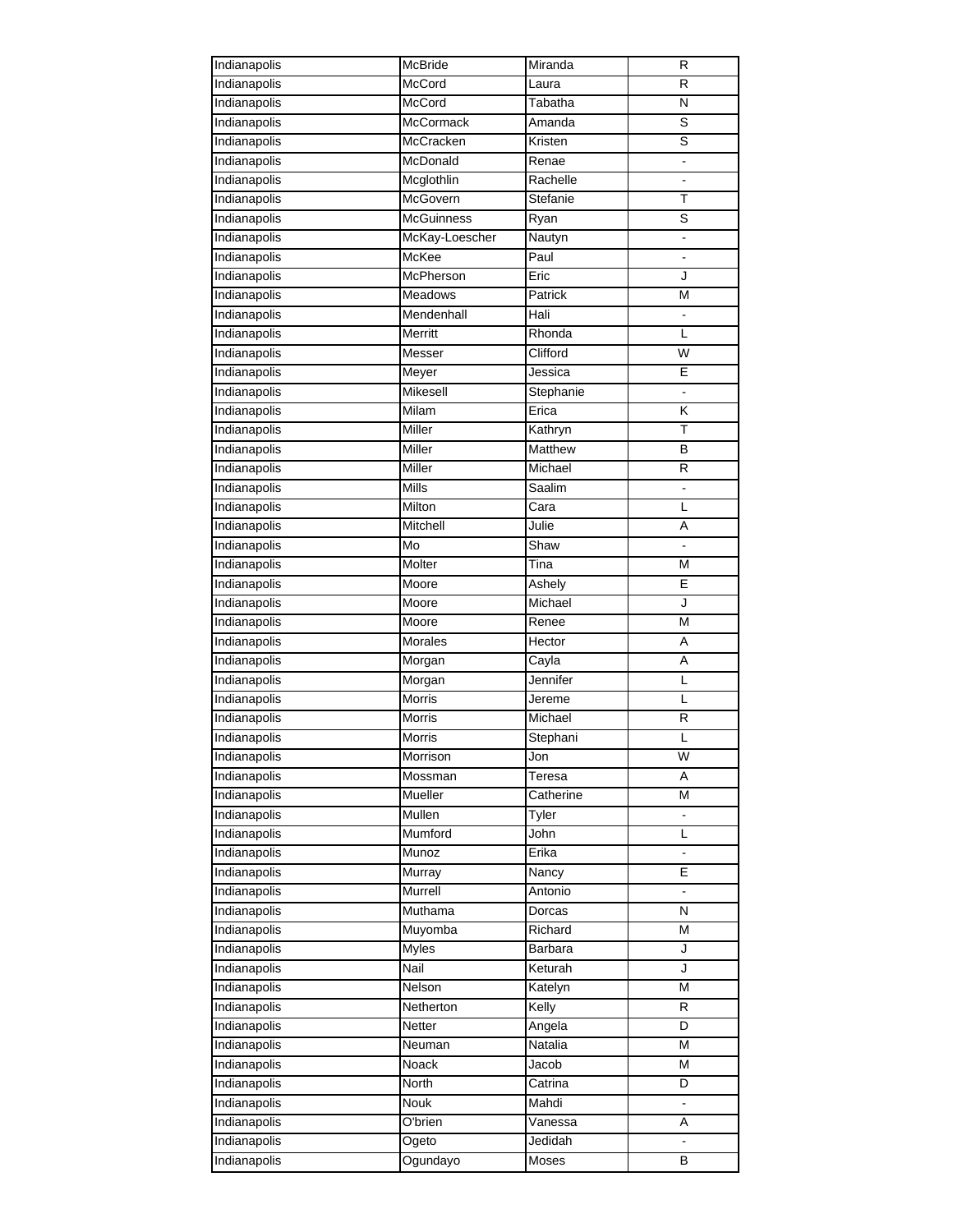| Indianapolis | Okocha           | Tanshia        | R                            |
|--------------|------------------|----------------|------------------------------|
| Indianapolis | Olagbenro        | Wale           | A                            |
| Indianapolis | Olawale          | Olawunmi       |                              |
| Indianapolis | Olawamide        | Taiwo          | S                            |
| Indianapolis | Oloko            | Ashley         | M                            |
| Indianapolis | O'Neil           | Jill           | D                            |
| Indianapolis | O'Neill          | Taylor         |                              |
| Indianapolis | Orcutt           | Suzanne        | M                            |
| Indianapolis | Overton          | Deanna         | Y                            |
| Indianapolis | Padilla          | Christina      | M                            |
| Indianapolis | Page             | Kristy         | J                            |
| Indianapolis | Palma Lozano     | Dayana         | Е                            |
| Indianapolis | Pandya           | Bindiya        | ÷,                           |
| Indianapolis | Par              | Cersin         |                              |
| Indianapolis | Parham           | Nathaniel      |                              |
| Indianapolis | Parks            | Corey          | M                            |
| Indianapolis | Parra            | Yessely        | ÷.                           |
| Indianapolis | Pastrick         | Sarah          | K                            |
| Indianapolis | Patterson        | Elizabeth      | A                            |
| Indianapolis |                  | Kerry          | E                            |
|              | Patterson        | Erica          |                              |
| Indianapolis | Patton           |                | М                            |
| Indianapolis | Payne            | Elizabeth      | A                            |
| Indianapolis | Peacock          | Michael        |                              |
| Indianapolis | Peapples         | Christen       | Α                            |
| Indianapolis | Pedersen         | Jenny          | L                            |
| Indianapolis | Pennington       | Ashley         | Κ                            |
| Indianapolis | Petty            | Morgan         | Κ                            |
| Indianapolis | Petty            | Timothy        | J                            |
| Indianapolis | Phillips-Hundley | Kelsey         | $\qquad \qquad \blacksquare$ |
| Indianapolis | Pilcher          | <b>Britton</b> | J                            |
| Indianapolis | Pimentel         | Zackery        |                              |
| Indianapolis | Pinner           | Paula          | Υ                            |
| Indianapolis | Pluris           | Alisha         |                              |
| Indianapolis | Pokharel         | Rajan          | P                            |
| Indianapolis | Porter-Lundy     | <b>Beverly</b> | $\frac{1}{2}$                |
| Indianapolis | Portillo         | Levi           | Α                            |
| Indianapolis | Poynter          | Aaron          | G                            |
| Indianapolis | Presley          | Delshonda      | D                            |
| Indianapolis | Privett          | Sarah          | N                            |
| Indianapolis | Puckett          | Jennifer       | R                            |
| Indianapolis | Pulley           | Bobby          | L                            |
| Indianapolis | Purtee           | Courtney       | ÷.                           |
| Indianapolis | Qasmi            | Syeda Fatima   | F                            |
| Indianapolis | Rabuck           | Brooklyn       | Т                            |
| Indianapolis | Raftery          | Katie          | A                            |
| Indianapolis | Ramirez          | Eric           | Α                            |
| Indianapolis | Ramirez          | Mario          | $\blacksquare$               |
| Indianapolis | Randall          | Justin         | M                            |
| Indianapolis | Randolph         | Davonta        |                              |
| Indianapolis | Randolph         | Louis          | ÷,                           |
| Indianapolis | Rasche           | Dean           | E                            |
| Indianapolis | Rashid           | Fowzi          | $\frac{1}{2}$                |
| Indianapolis | Ray              | Jessica        | L                            |
| Indianapolis | Rector           | Staci          | J                            |
| Indianapolis | Reecer           | Julie          | A                            |
| Indianapolis | Reed             | Darnisha       | M                            |
| Indianapolis | Reeves           | Nicole         | R                            |
| Indianapolis | Reichman Alegria | Carlos         | L                            |
|              |                  |                |                              |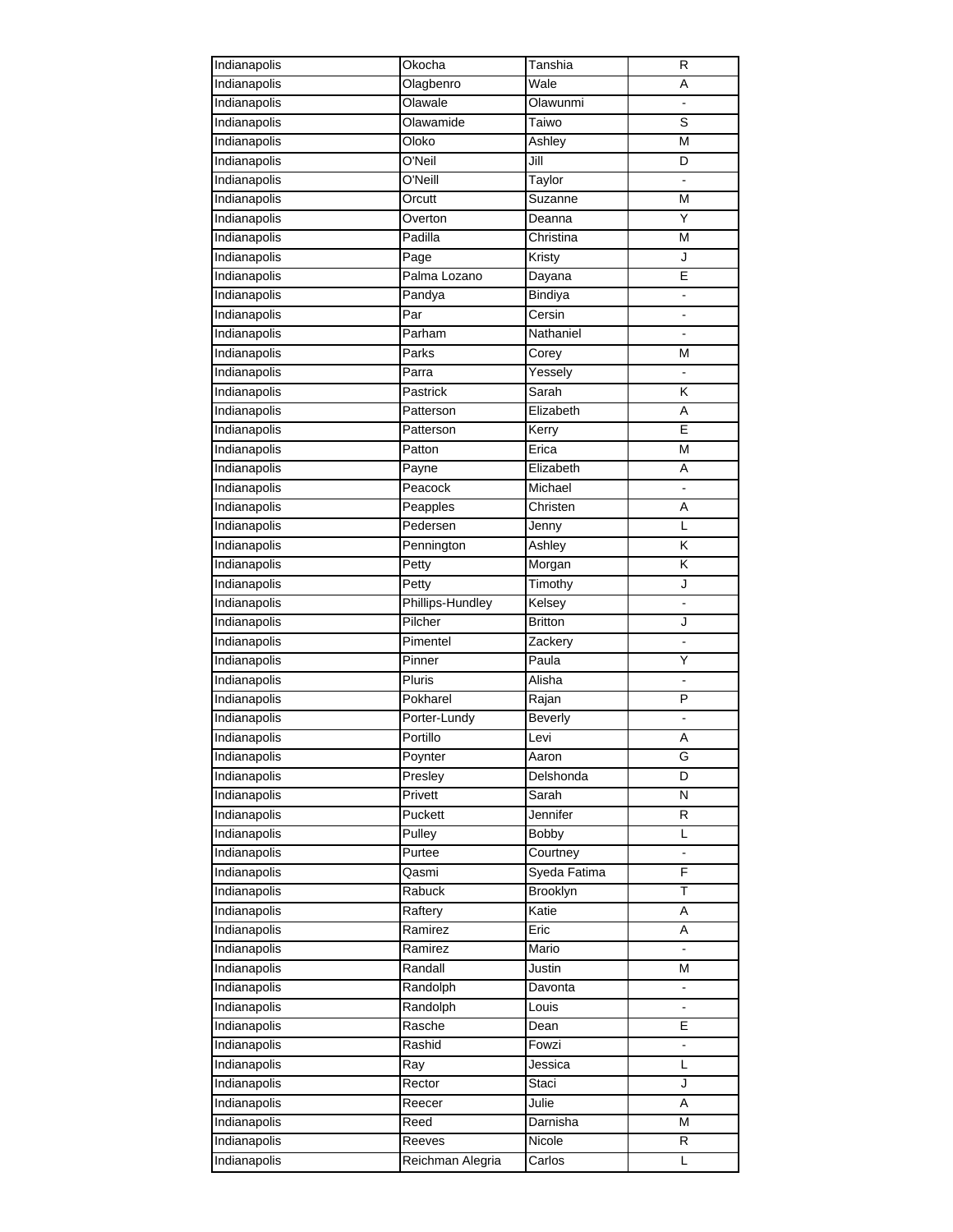| Indianapolis | Reid         | Roy            |                              |
|--------------|--------------|----------------|------------------------------|
| Indianapolis | Reid         | Tabatha        | S                            |
| Indianapolis | Reighley     | Tiffany        | A                            |
| Indianapolis | Reiter       | Joshua         | В                            |
| Indianapolis | Rencher      | <b>Brandon</b> | Ŧ                            |
| Indianapolis | Reuben       | Emily          | D                            |
| Indianapolis | Reynal       | Maximilian     | L                            |
| Indianapolis | Rhodes       | Mary           | L                            |
| Indianapolis | Rhoten       | Jordan         | M                            |
| Indianapolis | Ria          | Tanvina        | Z                            |
| Indianapolis | Richardson   | Sara           | E                            |
| Indianapolis | Ridgeway     | Cullen         | Τ                            |
| Indianapolis | Ripperger    | Cari           | R                            |
| Indianapolis | Rivera       | Veronica       |                              |
| Indianapolis | Robbins      | Tracey         |                              |
| Indianapolis | Roberts      | Alexis         | J                            |
| Indianapolis | Robertson    | Kelleen        | C                            |
| Indianapolis | Rogers       | Susan          | L                            |
| Indianapolis | Romano       | Hayley         | Α                            |
| Indianapolis | Romine       | Andrea         | L                            |
| Indianapolis | Romo         |                |                              |
|              |              | Axania         |                              |
| Indianapolis | Rubino       | Michael        | н                            |
| Indianapolis | Rude         | Tisa           | M                            |
| Indianapolis | Rugg         | Heather        |                              |
| Indianapolis | Rushton      | Scott          | $\overline{P}$               |
| Indianapolis | Russell      | Thomas         | B                            |
| Indianapolis | Russell      | Tyler          | В                            |
| Indianapolis | Ryan         | Amanda         | $\qquad \qquad \blacksquare$ |
| Indianapolis | Safford      | Jonathan       | С                            |
| Indianapolis | Saitovski    | Dzevit         |                              |
| Indianapolis | Salad        | Mohamed        | O                            |
| Indianapolis | Salas Torres | Karla          | M                            |
| Indianapolis | Sallee       | Sarah          | M                            |
| Indianapolis | Sample       | Stephanie      | Α                            |
| Indianapolis | Sanchez      | Amanda         | J                            |
| Indianapolis | Sanchez      | Fernando       |                              |
| Indianapolis | Sandal       | Zakaria        |                              |
| Indianapolis | Sanders      | Justin         | R                            |
| Indianapolis | Sanford      | Alexander      | J                            |
| Indianapolis | Sayre        | Christopher    |                              |
| Indianapolis | Scaggs       | Zina           | R                            |
| Indianapolis | Schave       | Jamie          | L                            |
| Indianapolis | Schmicker    | Tristan        | Т                            |
| Indianapolis | Schneider    | Kimberley      | ۰                            |
| Indianapolis | Schulmeyer   | Austin         | R                            |
| Indianapolis | Schultz      | Kristen        | D                            |
| Indianapolis | Seefeldt     | Toni           | M                            |
| Indianapolis | Seib         | Heather        | R                            |
| Indianapolis | Shaeffer     | <b>Brad</b>    | Α                            |
| Indianapolis | Shafer       | Megan          | E                            |
| Indianapolis | Sheldon      | Jesi           | N                            |
| Indianapolis | Shinualt     | Alissa         | L                            |
| Indianapolis | Shirley      |                | R                            |
|              |              | Jasmine        |                              |
| Indianapolis | Shoemaker    | Mitchell       | $\blacksquare$               |
| Indianapolis | Short        | Robert         | N                            |
| Indianapolis | Short        | Talisha        | R                            |
| Indianapolis | Simerly      | Allyson        | $\overline{C}$               |
| Indianapolis | Simmons      | Andrew         | W                            |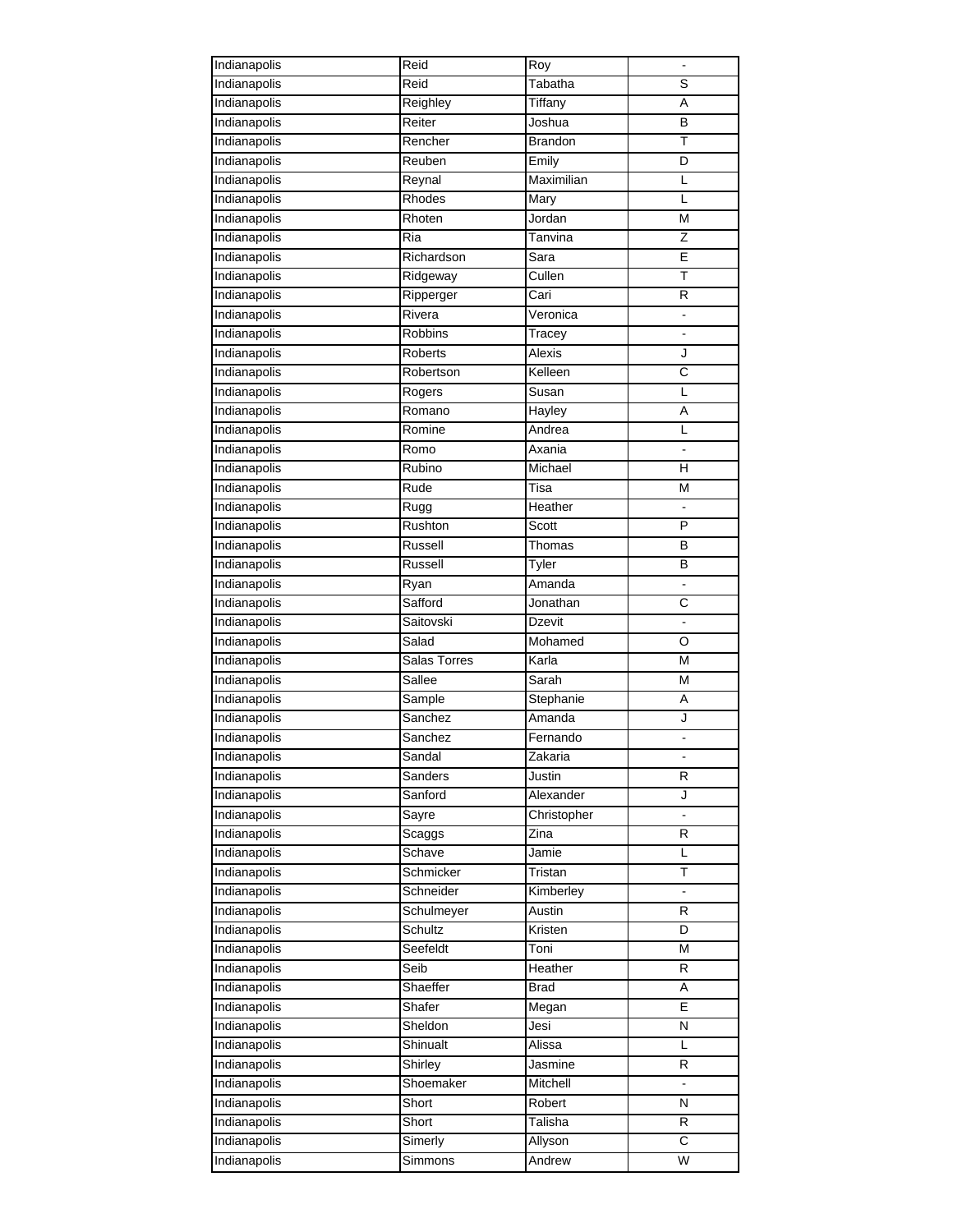| Indianapolis | Sloan         | Candace         | N                     |
|--------------|---------------|-----------------|-----------------------|
| Indianapolis | Slocum        | Alicia          | L                     |
| Indianapolis | Slover        | Michelle        | L                     |
| Indianapolis | Smith         | <b>Bessie</b>   | M                     |
| Indianapolis | Smith         | <b>Buzz</b>     | T                     |
| Indianapolis | Smith         | Carl            | F                     |
| Indianapolis | Smith         | DaNelle         | $\overline{\text{c}}$ |
| Indianapolis | Smith         | Gregory         | L                     |
| Indianapolis | Smith         | Jeffrey         | J                     |
| Indianapolis | Smith         | Jeremiah        | D                     |
| Indianapolis | Smith         | Jordan          | C                     |
| Indianapolis | Smith         | Kimberann       |                       |
| Indianapolis | Smith         | Rebecca         | N                     |
| Indianapolis | Smith         | Robin           | Κ                     |
| Indianapolis | Smith         | Sherri          | L                     |
| Indianapolis | Snetter       | Joyce           | $\blacksquare$        |
| Indianapolis | Snoke         | <b>Brian</b>    | J                     |
| Indianapolis | Soboslay      | Janelle         | M                     |
| Indianapolis | Soita         | Jane            | N                     |
| Indianapolis | Song          | Xueqi           |                       |
| Indianapolis | Sopke         | Lisa            | М                     |
| Indianapolis |               |                 | M                     |
|              | Sorenson      | Trent           |                       |
| Indianapolis | Soria         | Jesus           | E                     |
| Indianapolis | Sosnowski     | Elizabeth       | Α                     |
| Indianapolis | Soultz        | Taylor          | J                     |
| Indianapolis | Sparks        | Sierra          | L                     |
| Indianapolis | Spencer       | Katrena         | D                     |
| Indianapolis | Spencer       | Nicholas        | J                     |
| Indianapolis | Sperling      | Lloyd           | E                     |
| Indianapolis | Springer      | Erin            | M                     |
| Indianapolis | Springer      | Johnnetta       | L                     |
| Indianapolis | Stachel       | <b>Brittany</b> | M                     |
| Indianapolis | Stanley       | Dustin          | R                     |
| Indianapolis | Stanley       | <b>Marcus</b>   | P                     |
| Indianapolis | <b>Starks</b> | Arika           | N                     |
| Indianapolis | <b>Starks</b> | Kayla           | Κ                     |
| Indianapolis | Stebbe        | Claire          | L                     |
| Indianapolis | Steele        | Jaylan          | Е                     |
| Indianapolis | Stevenson     | Sheila          |                       |
| Indianapolis | Stidham       | Suzy            |                       |
| Indianapolis | Stoller       | Katherine       | E                     |
| Indianapolis | Stone         | Timothy         | D                     |
| Indianapolis | Stone         | William         | M                     |
| Indianapolis | Strohacker    | Lynn            | Α                     |
| Indianapolis | Stuart        | Sara            | Μ                     |
| Indianapolis | Stucker       | Christina       | $\blacksquare$        |
| Indianapolis | Stutson       | Tyler           | Α                     |
| Indianapolis | Suiter        | Elizabeth       | M                     |
| Indianapolis | Suleiman      | Esha            | Α                     |
| Indianapolis | Sullivan      | Ashlei          | J                     |
| Indianapolis | Sung          | Yu-Chen         | $\blacksquare$        |
| Indianapolis | Sutton        | Anita           | ÷.                    |
| Indianapolis | Sutton        | Benjamin        |                       |
| Indianapolis | Sweet         | Shawna          | L                     |
| Indianapolis | Takacs        | Lindsey         | M                     |
| Indianapolis |               | Heather         | L                     |
|              | Taylor        |                 |                       |
| Indianapolis | Taylor        | Matthew         | D                     |
| Indianapolis | Taylor        | Nicole          |                       |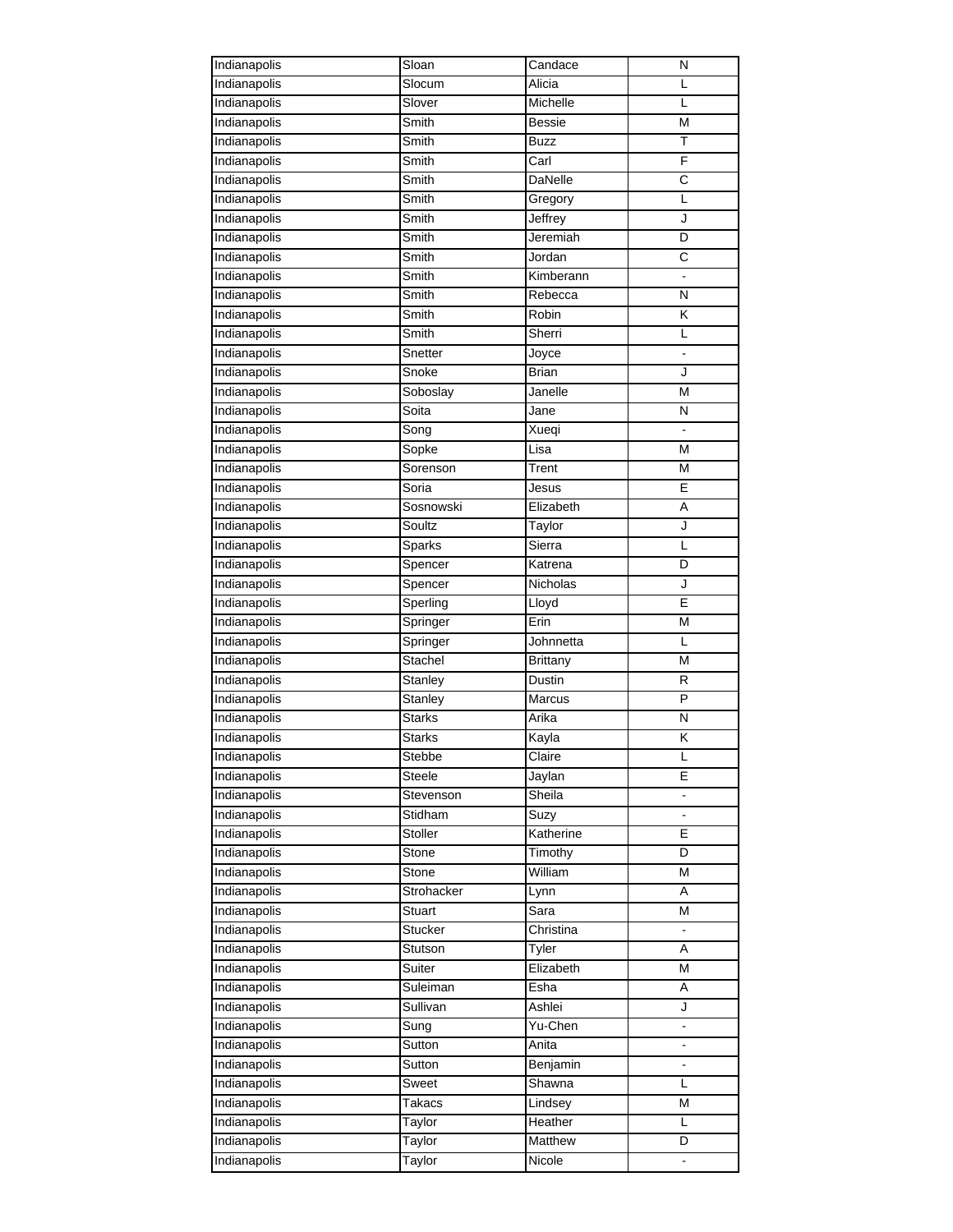| Indianapolis | Tazi          | Dorris      | С                     |
|--------------|---------------|-------------|-----------------------|
| Indianapolis | Techie-Menson | Amanda      | N                     |
| Indianapolis | Teeter        | Corey       | $\blacksquare$        |
| Indianapolis | Thatch        | Janae       |                       |
| Indianapolis | Thomas        | Sharnita    |                       |
| Indianapolis | Thompson      | Geoffrey    | W                     |
| Indianapolis | Thompson      | Lauren      | R                     |
| Indianapolis | Thompson      | Marquin     |                       |
| Indianapolis | Tin           | Myo         | M                     |
| Indianapolis | Todd          | Megan       | Μ                     |
| Indianapolis | Tolliver      | Ronikka     | ۰                     |
| Indianapolis | Torres-Moreno | Rosy        | $\blacksquare$        |
| Indianapolis | Tripp         | Amy         | С                     |
| Indianapolis | Turner        | Gloria      | M                     |
| Indianapolis | Turner        | James       | D                     |
| Indianapolis | Turner        | Natasha     | L                     |
| Indianapolis | Turner        | Nicole      | ÷,                    |
| Indianapolis | Turner-Graves | Kimi        |                       |
| Indianapolis | Vallejo       | Rose        |                       |
| Indianapolis |               |             | М<br>$\overline{a}$   |
|              | Vallely       | Lara        |                       |
| Indianapolis | Vanbuskirk    | Kimberlee   | Α                     |
| Indianapolis | Vancza        | Janna       | D                     |
| Indianapolis | Vaughn        | Carlie      | M                     |
| Indianapolis | Velin         | Alice       | $\overline{\text{c}}$ |
| Indianapolis | Vernon        | Jessica     |                       |
| Indianapolis | Vicoli        | Cecelia     | Κ                     |
| Indianapolis | Vinson        | Tonico      | D                     |
| Indianapolis | Visak         | Kurt        | R                     |
| Indianapolis | Wagoner       | Karissa     | $\overline{a}$        |
| Indianapolis | Walden        | Ryan        |                       |
| Indianapolis | Waligora      | Amanda      | J                     |
| Indianapolis | Walker        | Angelica    | $\blacksquare$        |
| Indianapolis | Walker        | Bethany     |                       |
| Indianapolis | Walker        | Christopher | ÷.                    |
| Indianapolis | Walker        | Julie       |                       |
| Indianapolis | Walker        | Lawrence    |                       |
| Indianapolis | Wallach       | Shay        |                       |
| Indianapolis | Walls         | Lauren      |                       |
| Indianapolis | Washington    | Raymel      |                       |
| Indianapolis | Watson        | Denise      | Α                     |
| Indianapolis | Weaver        | Caitlin     | E                     |
| Indianapolis | Webb          | Adam        | S                     |
| Indianapolis | Wehrle        | William     | S                     |
| Indianapolis | Weisenbach    | Laura       | В                     |
| Indianapolis | Welbaum       | Trent       | Α                     |
| Indianapolis | West          | Demetrius   | N                     |
| Indianapolis | West          | Lindsey     | D                     |
| Indianapolis | West          | Olivia      | $\frac{1}{2}$         |
| Indianapolis | Wetzel        | Aron        | ۰                     |
| Indianapolis | White         | Aissa       | $\blacksquare$        |
| Indianapolis | White         | Ariana      | L                     |
| Indianapolis | White         | Devin       | D                     |
| Indianapolis | Whitney       | Shannon     | $\overline{C}$        |
| Indianapolis | Wickson       | Lauren      | K                     |
| Indianapolis | Wiles         | Melissa     | S                     |
| Indianapolis | Williams      | Anthony     | L                     |
| Indianapolis | Williams      | Desmond     | G                     |
| Indianapolis | Williams      | Gregory     | J                     |
|              |               |             |                       |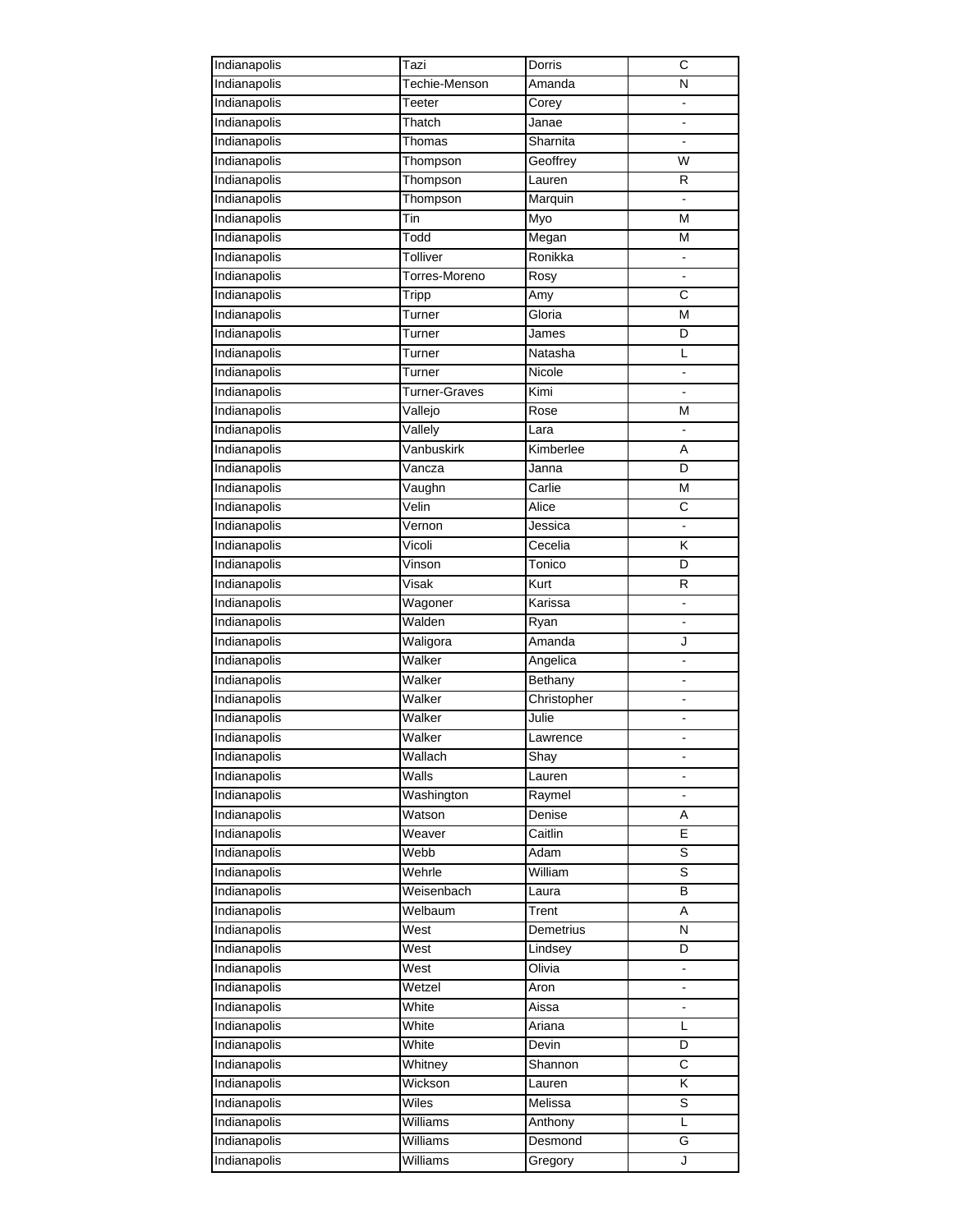| Indianapolis | Williams      | Lisa           | D                       |
|--------------|---------------|----------------|-------------------------|
| Indianapolis | Williams      | Logan          | J                       |
| Indianapolis | Williams      | Marissa        | D                       |
| Indianapolis | Williams      | Teayarnna      | S                       |
| Indianapolis | Williams      | Tenisha        |                         |
| Indianapolis | Williams      | Terry          | A                       |
| Indianapolis | Williams      | Wendell        | D                       |
| Indianapolis | Willis        | Christinea     | N                       |
| Indianapolis | Wills         | Ryan           | ۰                       |
| Indianapolis | Willson       | Rondah         | L                       |
| Indianapolis | Wilson        | Blair          | S                       |
| Indianapolis | Wilson-Park   | Lorna          | E                       |
| Indianapolis | Winstead      | Mary           | $\blacksquare$          |
| Indianapolis | Winston       | Tishawna       | N                       |
| Indianapolis | Woodworth     | Shirley        |                         |
| Indianapolis | Woolcock      | Arria          | S                       |
| Indianapolis | Worden        | Dustin         | $\blacksquare$          |
|              |               |                | H                       |
| Indianapolis | Wright        | David          |                         |
| Indianapolis | Wyatt         | Alicia         | G                       |
| Indianapolis | Yarber        | Paige          | М                       |
| Indianapolis | Yates         | Autumn         |                         |
| Indianapolis | Yeary         | Taylor         | R                       |
| Indianapolis | Yekinni       | Shuweed        | Α                       |
| Indianapolis | York          | John           | $\overline{\mathsf{W}}$ |
| Indianapolis | Young         | Christie       | A                       |
| Indianapolis | Zeller        | Alexa          |                         |
| Indianapolis | Zigler        | Zachary        | Κ                       |
| Indianapolis | Zimmerman     | Jacob          | Α                       |
| Indianapolis | Zlovic        | Lana           | ä,                      |
| Indianapolis | Zollman       | Alec           |                         |
| Indianapolis | Zwilling      | Aaron          | M                       |
| Kokomo       | Alspaugh      | Jarrod         | R                       |
| Kokomo       | Amos          | Heather        | Α                       |
| Kokomo       | Andrews       | Jody           | Г                       |
| Kokomo       | Balbuena      | James          | T                       |
| Kokomo       | Banaszak      | Louis          | Т                       |
| Kokomo       | Barber        | <b>Brandon</b> | M                       |
| Kokomo       | <b>Bates</b>  | Kathleen       | A                       |
| Kokomo       | <b>Betts</b>  | Robert         |                         |
| Kokomo       | Blackford     | Collin         | Α                       |
| Kokomo       | <b>Braden</b> | Derek          |                         |
| Kokomo       | Brenton       | Jennifer       | Г                       |
| Kokomo       | <b>Brock</b>  | Mollie         | L,                      |
| Kokomo       | Burns         | Lisa           | Α                       |
| Kokomo       | <b>Byers</b>  | Debra          | Κ                       |
| Kokomo       | Capps         | Katelyn        | Α                       |
| Kokomo       | Cohee         | Tasha          | N                       |
| Kokomo       | Conliff       | Alicia         | L                       |
| Kokomo       | Coomer        | Justin         | L                       |
| Kokomo       | Cordray       | Patrick        | $\mathsf{R}$            |
| Kokomo       | Culp          | Kristie        | D                       |
| Kokomo       | Dacayo        | Daisy Lyn      |                         |
| Kokomo       | Dahlinghaus   | Katherine      | ÷,                      |
| Kokomo       | Derks         | Shannon        | K                       |
| Kokomo       | Dewitt        | Dustin         |                         |
| Kokomo       | Douglas       | Jennifer       | S                       |
| Kokomo       | Dugger        | Gail           |                         |
| Kokomo       | Duncan        | Melissa        | Κ                       |
|              |               |                |                         |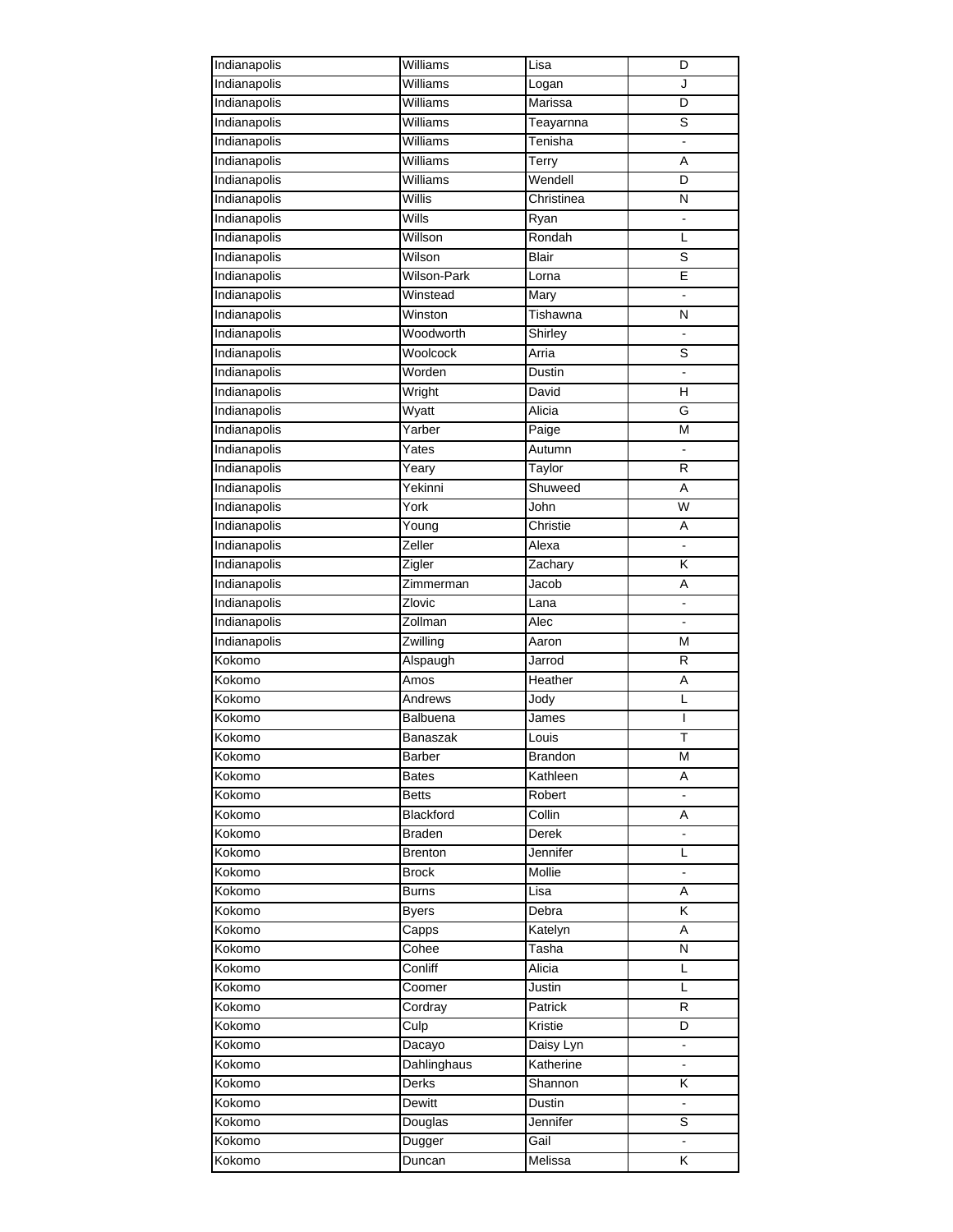| Kokomo | Ebikwo             | Patience       | O                       |
|--------|--------------------|----------------|-------------------------|
| Kokomo | Gibbs              | Christopher    | D                       |
| Kokomo | Gillespie          | Donevan        | $\blacksquare$          |
| Kokomo | Goffe              | Aaron          | M                       |
| Kokomo | Goodridge          | Kim            | Ē                       |
| Kokomo | Groves             | Mason          | A                       |
| Kokomo | Hansen             | Kent           | Α                       |
| Kokomo | Heath              | Dustin         | J                       |
| Kokomo | Henderson          | Silas          | $\mathsf R$             |
| Kokomo | Henry              | Jason          | C                       |
| Kokomo | <b>Hicks</b>       | Benjamin       | Α                       |
| Kokomo | Hillman            | Danyell        | C                       |
| Kokomo | Hooper             | Elizabeth      | $\mathsf{R}$            |
| Kokomo | Hoppe              | <b>Bria</b>    | S                       |
| Kokomo |                    |                |                         |
|        | Huang              | Fangjie        |                         |
| Kokomo | Irving             | David          |                         |
| Kokomo | Kendall            | Ryan           | M                       |
| Kokomo | Kenner             | <b>Mykelle</b> | W                       |
| Kokomo | Kim                | Eunsung        | $\overline{a}$          |
| Kokomo | Kimbell            | Arlene         | M                       |
| Kokomo | King               | Marcas         | Κ                       |
| Kokomo | Love               | Michael        | S                       |
| Kokomo | Lynch              | Micholeen      | $\overline{\mathsf{w}}$ |
| Kokomo | Mahaney            | Shana          | $\overline{\text{c}}$   |
| Kokomo | Malinowski         | Adam           | G                       |
| Kokomo | Martinez           | Autumn         | D                       |
| Kokomo | Martinez           | Mark           | A                       |
| Kokomo | Mauck              | Walter         | Τ                       |
| Kokomo | Maxwell            | Michelle       | $\mathsf{R}$            |
| Kokomo | Mckenzie           | Yesenia        | $\blacksquare$          |
| Kokomo | <b>Mckillip</b>    | Cassie         | J                       |
| Kokomo | <b>Meadows</b>     | Timothy        | $\mathsf{R}$            |
| Kokomo | Mills              | Jean           | Α                       |
| Kokomo | Monroe             | Danielle       | L                       |
| Kokomo | Montgomery         | Shane          | M                       |
| Kokomo | Myers              | Scott          | L.                      |
| Kokomo | Norfleet           | Trisha         |                         |
| Kokomo | Ousley             | Jonathan       | R                       |
| Kokomo | Philapy            | Jeff           | A                       |
| Kokomo | Piel               | Kolten         | J                       |
| Kokomo | $\overline{P}$ ugh | Susan          | M                       |
| Kokomo | Raber              | Jered          | L                       |
| Kokomo | Ramsey             | Jacob          | T                       |
| Kokomo | Randall            | Nichol         | Α                       |
| Kokomo | Rogers             | Amy            | M                       |
| Kokomo | Ronk               | Hayley         | G                       |
| Kokomo | Santiago-Perez     | Jennifer       | M                       |
| Kokomo | Sefton             | Theresa        | M                       |
| Kokomo | Shanks             | Katelyn        | R                       |
| Kokomo | Smith              | Jerry          | J                       |
| Kokomo | Smyser             | Madona         | J                       |
| Kokomo | Sparling           | Kathy          | ड                       |
| Kokomo | Stewart            | <b>Brooke</b>  | N                       |
| Kokomo | Stroud             | Autasha        | $\overline{R}$          |
| Kokomo | Vanlandingham      | Heather        | N                       |
| Kokomo | Watts              | Joseph         | D                       |
| Kokomo | Wick               | <b>Bradley</b> | M                       |
| Kokomo | Wilson             | Tyler          |                         |
|        |                    |                |                         |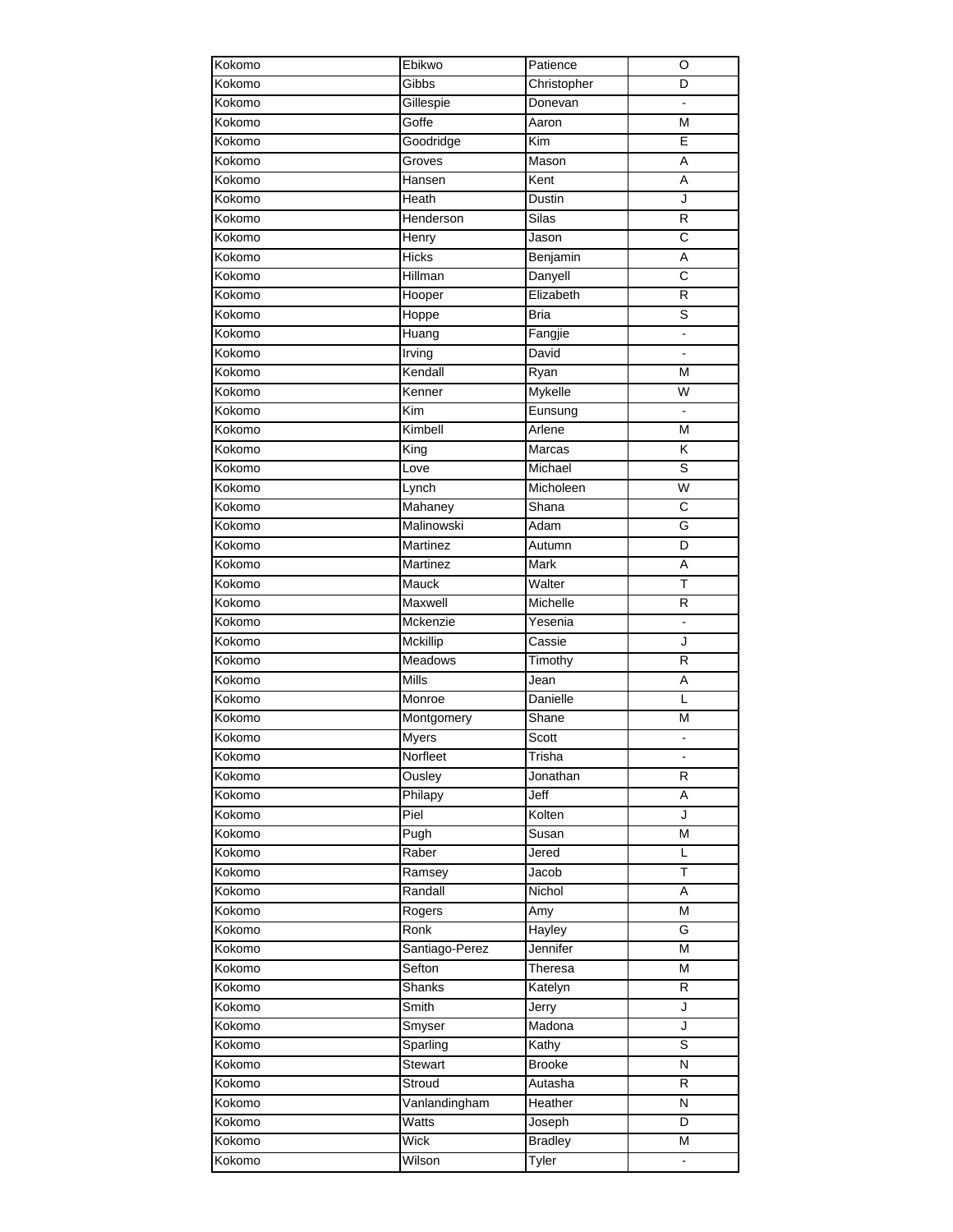| Kokomo    | Woosley           | Jennifer        | Τ                            |
|-----------|-------------------|-----------------|------------------------------|
| Lafayette | Abbott            | Tramel          |                              |
| Lafayette | Akers             | Karen           | D                            |
| Lafayette | Altmeyer          | Rebekka         | A                            |
| Lafayette | Anderson          | Amy             | B                            |
| Lafayette | Anthrop           | Robert          | C                            |
| Lafayette | Arnett            | Justin          | W                            |
| Lafayette | Astalos           | Kevin           | M                            |
| Lafayette | Bagsby            | Aaron           | L                            |
| Lafayette | Balmer            | Nickolas        | J                            |
| Lafayette | Barton            | Justin          | M                            |
| Lafayette | <b>Biddle</b>     | Maria           | L                            |
| Lafayette | Blanchard         | Richard         | Α                            |
| Lafayette | Blanton           | Devona          | L                            |
| Lafayette | Brand             | <b>Brittany</b> | $\mathsf{N}$                 |
| Lafayette | Brayton           | Paul            | G                            |
| Lafayette | Bresnahan         | Ryan            | P                            |
|           | <b>Bretz</b>      | Monica          | D                            |
| Lafayette |                   |                 | P                            |
| Lafayette | <b>Brock</b>      | Aaron           |                              |
| Lafayette | <b>Brooks</b>     | Sierra          | M                            |
| Lafayette | <b>Bryant</b>     | Rebecca         | $\mathsf{N}$                 |
| Lafayette | <b>Burkart</b>    | Nicole          | D                            |
| Lafayette | Burton            | Becky           | Α                            |
| Lafayette | Burton            | Tagan           | M                            |
| Lafayette | Cahill            | Daniel          | S                            |
| Lafayette | Callahan          | Aubrey          | L                            |
| Lafayette | Callahan          | Samuel          | M                            |
| Lafayette | Campbell          | Adrian          | $\overline{\phantom{a}}$     |
| Lafayette | Campbell          | MacKenzie       | Α                            |
| Lafayette | Capps             | <b>Britney</b>  | N                            |
| Lafayette | Carrillo          | Lizbeth         |                              |
| Lafayette | Carter            | Lyndsi          | $\mathsf{R}$                 |
| Lafayette | Cervantes Herrera | Edgar           | ä,                           |
| Lafayette | Chandler          | Stfni           | A                            |
| Lafayette | Chezem            | Ethan           | L                            |
| Lafayette | Clingenpeel       | Steve           | L                            |
| Lafayette | Coleman           | Jonathan        |                              |
| Lafayette | Cooks             | Joselyn         | M                            |
| Lafayette | Cooper            | Kashawndra      | J                            |
| Lafayette | Cortes            | Jessica         | E                            |
| Lafayette | Cottrell          | Tasha           | N                            |
| Lafayette | Crossler          | Jeffrey         | Α                            |
| Lafayette | Cruz              | Jose            | I                            |
| Lafayette | Culross           | Marquita        | L                            |
| Lafayette | Currey            | Andrew          | D                            |
| Lafayette | Curwick           | Jennifer        | $\qquad \qquad \blacksquare$ |
| Lafayette | Danaher           | Kalvin          | L                            |
| Lafayette | Dardeen           | Miriam          | Α                            |
| Lafayette | Davis             | John            | $\overline{P}$               |
| Lafayette | Davis             | Joseph          | E                            |
| Lafayette | DeRoller          | Traci           | ä,                           |
| Lafayette | Devlin            | Abigail         | M                            |
| Lafayette | Devney            | Teresa          | $\blacksquare$               |
| Lafayette | Didaskalou        | Anastasia       | ä,                           |
| Lafayette | Doyle             | Kayla           |                              |
| Lafayette | Duan              | <b>Bizhou</b>   |                              |
| Lafayette | Duckworth         | Larry           | J                            |
| Lafayette | Dymek             | Kimberly        | Κ                            |
|           |                   |                 |                              |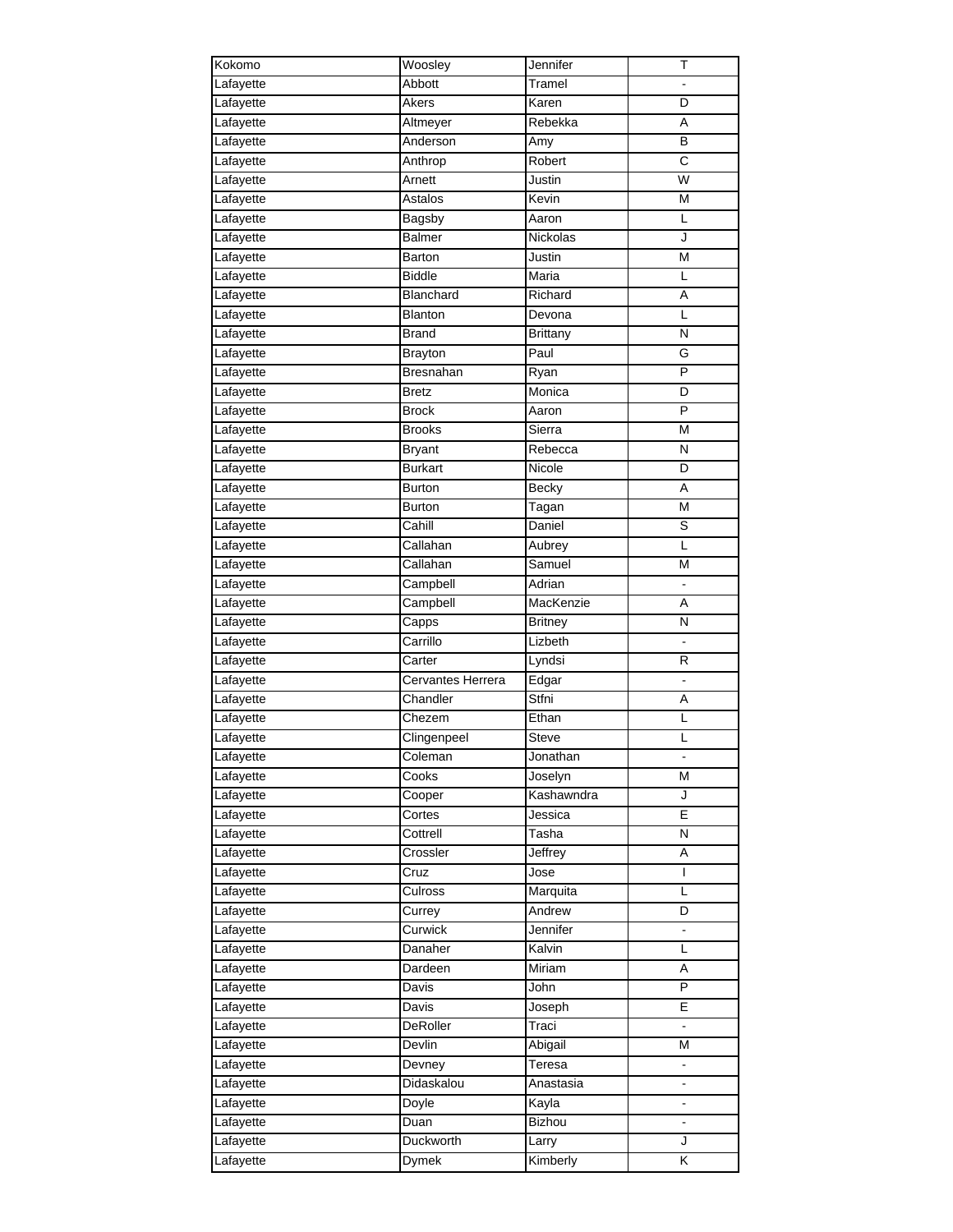| Lafayette | Elrod         | Sara           | G                            |
|-----------|---------------|----------------|------------------------------|
| Lafayette | Emsweller     | Robert         | S                            |
| Lafayette | Evans         | Scott          | Α                            |
| Lafayette | Ewing         | Elisha         | K                            |
| Lafayette | Fadul         | Hibatalla      |                              |
| Lafayette | Fanwick       | Sarah          | B                            |
| Lafayette | Fausett       | Heather        | Г                            |
| Lafayette | Fisher        | Jacqueline     | S                            |
| Lafayette | <b>Flores</b> | Gabriela       | ÷,                           |
| Lafayette | Fluellen      | Marcus         | Α                            |
| Lafayette | French        | Michael        | L                            |
| Lafayette | Fullenwider   | Megan          | Κ                            |
| Lafayette | Gardner       | Chelsea        | $\qquad \qquad \blacksquare$ |
| Lafayette | Geisler       | Josie          | н                            |
| Lafayette | Gochenour     | Kristina       | D                            |
| Lafayette | Gray          | Jennifer       | M                            |
| Lafayette | Gray          | Rebecah        | J                            |
| Lafayette | Grissom       | James          | L                            |
| Lafayette | Gross         | Danielle       | $\overline{\phantom{a}}$     |
| Lafayette | Hall          | Jessie         | R                            |
| Lafayette | Hall          | Victoria       | M                            |
|           | Harrington    | Melinda        | Α                            |
| Lafayette |               |                | E                            |
| Lafayette | Harshbarger   | Megan          |                              |
| Lafayette | Hawks         | Joshua         |                              |
| Lafayette | Heath         | James          | Α                            |
| Lafayette | <b>Heeke</b>  | Darren         | M                            |
| Lafayette | Heimbach      | Ryan           | D                            |
| Lafayette | Henderson     | Austin         | $\overline{\phantom{a}}$     |
| Lafayette | Herbert       | Mallory        | Α                            |
| Lafayette | <b>Hicks</b>  | Adina          | L                            |
| Lafayette | Hiller        | Adam           | J                            |
| Lafayette | Hoistion      | Kathryn        | $\overline{a}$               |
| Lafayette | Hollandbeck   | Elisha         | E                            |
| Lafayette | Hollandbeck   | Mary           | G                            |
| Lafayette | Hopper        | Kale           | D                            |
| Lafayette | Howe          | Steven         | D                            |
| Lafayette | Hu            | Zheng          |                              |
| Lafayette | Hubbard       | Courtney       | Α                            |
| Lafayette | Hudson        | Amber          | D                            |
| Lafayette | Isley         | Natasha        | R                            |
| Lafayette | Jensen        | Emily          |                              |
| Lafayette | Jewell        | Monica         | ${\sf R}$                    |
| Lafayette | Jin           | Mark           | Α                            |
| Lafayette | Johnson       | Sydney         | D                            |
| Lafayette | Jones         | Rachel         | M                            |
| Lafayette | Kem           | Tyler          | M                            |
| Lafayette | King          | Damon          | Α                            |
| Lafayette | Kirchubel     | Robert         | M                            |
| Lafayette | Korich        | Alexander      | $\overline{C}$               |
| Lafayette | Ladapo        | Oluranti       | $\overline{O}$               |
| Lafayette | Leal          | John           | $\mathsf{R}$                 |
| Lafayette | Liby          | Olivia         | $\overline{C}$               |
| Lafayette | Loveless      | Melissa        | $\mathsf{R}$                 |
| Lafayette | Lowe          | Kelley         | J                            |
| Lafayette | Madera        | Alicia         |                              |
| Lafayette | Malott        | <b>Brandie</b> | $\mathsf{R}$                 |
| Lafayette | Mauer         | Lee            | R                            |
| Lafayette | McKenzie      | Lois           | Г                            |
|           |               |                |                              |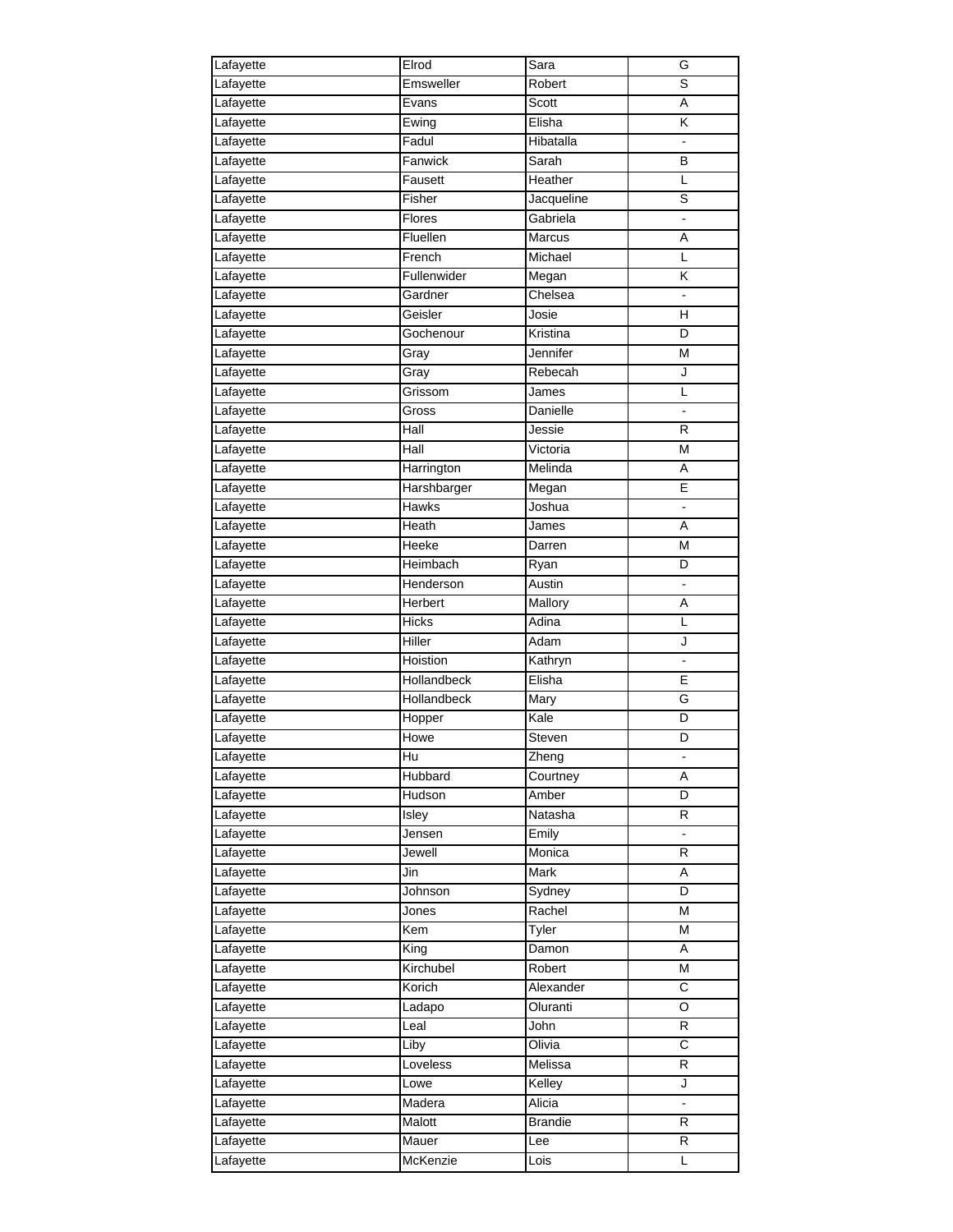| Million<br>M<br>Lafayette<br>Tina<br>B<br>Lafayette<br>Minicus<br>Tyler<br>Lafayette<br>Mitton<br>Crystal<br>L<br>Michael<br>Lafayette<br>Moore<br>J<br>P<br>Lafayette<br>Mallory<br>Moseley<br>Lafayette<br>Michael<br>Α<br>Murray<br>Lafayette<br>Myers<br>D<br>James<br>Lafayette<br>Neidigh<br>Eric<br>M<br>Τ<br>Lafayette<br>Noel<br><b>Bradley</b><br>Lafayette<br>Patricia<br>Α<br>Owens<br>Lafayette<br>Pan<br>Deng<br>$\qquad \qquad \blacksquare$<br>Lafayette<br>Peters<br>J<br>Jesse<br>Lafayette<br>Melissa<br>Peterson<br>Α<br>C<br>Lafayette<br>Pettiford<br>Felecia<br>Г<br>Pries<br>Kyle<br>Lafayette<br>Pugh<br>Jeffery<br>Α<br>Lafayette<br>Lafayette<br>Rankins<br>Holly<br>R<br>Lafayette<br>Reece<br>Devin<br>$\blacksquare$<br>Lafayette<br>Joseph<br>Α<br>Reyes<br>D<br>Rhorer<br>Caitlyn<br>Lafayette<br>Lafayette<br>Matt<br>M<br>Roach<br>$\mathsf{R}$<br>Lafayette<br>Roberts<br>Allison<br>Yao<br>Lafayette<br>Ruan<br>F<br>Lafayette<br>Rudisill<br>Amanda<br>Lafayette<br>Ryan<br>Deirdre<br>S<br>Lafayette<br>Sanchez<br>Rosanna<br>Lafayette<br>Christian<br>J<br>Santiago<br>Santos Valdes<br>Lafayette<br>Esmeralda<br>Venkatesh<br>Lafayette<br>Saranathan<br>J<br>Lafayette<br>Scales<br>Daniel<br>M<br>Lafayette<br>Schley<br>Caitlin<br>Lafayette<br>Schumaker<br>Α<br>James<br>D<br>Schwartz<br>Lafayette<br>Morgan<br>Lafayette<br>Scott<br>Edward<br>Α<br>Sisson<br>L<br>Lafayette<br>Teresa<br>Smith<br>Carrie<br>Lafayette<br>L<br>Smith<br>M<br>Lafayette<br>Joelynn<br>Lafayette<br>Snellenbarger<br>M<br>Lauren<br>Κ<br>Lafayette<br>Sodji<br>Messan<br>F<br>Lafayette<br>Spencer<br>Andrew<br><b>Stalker</b><br>Andrew<br>J<br>Lafayette<br>Lafayette<br><b>Stalker</b><br>Ε<br>Megan<br>Lafayette<br>Stingley<br>Amber<br>$\frac{1}{2}$<br>William<br>E<br>Lafayette<br>Stone<br>Stull<br>F<br>Lafayette<br>Samuel<br>Valerie<br>Lafayette<br>Sucich<br>J<br>$\mathbf C$<br>Lafayette<br>Sutton<br>Joseph<br>J<br>Lafayette<br>Tate<br>Shane<br>Adrianne<br>N<br>Lafayette<br>Thompson<br>Tillotson<br>N<br>Matthew<br>Lafayette<br>G<br>Lafayette<br>Torres-Baltierra<br>Oscar<br>$\overline{\text{c}}$<br>Lafayette<br>Trueblood<br>Abraham<br>Lafayette<br>Tsai<br>Albert<br>Lafayette<br>Van Ostran<br>Holly<br>L<br>F<br>Lafayette<br>Van Ostran<br>Molly<br>E<br>Lafayette<br>Vanhoosier<br>Erin<br>Lafayette<br>Vaughn<br>Cassandra | Lafayette | Miller | Claire | J |
|---------------------------------------------------------------------------------------------------------------------------------------------------------------------------------------------------------------------------------------------------------------------------------------------------------------------------------------------------------------------------------------------------------------------------------------------------------------------------------------------------------------------------------------------------------------------------------------------------------------------------------------------------------------------------------------------------------------------------------------------------------------------------------------------------------------------------------------------------------------------------------------------------------------------------------------------------------------------------------------------------------------------------------------------------------------------------------------------------------------------------------------------------------------------------------------------------------------------------------------------------------------------------------------------------------------------------------------------------------------------------------------------------------------------------------------------------------------------------------------------------------------------------------------------------------------------------------------------------------------------------------------------------------------------------------------------------------------------------------------------------------------------------------------------------------------------------------------------------------------------------------------------------------------------------------------------------------------------------------------------------------------------------------------------------------------------------------------------------------------------------------------------------------------------------------------------------------------------------------------------------------------------------------------------------------------------------------------------------------------------------------------------|-----------|--------|--------|---|
|                                                                                                                                                                                                                                                                                                                                                                                                                                                                                                                                                                                                                                                                                                                                                                                                                                                                                                                                                                                                                                                                                                                                                                                                                                                                                                                                                                                                                                                                                                                                                                                                                                                                                                                                                                                                                                                                                                                                                                                                                                                                                                                                                                                                                                                                                                                                                                                             |           |        |        |   |
|                                                                                                                                                                                                                                                                                                                                                                                                                                                                                                                                                                                                                                                                                                                                                                                                                                                                                                                                                                                                                                                                                                                                                                                                                                                                                                                                                                                                                                                                                                                                                                                                                                                                                                                                                                                                                                                                                                                                                                                                                                                                                                                                                                                                                                                                                                                                                                                             |           |        |        |   |
|                                                                                                                                                                                                                                                                                                                                                                                                                                                                                                                                                                                                                                                                                                                                                                                                                                                                                                                                                                                                                                                                                                                                                                                                                                                                                                                                                                                                                                                                                                                                                                                                                                                                                                                                                                                                                                                                                                                                                                                                                                                                                                                                                                                                                                                                                                                                                                                             |           |        |        |   |
|                                                                                                                                                                                                                                                                                                                                                                                                                                                                                                                                                                                                                                                                                                                                                                                                                                                                                                                                                                                                                                                                                                                                                                                                                                                                                                                                                                                                                                                                                                                                                                                                                                                                                                                                                                                                                                                                                                                                                                                                                                                                                                                                                                                                                                                                                                                                                                                             |           |        |        |   |
|                                                                                                                                                                                                                                                                                                                                                                                                                                                                                                                                                                                                                                                                                                                                                                                                                                                                                                                                                                                                                                                                                                                                                                                                                                                                                                                                                                                                                                                                                                                                                                                                                                                                                                                                                                                                                                                                                                                                                                                                                                                                                                                                                                                                                                                                                                                                                                                             |           |        |        |   |
|                                                                                                                                                                                                                                                                                                                                                                                                                                                                                                                                                                                                                                                                                                                                                                                                                                                                                                                                                                                                                                                                                                                                                                                                                                                                                                                                                                                                                                                                                                                                                                                                                                                                                                                                                                                                                                                                                                                                                                                                                                                                                                                                                                                                                                                                                                                                                                                             |           |        |        |   |
|                                                                                                                                                                                                                                                                                                                                                                                                                                                                                                                                                                                                                                                                                                                                                                                                                                                                                                                                                                                                                                                                                                                                                                                                                                                                                                                                                                                                                                                                                                                                                                                                                                                                                                                                                                                                                                                                                                                                                                                                                                                                                                                                                                                                                                                                                                                                                                                             |           |        |        |   |
|                                                                                                                                                                                                                                                                                                                                                                                                                                                                                                                                                                                                                                                                                                                                                                                                                                                                                                                                                                                                                                                                                                                                                                                                                                                                                                                                                                                                                                                                                                                                                                                                                                                                                                                                                                                                                                                                                                                                                                                                                                                                                                                                                                                                                                                                                                                                                                                             |           |        |        |   |
|                                                                                                                                                                                                                                                                                                                                                                                                                                                                                                                                                                                                                                                                                                                                                                                                                                                                                                                                                                                                                                                                                                                                                                                                                                                                                                                                                                                                                                                                                                                                                                                                                                                                                                                                                                                                                                                                                                                                                                                                                                                                                                                                                                                                                                                                                                                                                                                             |           |        |        |   |
|                                                                                                                                                                                                                                                                                                                                                                                                                                                                                                                                                                                                                                                                                                                                                                                                                                                                                                                                                                                                                                                                                                                                                                                                                                                                                                                                                                                                                                                                                                                                                                                                                                                                                                                                                                                                                                                                                                                                                                                                                                                                                                                                                                                                                                                                                                                                                                                             |           |        |        |   |
|                                                                                                                                                                                                                                                                                                                                                                                                                                                                                                                                                                                                                                                                                                                                                                                                                                                                                                                                                                                                                                                                                                                                                                                                                                                                                                                                                                                                                                                                                                                                                                                                                                                                                                                                                                                                                                                                                                                                                                                                                                                                                                                                                                                                                                                                                                                                                                                             |           |        |        |   |
|                                                                                                                                                                                                                                                                                                                                                                                                                                                                                                                                                                                                                                                                                                                                                                                                                                                                                                                                                                                                                                                                                                                                                                                                                                                                                                                                                                                                                                                                                                                                                                                                                                                                                                                                                                                                                                                                                                                                                                                                                                                                                                                                                                                                                                                                                                                                                                                             |           |        |        |   |
|                                                                                                                                                                                                                                                                                                                                                                                                                                                                                                                                                                                                                                                                                                                                                                                                                                                                                                                                                                                                                                                                                                                                                                                                                                                                                                                                                                                                                                                                                                                                                                                                                                                                                                                                                                                                                                                                                                                                                                                                                                                                                                                                                                                                                                                                                                                                                                                             |           |        |        |   |
|                                                                                                                                                                                                                                                                                                                                                                                                                                                                                                                                                                                                                                                                                                                                                                                                                                                                                                                                                                                                                                                                                                                                                                                                                                                                                                                                                                                                                                                                                                                                                                                                                                                                                                                                                                                                                                                                                                                                                                                                                                                                                                                                                                                                                                                                                                                                                                                             |           |        |        |   |
|                                                                                                                                                                                                                                                                                                                                                                                                                                                                                                                                                                                                                                                                                                                                                                                                                                                                                                                                                                                                                                                                                                                                                                                                                                                                                                                                                                                                                                                                                                                                                                                                                                                                                                                                                                                                                                                                                                                                                                                                                                                                                                                                                                                                                                                                                                                                                                                             |           |        |        |   |
|                                                                                                                                                                                                                                                                                                                                                                                                                                                                                                                                                                                                                                                                                                                                                                                                                                                                                                                                                                                                                                                                                                                                                                                                                                                                                                                                                                                                                                                                                                                                                                                                                                                                                                                                                                                                                                                                                                                                                                                                                                                                                                                                                                                                                                                                                                                                                                                             |           |        |        |   |
|                                                                                                                                                                                                                                                                                                                                                                                                                                                                                                                                                                                                                                                                                                                                                                                                                                                                                                                                                                                                                                                                                                                                                                                                                                                                                                                                                                                                                                                                                                                                                                                                                                                                                                                                                                                                                                                                                                                                                                                                                                                                                                                                                                                                                                                                                                                                                                                             |           |        |        |   |
|                                                                                                                                                                                                                                                                                                                                                                                                                                                                                                                                                                                                                                                                                                                                                                                                                                                                                                                                                                                                                                                                                                                                                                                                                                                                                                                                                                                                                                                                                                                                                                                                                                                                                                                                                                                                                                                                                                                                                                                                                                                                                                                                                                                                                                                                                                                                                                                             |           |        |        |   |
|                                                                                                                                                                                                                                                                                                                                                                                                                                                                                                                                                                                                                                                                                                                                                                                                                                                                                                                                                                                                                                                                                                                                                                                                                                                                                                                                                                                                                                                                                                                                                                                                                                                                                                                                                                                                                                                                                                                                                                                                                                                                                                                                                                                                                                                                                                                                                                                             |           |        |        |   |
|                                                                                                                                                                                                                                                                                                                                                                                                                                                                                                                                                                                                                                                                                                                                                                                                                                                                                                                                                                                                                                                                                                                                                                                                                                                                                                                                                                                                                                                                                                                                                                                                                                                                                                                                                                                                                                                                                                                                                                                                                                                                                                                                                                                                                                                                                                                                                                                             |           |        |        |   |
|                                                                                                                                                                                                                                                                                                                                                                                                                                                                                                                                                                                                                                                                                                                                                                                                                                                                                                                                                                                                                                                                                                                                                                                                                                                                                                                                                                                                                                                                                                                                                                                                                                                                                                                                                                                                                                                                                                                                                                                                                                                                                                                                                                                                                                                                                                                                                                                             |           |        |        |   |
|                                                                                                                                                                                                                                                                                                                                                                                                                                                                                                                                                                                                                                                                                                                                                                                                                                                                                                                                                                                                                                                                                                                                                                                                                                                                                                                                                                                                                                                                                                                                                                                                                                                                                                                                                                                                                                                                                                                                                                                                                                                                                                                                                                                                                                                                                                                                                                                             |           |        |        |   |
|                                                                                                                                                                                                                                                                                                                                                                                                                                                                                                                                                                                                                                                                                                                                                                                                                                                                                                                                                                                                                                                                                                                                                                                                                                                                                                                                                                                                                                                                                                                                                                                                                                                                                                                                                                                                                                                                                                                                                                                                                                                                                                                                                                                                                                                                                                                                                                                             |           |        |        |   |
|                                                                                                                                                                                                                                                                                                                                                                                                                                                                                                                                                                                                                                                                                                                                                                                                                                                                                                                                                                                                                                                                                                                                                                                                                                                                                                                                                                                                                                                                                                                                                                                                                                                                                                                                                                                                                                                                                                                                                                                                                                                                                                                                                                                                                                                                                                                                                                                             |           |        |        |   |
|                                                                                                                                                                                                                                                                                                                                                                                                                                                                                                                                                                                                                                                                                                                                                                                                                                                                                                                                                                                                                                                                                                                                                                                                                                                                                                                                                                                                                                                                                                                                                                                                                                                                                                                                                                                                                                                                                                                                                                                                                                                                                                                                                                                                                                                                                                                                                                                             |           |        |        |   |
|                                                                                                                                                                                                                                                                                                                                                                                                                                                                                                                                                                                                                                                                                                                                                                                                                                                                                                                                                                                                                                                                                                                                                                                                                                                                                                                                                                                                                                                                                                                                                                                                                                                                                                                                                                                                                                                                                                                                                                                                                                                                                                                                                                                                                                                                                                                                                                                             |           |        |        |   |
|                                                                                                                                                                                                                                                                                                                                                                                                                                                                                                                                                                                                                                                                                                                                                                                                                                                                                                                                                                                                                                                                                                                                                                                                                                                                                                                                                                                                                                                                                                                                                                                                                                                                                                                                                                                                                                                                                                                                                                                                                                                                                                                                                                                                                                                                                                                                                                                             |           |        |        |   |
|                                                                                                                                                                                                                                                                                                                                                                                                                                                                                                                                                                                                                                                                                                                                                                                                                                                                                                                                                                                                                                                                                                                                                                                                                                                                                                                                                                                                                                                                                                                                                                                                                                                                                                                                                                                                                                                                                                                                                                                                                                                                                                                                                                                                                                                                                                                                                                                             |           |        |        |   |
|                                                                                                                                                                                                                                                                                                                                                                                                                                                                                                                                                                                                                                                                                                                                                                                                                                                                                                                                                                                                                                                                                                                                                                                                                                                                                                                                                                                                                                                                                                                                                                                                                                                                                                                                                                                                                                                                                                                                                                                                                                                                                                                                                                                                                                                                                                                                                                                             |           |        |        |   |
|                                                                                                                                                                                                                                                                                                                                                                                                                                                                                                                                                                                                                                                                                                                                                                                                                                                                                                                                                                                                                                                                                                                                                                                                                                                                                                                                                                                                                                                                                                                                                                                                                                                                                                                                                                                                                                                                                                                                                                                                                                                                                                                                                                                                                                                                                                                                                                                             |           |        |        |   |
|                                                                                                                                                                                                                                                                                                                                                                                                                                                                                                                                                                                                                                                                                                                                                                                                                                                                                                                                                                                                                                                                                                                                                                                                                                                                                                                                                                                                                                                                                                                                                                                                                                                                                                                                                                                                                                                                                                                                                                                                                                                                                                                                                                                                                                                                                                                                                                                             |           |        |        |   |
|                                                                                                                                                                                                                                                                                                                                                                                                                                                                                                                                                                                                                                                                                                                                                                                                                                                                                                                                                                                                                                                                                                                                                                                                                                                                                                                                                                                                                                                                                                                                                                                                                                                                                                                                                                                                                                                                                                                                                                                                                                                                                                                                                                                                                                                                                                                                                                                             |           |        |        |   |
|                                                                                                                                                                                                                                                                                                                                                                                                                                                                                                                                                                                                                                                                                                                                                                                                                                                                                                                                                                                                                                                                                                                                                                                                                                                                                                                                                                                                                                                                                                                                                                                                                                                                                                                                                                                                                                                                                                                                                                                                                                                                                                                                                                                                                                                                                                                                                                                             |           |        |        |   |
|                                                                                                                                                                                                                                                                                                                                                                                                                                                                                                                                                                                                                                                                                                                                                                                                                                                                                                                                                                                                                                                                                                                                                                                                                                                                                                                                                                                                                                                                                                                                                                                                                                                                                                                                                                                                                                                                                                                                                                                                                                                                                                                                                                                                                                                                                                                                                                                             |           |        |        |   |
|                                                                                                                                                                                                                                                                                                                                                                                                                                                                                                                                                                                                                                                                                                                                                                                                                                                                                                                                                                                                                                                                                                                                                                                                                                                                                                                                                                                                                                                                                                                                                                                                                                                                                                                                                                                                                                                                                                                                                                                                                                                                                                                                                                                                                                                                                                                                                                                             |           |        |        |   |
|                                                                                                                                                                                                                                                                                                                                                                                                                                                                                                                                                                                                                                                                                                                                                                                                                                                                                                                                                                                                                                                                                                                                                                                                                                                                                                                                                                                                                                                                                                                                                                                                                                                                                                                                                                                                                                                                                                                                                                                                                                                                                                                                                                                                                                                                                                                                                                                             |           |        |        |   |
|                                                                                                                                                                                                                                                                                                                                                                                                                                                                                                                                                                                                                                                                                                                                                                                                                                                                                                                                                                                                                                                                                                                                                                                                                                                                                                                                                                                                                                                                                                                                                                                                                                                                                                                                                                                                                                                                                                                                                                                                                                                                                                                                                                                                                                                                                                                                                                                             |           |        |        |   |
|                                                                                                                                                                                                                                                                                                                                                                                                                                                                                                                                                                                                                                                                                                                                                                                                                                                                                                                                                                                                                                                                                                                                                                                                                                                                                                                                                                                                                                                                                                                                                                                                                                                                                                                                                                                                                                                                                                                                                                                                                                                                                                                                                                                                                                                                                                                                                                                             |           |        |        |   |
|                                                                                                                                                                                                                                                                                                                                                                                                                                                                                                                                                                                                                                                                                                                                                                                                                                                                                                                                                                                                                                                                                                                                                                                                                                                                                                                                                                                                                                                                                                                                                                                                                                                                                                                                                                                                                                                                                                                                                                                                                                                                                                                                                                                                                                                                                                                                                                                             |           |        |        |   |
|                                                                                                                                                                                                                                                                                                                                                                                                                                                                                                                                                                                                                                                                                                                                                                                                                                                                                                                                                                                                                                                                                                                                                                                                                                                                                                                                                                                                                                                                                                                                                                                                                                                                                                                                                                                                                                                                                                                                                                                                                                                                                                                                                                                                                                                                                                                                                                                             |           |        |        |   |
|                                                                                                                                                                                                                                                                                                                                                                                                                                                                                                                                                                                                                                                                                                                                                                                                                                                                                                                                                                                                                                                                                                                                                                                                                                                                                                                                                                                                                                                                                                                                                                                                                                                                                                                                                                                                                                                                                                                                                                                                                                                                                                                                                                                                                                                                                                                                                                                             |           |        |        |   |
|                                                                                                                                                                                                                                                                                                                                                                                                                                                                                                                                                                                                                                                                                                                                                                                                                                                                                                                                                                                                                                                                                                                                                                                                                                                                                                                                                                                                                                                                                                                                                                                                                                                                                                                                                                                                                                                                                                                                                                                                                                                                                                                                                                                                                                                                                                                                                                                             |           |        |        |   |
|                                                                                                                                                                                                                                                                                                                                                                                                                                                                                                                                                                                                                                                                                                                                                                                                                                                                                                                                                                                                                                                                                                                                                                                                                                                                                                                                                                                                                                                                                                                                                                                                                                                                                                                                                                                                                                                                                                                                                                                                                                                                                                                                                                                                                                                                                                                                                                                             |           |        |        |   |
|                                                                                                                                                                                                                                                                                                                                                                                                                                                                                                                                                                                                                                                                                                                                                                                                                                                                                                                                                                                                                                                                                                                                                                                                                                                                                                                                                                                                                                                                                                                                                                                                                                                                                                                                                                                                                                                                                                                                                                                                                                                                                                                                                                                                                                                                                                                                                                                             |           |        |        |   |
|                                                                                                                                                                                                                                                                                                                                                                                                                                                                                                                                                                                                                                                                                                                                                                                                                                                                                                                                                                                                                                                                                                                                                                                                                                                                                                                                                                                                                                                                                                                                                                                                                                                                                                                                                                                                                                                                                                                                                                                                                                                                                                                                                                                                                                                                                                                                                                                             |           |        |        |   |
|                                                                                                                                                                                                                                                                                                                                                                                                                                                                                                                                                                                                                                                                                                                                                                                                                                                                                                                                                                                                                                                                                                                                                                                                                                                                                                                                                                                                                                                                                                                                                                                                                                                                                                                                                                                                                                                                                                                                                                                                                                                                                                                                                                                                                                                                                                                                                                                             |           |        |        |   |
|                                                                                                                                                                                                                                                                                                                                                                                                                                                                                                                                                                                                                                                                                                                                                                                                                                                                                                                                                                                                                                                                                                                                                                                                                                                                                                                                                                                                                                                                                                                                                                                                                                                                                                                                                                                                                                                                                                                                                                                                                                                                                                                                                                                                                                                                                                                                                                                             |           |        |        |   |
|                                                                                                                                                                                                                                                                                                                                                                                                                                                                                                                                                                                                                                                                                                                                                                                                                                                                                                                                                                                                                                                                                                                                                                                                                                                                                                                                                                                                                                                                                                                                                                                                                                                                                                                                                                                                                                                                                                                                                                                                                                                                                                                                                                                                                                                                                                                                                                                             |           |        |        |   |
|                                                                                                                                                                                                                                                                                                                                                                                                                                                                                                                                                                                                                                                                                                                                                                                                                                                                                                                                                                                                                                                                                                                                                                                                                                                                                                                                                                                                                                                                                                                                                                                                                                                                                                                                                                                                                                                                                                                                                                                                                                                                                                                                                                                                                                                                                                                                                                                             |           |        |        |   |
|                                                                                                                                                                                                                                                                                                                                                                                                                                                                                                                                                                                                                                                                                                                                                                                                                                                                                                                                                                                                                                                                                                                                                                                                                                                                                                                                                                                                                                                                                                                                                                                                                                                                                                                                                                                                                                                                                                                                                                                                                                                                                                                                                                                                                                                                                                                                                                                             |           |        |        |   |
|                                                                                                                                                                                                                                                                                                                                                                                                                                                                                                                                                                                                                                                                                                                                                                                                                                                                                                                                                                                                                                                                                                                                                                                                                                                                                                                                                                                                                                                                                                                                                                                                                                                                                                                                                                                                                                                                                                                                                                                                                                                                                                                                                                                                                                                                                                                                                                                             |           |        |        |   |
|                                                                                                                                                                                                                                                                                                                                                                                                                                                                                                                                                                                                                                                                                                                                                                                                                                                                                                                                                                                                                                                                                                                                                                                                                                                                                                                                                                                                                                                                                                                                                                                                                                                                                                                                                                                                                                                                                                                                                                                                                                                                                                                                                                                                                                                                                                                                                                                             |           |        |        |   |
|                                                                                                                                                                                                                                                                                                                                                                                                                                                                                                                                                                                                                                                                                                                                                                                                                                                                                                                                                                                                                                                                                                                                                                                                                                                                                                                                                                                                                                                                                                                                                                                                                                                                                                                                                                                                                                                                                                                                                                                                                                                                                                                                                                                                                                                                                                                                                                                             |           |        |        |   |
|                                                                                                                                                                                                                                                                                                                                                                                                                                                                                                                                                                                                                                                                                                                                                                                                                                                                                                                                                                                                                                                                                                                                                                                                                                                                                                                                                                                                                                                                                                                                                                                                                                                                                                                                                                                                                                                                                                                                                                                                                                                                                                                                                                                                                                                                                                                                                                                             |           |        |        |   |
|                                                                                                                                                                                                                                                                                                                                                                                                                                                                                                                                                                                                                                                                                                                                                                                                                                                                                                                                                                                                                                                                                                                                                                                                                                                                                                                                                                                                                                                                                                                                                                                                                                                                                                                                                                                                                                                                                                                                                                                                                                                                                                                                                                                                                                                                                                                                                                                             |           |        |        |   |
|                                                                                                                                                                                                                                                                                                                                                                                                                                                                                                                                                                                                                                                                                                                                                                                                                                                                                                                                                                                                                                                                                                                                                                                                                                                                                                                                                                                                                                                                                                                                                                                                                                                                                                                                                                                                                                                                                                                                                                                                                                                                                                                                                                                                                                                                                                                                                                                             |           |        |        |   |
|                                                                                                                                                                                                                                                                                                                                                                                                                                                                                                                                                                                                                                                                                                                                                                                                                                                                                                                                                                                                                                                                                                                                                                                                                                                                                                                                                                                                                                                                                                                                                                                                                                                                                                                                                                                                                                                                                                                                                                                                                                                                                                                                                                                                                                                                                                                                                                                             |           |        |        |   |
|                                                                                                                                                                                                                                                                                                                                                                                                                                                                                                                                                                                                                                                                                                                                                                                                                                                                                                                                                                                                                                                                                                                                                                                                                                                                                                                                                                                                                                                                                                                                                                                                                                                                                                                                                                                                                                                                                                                                                                                                                                                                                                                                                                                                                                                                                                                                                                                             |           |        |        |   |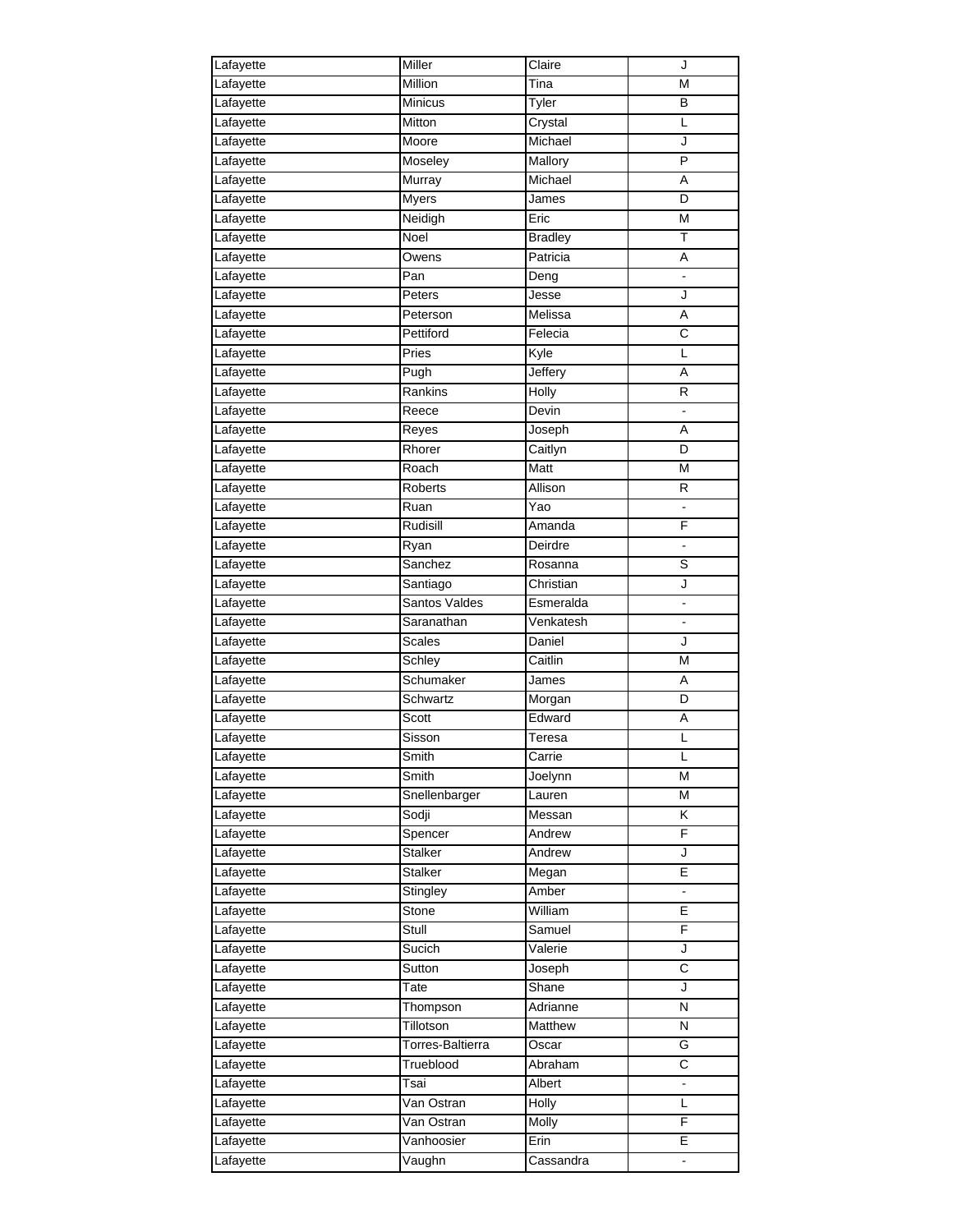| Lafayette    | Walters      | Haley     | R                            |
|--------------|--------------|-----------|------------------------------|
| Lafayette    | Weaver       | Elizabeth | н                            |
| Lafayette    | Weems        | Patricia  | Κ                            |
| Lafayette    | Whiddon      | Benjamin  | A                            |
| Lafayette    | White        | Jerry     | L                            |
| Lafayette    | White        | Robert    | D                            |
| Lafayette    | Whitehead    | Gabrielle | L                            |
| Lafayette    | Widmer       | Jillina   | B                            |
| Lafayette    | Willis-Zell  | Mary      | Α                            |
| Lafayette    | Woodcock     | Chris     | R                            |
| Lafayette    | Wright       | Jessica   | Τ                            |
| Lafayette    | Wyant        | Patricia  | L                            |
| Lafayette    | Yater-Henke  | Katherine | D                            |
| Lafayette    | Yeager       | Treven    |                              |
| Lafayette    | Zenz         | April     |                              |
| Lafayette    | Zhou         | Wenwen    | ٠                            |
| Lawrenceburg | Amberger     | Megan     | $\mathsf{N}$                 |
| Lawrenceburg | Andres       | Melinda   |                              |
| Lawrenceburg | Back         | Lindsay   | Α                            |
| Lawrenceburg | <b>Bales</b> | Stephanie | Ν                            |
|              |              |           | Κ                            |
| Lawrenceburg | Burress      | Cheyenne  |                              |
| Lawrenceburg | Burton       | Samantha  | J                            |
| Lawrenceburg | Carnes       | Angela    | S                            |
| Lawrenceburg | Deitsch      | Jessie    | $\overline{\text{c}}$        |
| Lawrenceburg | Doll         | Ramona    | Α                            |
| Lawrenceburg | Ealy         | Riley     |                              |
| Lawrenceburg | Fillmore     | Randall   | C                            |
| Lawrenceburg | Frankenstein | Martin    | E                            |
| Lawrenceburg | Fryman       | Amy       | В                            |
| Lawrenceburg | Garrett      | April     |                              |
| Lawrenceburg | Graham       | Venus     | M                            |
| Lawrenceburg | Gramaglia    | Isabella  | M                            |
| Lawrenceburg | Hall         | Donald    | E                            |
| Lawrenceburg | Helmchen     | Benjamin  | P                            |
| Lawrenceburg | Hinkle       | Travis    | R                            |
| Lawrenceburg | Hurley       | Beth      |                              |
| Lawrenceburg | Huss         | Kile      | Ρ                            |
| Lawrenceburg | Kincaid      | Kelly     | J                            |
| Lawrenceburg | Lanphier     | DeAnna    | R                            |
| Lawrenceburg | Lattire      | Maddie    | L                            |
| Lawrenceburg | Lewis        | Tenayah   | Q                            |
| Lawrenceburg | Libbert      | Scott     | ۰                            |
| Lawrenceburg | Limerick     | Rebecca   | Α                            |
| Lawrenceburg | Lipps        | Chelsea   | D                            |
| Lawrenceburg | Longcamp     | Alexander | $\qquad \qquad \blacksquare$ |
| Lawrenceburg | Lunsford     | Natalie   | J                            |
| Lawrenceburg | McClanahan   | David     | Α                            |
| Lawrenceburg | McLaughlin   | Sara      | Α                            |
| Lawrenceburg | Minges       | Paige     | E                            |
| Lawrenceburg | Moeller      | Ashlee    | Α                            |
| Lawrenceburg | Moffitt      | Jared     | S                            |
| Lawrenceburg | Muschong     | Rebecca   | N                            |
|              |              |           |                              |
| Lawrenceburg | Niccum       | Samantha  | M                            |
| Lawrenceburg | Patel        | Purviben  | Κ                            |
| Lawrenceburg | Phillips     | Rhonda    | J                            |
| Lawrenceburg | Pullum       | Dawn      | R                            |
| Lawrenceburg | Raleigh      | Samantha  |                              |
| Lawrenceburg | Rapuano      | Francesca | M                            |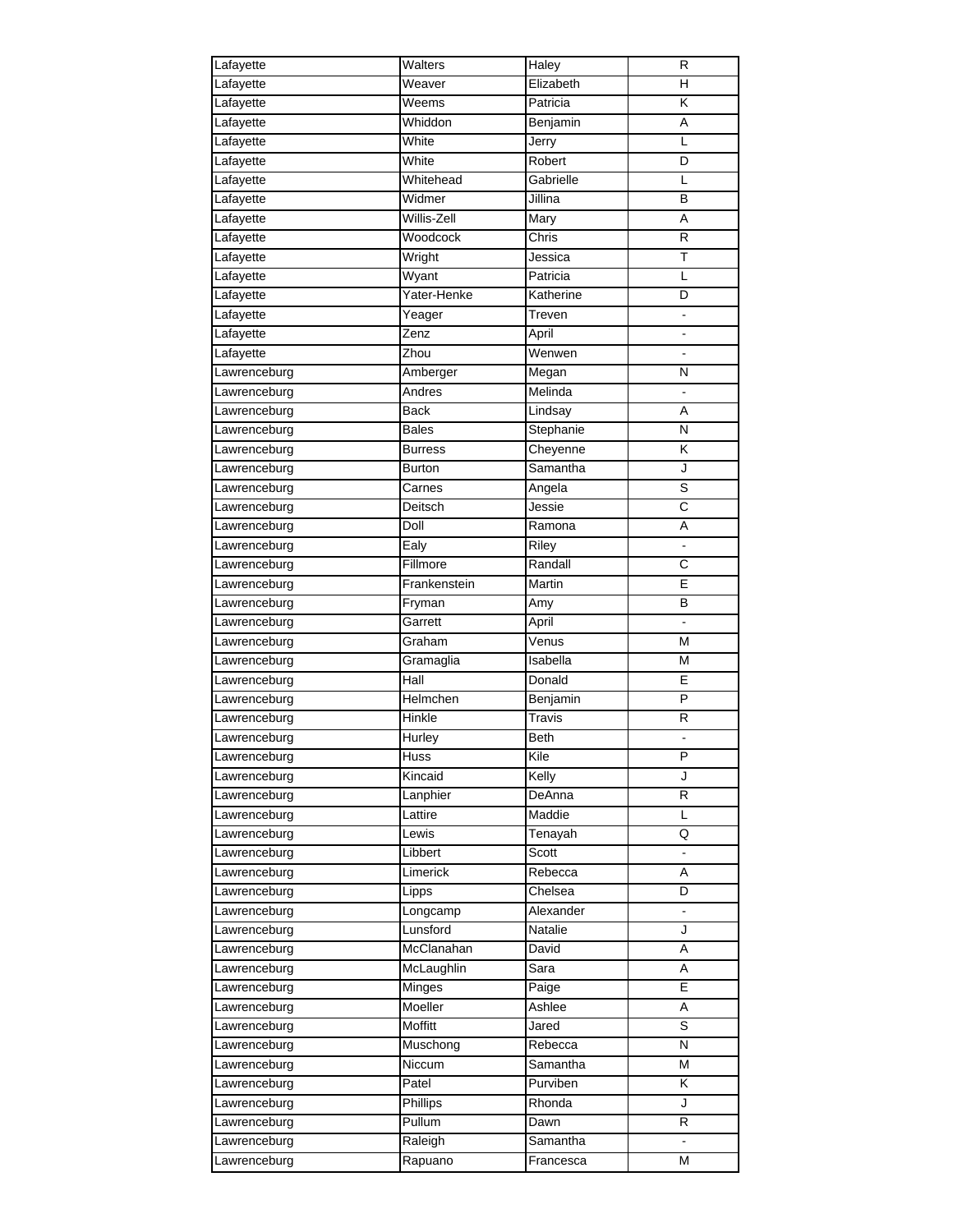| Lawrenceburg | Satchwill      | Luke          | A                       |
|--------------|----------------|---------------|-------------------------|
| Lawrenceburg | Siegert        | Delaney       | М                       |
| Lawrenceburg | Simon          | Rita          |                         |
| Lawrenceburg | Skeens         | Jacob         | N                       |
| Lawrenceburg | Stuhan         | Robyn         | M                       |
| Lawrenceburg | Thompson       | Tony          | J                       |
| Lawrenceburg | Wagner         | Mary          | Α                       |
| Lawrenceburg | Wanner         | Joshua        |                         |
| Lawrenceburg | Whalbring      | Amber         | D                       |
| Lawrenceburg | Wheeler        | Josie         | M                       |
| Lawrenceburg | White          | Emily         | R                       |
| Lawrenceburg | Williams       | Renee         | S                       |
| Lawrenceburg | Williams       | Stephanie     | S                       |
| Lawrenceburg | Wood           | Sarah         | E                       |
| Lawrenceburg | Ziegler        | Victoria      | M                       |
| Logansport   | Baker          | Jeffery       | S                       |
|              | <b>Bilvin</b>  | Elizabeth     | D                       |
| Logansport   |                |               |                         |
| Logansport   | Chanley        | Michell       | A                       |
| Logansport   | Evers          | Anastasia     | Α                       |
| Logansport   | Gunther        | EmmaLeigh     | М                       |
| Logansport   | Hiatt          | Isaiah        | M                       |
| Logansport   | Hotsinpiller   | Joshua        | D                       |
| Logansport   | Hunt           | Mincy         | Α                       |
| Logansport   | Juarez         | Armando       | $\overline{\mathsf{v}}$ |
| Logansport   | Moeloa         | Tony          | T                       |
| Logansport   | Moore          | Kyle          | L                       |
| Logansport   | Morens         | Chaleah       | R                       |
| Logansport   | Rimpler        | Āmy           | J                       |
| Logansport   | Rodriguez      | Wendy         | E                       |
| Logansport   | Ruble          | George        | C                       |
| Logansport   | Scott          | <b>Brooke</b> | Α                       |
| Logansport   | Sherer         | Carrie        | D                       |
| Logansport   | Tharpe         | Christina     | J                       |
| Logansport   | Urbina         | Mason         | ä,                      |
| Madison      | Bailey         | <b>Briana</b> | M                       |
| Madison      | <b>Ballard</b> | Nancy         | J                       |
| Madison      | Bell           | Anna          | M                       |
| Madison      | <b>Boldery</b> | <b>Briana</b> | L                       |
| Madison      | <b>Buell</b>   | Nathan        | S                       |
| Madison      | <b>Burgess</b> | Rickey        | Е                       |
| Madison      | <b>Burton</b>  | Ariel         | N                       |
| Madison      | <b>Bush</b>    | Rachael       | $\overline{C}$          |
| Madison      | Chatham        | Brandi        | Κ                       |
| Madison      | Clark          | Jason         | Α                       |
| Madison      | Clerkin        | Katherine     | M                       |
| Madison      | Collins        | <b>Bryan</b>  | $\blacksquare$          |
| Madison      | Combs          | Benjamin      | E                       |
| Madison      | Couch          | Caleb         | W                       |
| Madison      | Doty           | Hanna         | M                       |
| Madison      | Dresselhaus    | Russell       | J                       |
| Madison      | Fleenor        | Samantha      | J                       |
| Madison      | Fultz          | Staci         | E                       |
| Madison      | Hall           | Codie         | L                       |
| Madison      | Harvey         | Danielle      | Г                       |
| Madison      | Hembree        | Mariah        | E                       |
| Madison      | Hutter         | Lynne         |                         |
| Madison      | Jones          | Theron        | L                       |
| Madison      | LeGrand        | Matthew       | H                       |
|              |                |               |                         |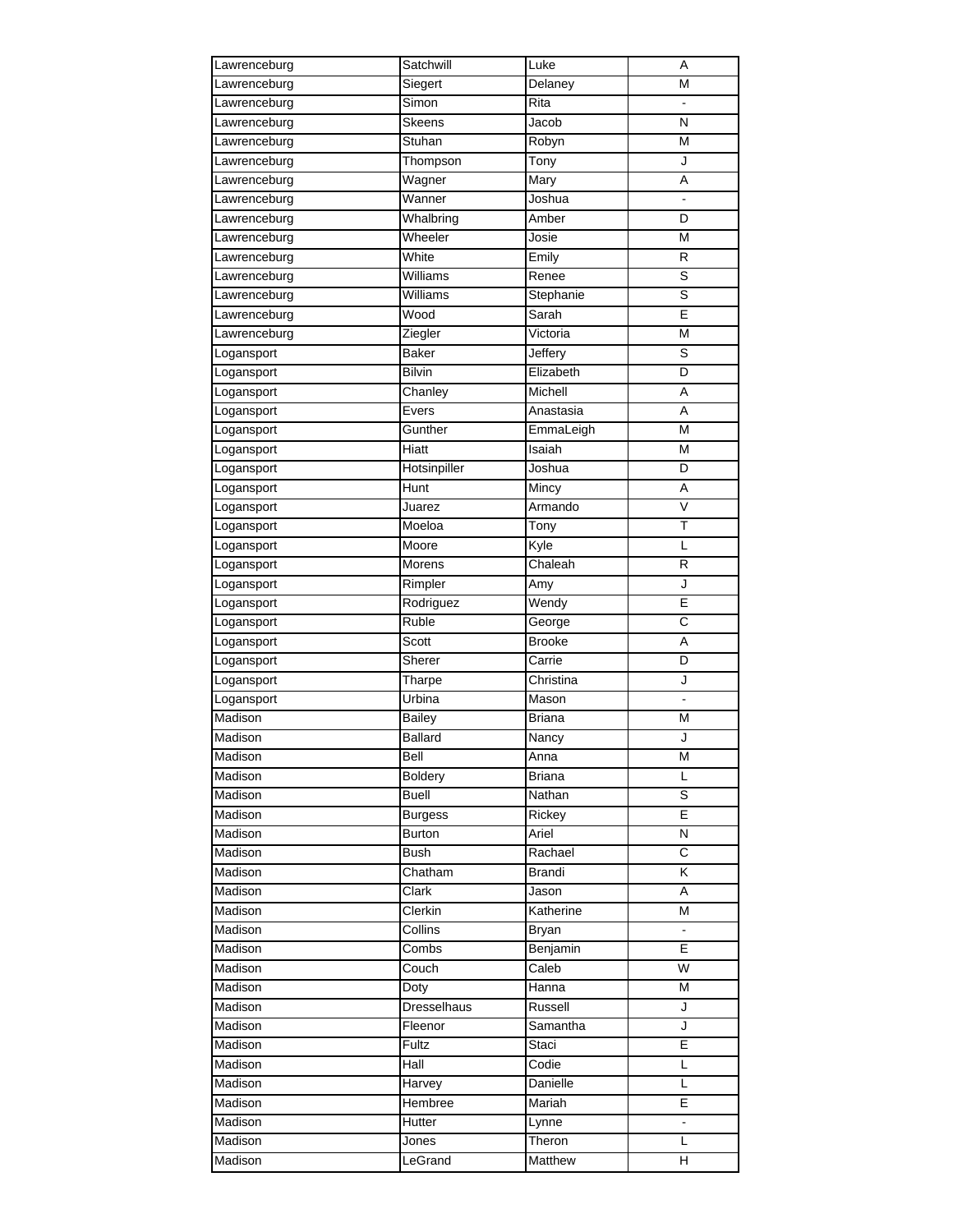| Madison | Lovins             | Cheyenne       |                         |
|---------|--------------------|----------------|-------------------------|
| Madison | McDaniel           | Cristina       |                         |
| Madison | <b>McGinnis</b>    | Emily          | J                       |
| Madison | Miller             | Hannah         | Ñ                       |
| Madison | Morris             | <b>Billy</b>   | $\overline{R}$          |
| Madison | Neal               | William        | $\overline{\text{c}}$   |
| Madison | Potter             | Mary           | A                       |
| Madison | Riley              | Robertson      | J                       |
| Madison | <b>Roberts</b>     | Hana           | M                       |
| Madison | Rogers             | Mitchell       | W                       |
| Madison | Rohrig             | Laura          | R                       |
| Madison | Shouse             | <b>Brandy</b>  | L                       |
| Madison | Stephenson         | <b>Breanna</b> | N                       |
| Madison | Teague             | Amanda         | P                       |
| Madison | Tucker             | Joe            | $\mathsf{R}$            |
| Madison | Wade               | Susan          | Г                       |
| Madison | Willhite           | Calvin         | M                       |
| Madison | Willis             | Stephanie      | M                       |
| Marion  | Avery-Hughes       | Melissa        | S                       |
|         |                    |                | N                       |
| Marion  | Beeson             | Taylor         |                         |
| Marion  | <b>Betts</b>       | David          | A                       |
| Marion  | <b>Biggs</b>       | Misty          | Α                       |
| Marion  | Boyer              | Jennifer       |                         |
| Marion  | <b>Briz</b>        | Niah           | $\overline{\text{c}}$   |
| Marion  | <b>Buckner</b>     | Richard        | E                       |
| Marion  | Cameron            | Holly          | N                       |
| Marion  | Caudill            | Megan          | J                       |
| Marion  | Chambers           | Shelby         | $\overline{\text{c}}$   |
| Marion  | Clester            | Jared          | Т                       |
| Marion  | Clester            | Mallory        | M                       |
| Marion  | Cline              | Amber          | D                       |
| Marion  | Corn               | Amanda         | $\mathsf{N}$            |
| Marion  | Fryman             | Lauren         | M                       |
| Marion  | Gard               | Taryn          | D                       |
| Marion  | Goodman            | Mark           | S                       |
| Marion  | Haley              | Mariah         | $\blacksquare$          |
| Marion  | Herres             | Samantha       | N                       |
| Marion  | Hix                | Amanda         | E                       |
| Marion  | Hockwalt           | Jason          |                         |
| Marion  | Holt               | Larry          | D                       |
| Marion  | Huff               | Michelle       | Г                       |
| Marion  | James              | Russell        | W                       |
| Marion  | Lyons              | Derek          | L                       |
| Marion  | Mann               | Angela         | D                       |
| Marion  | McElhaney          | Heather        | S                       |
| Marion  | Melvin             | Meriwether     | M                       |
| Marion  | Merrill            | Eric           | Α                       |
| Marion  |                    | Tamara         | Г                       |
| Marion  | Meyer<br>Middleton | Andrea         | K                       |
| Marion  | Pearl              | Amanda         | J                       |
|         |                    |                |                         |
| Marion  | Peterson           | <b>Bridget</b> | $\overline{\mathsf{M}}$ |
| Marion  | Ratliff            | Stefanie       | Г                       |
| Marion  | Richardson         | Taylor         | J                       |
| Marion  | Ringo              | Paige          | $\overline{A}$          |
| Marion  | Sheridan           | David          | $\overline{W}$          |
| Marion  | Snider             | Laura          | M                       |
| Marion  | Vandergriff        | William        | J                       |
| Marion  | Weaver             | Stephanie      |                         |
|         |                    |                |                         |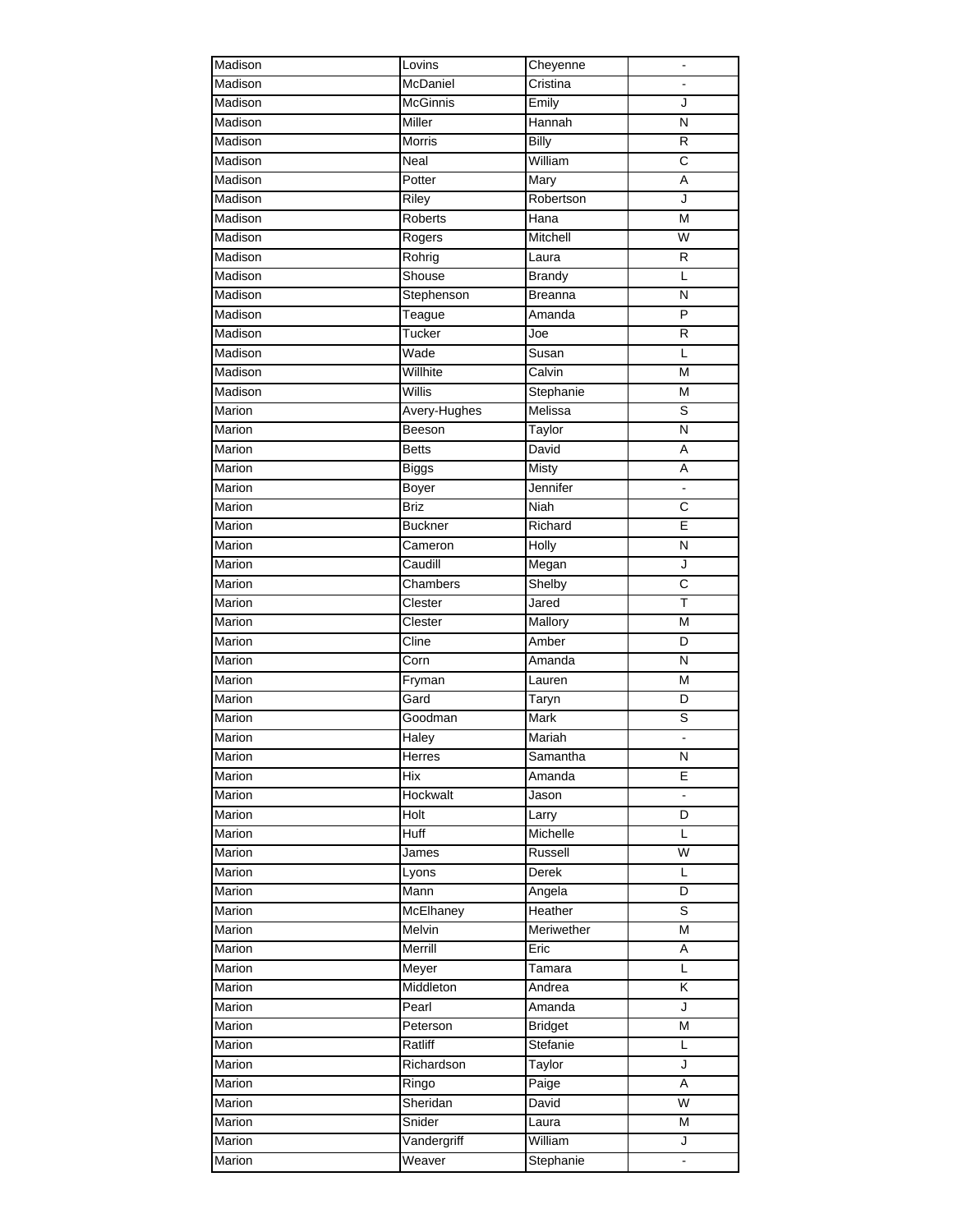| Marion               | Wohlford         | Michael         | W              |
|----------------------|------------------|-----------------|----------------|
| Marion               | Woolsey          | Elizabeth       | A              |
| Michigan City        | Allison          | Vincesa         | L              |
| <b>Michigan City</b> | <b>Bagwill</b>   | Heather         | D              |
| <b>Michigan City</b> | <b>Bim-Merle</b> | Lucia           | ä,             |
| <b>Michigan City</b> | <b>Brown</b>     | Cindy           | L              |
| <b>Michigan City</b> | Flowers          | Jacqueline      | L              |
| Michigan City        | Furmanski        | Marie           | Α              |
| Michigan City        | Garner           | Stephen         | D              |
| Michigan City        | Glossenger       | <b>Brianna</b>  | Κ              |
| Michigan City        | Harrison         | Claudette       |                |
| Michigan City        | Hartsburg        | Natasha         | L              |
| Michigan City        | Haygood          | <b>Brittney</b> | A              |
| Michigan City        | Heric            | Jennifer        | Α              |
| Michigan City        | Hiatt            | Britani         | L.             |
| Michigan City        | Long             | Candice         | M              |
| Michigan City        | Lovell           | Shelley         | R              |
|                      | Mansfield        |                 | L              |
| <b>Michigan City</b> |                  | <b>Brittany</b> |                |
| <b>Michigan City</b> | Mitchell         | Helen           |                |
| Michigan City        | Parks            | Meagan          | L              |
| Michigan City        | Podgorski        | Anne            | M              |
| Michigan City        | Ragland          | Jarrett         | $\frac{1}{2}$  |
| Michigan City        | Ross             | Anita           | M              |
| <b>Michigan City</b> | Russell          | Kesley          | M              |
| <b>Michigan City</b> | Sallee           | McKenzie        | J              |
| <b>Michigan City</b> | Shapiro          | Margarite       | S              |
| <b>Michigan City</b> | Sharp            | Kayla           | Ν              |
| <b>Michigan City</b> | Smith            | Tamiko          |                |
| <b>Michigan City</b> | Thomas           | Brandon         | J              |
| <b>Michigan City</b> | Thorn            | Amanda          | $\mathsf{R}$   |
| <b>Michigan City</b> | Watson           | Shelbey         | M              |
| <b>Michigan City</b> | Woods            | Kaitlyn         | M              |
| Muncie               | Abbott           | Bailey          | C              |
| Muncie               | Adams            | Jason           | R              |
| Muncie               | Allen            | Joe             | W              |
| Muncie               | Armbruster       | Claire          | N              |
| Muncie               | <b>Bailey</b>    | Chris           | M              |
| Muncie               | <b>Baker</b>     | Kristen         | В              |
| Muncie               | <b>Ballard</b>   | Marcia          | M              |
| Muncie               | Barnes           | Sarah           | R              |
| Muncie               | Barr             | Jeffrey         | J              |
| Muncie               | Barth            | Tori            | D              |
| Muncie               | Basham           | Dennis          | R              |
| Muncie               | Bauer            | Ellen           | C              |
| Muncie               | <b>Beals</b>     | Erin            | R              |
| Muncie               | Bell             | <b>Brian</b>    | Κ              |
| Muncie               | <b>Berrett</b>   | Kendall         | J              |
| Muncie               | Blackburn        | Michael         | A              |
| Muncie               | <b>Bowers</b>    | Nathan          | E              |
| Muncie               | <b>Branford</b>  | Samantha        | $\blacksquare$ |
| Muncie               | <b>Brobst</b>    | Patricia        | A              |
| Muncie               | <b>Brooks</b>    | Jacob           | T              |
|                      |                  |                 |                |
| Muncie               | Brown            | Ellen           | M              |
| Muncie               | Buchanan         | Jennifer        |                |
| Muncie               | Burkman          | Kaleigh         | A              |
| Muncie               | <b>Burton</b>    | Audrey          | J              |
| Muncie               | <b>Byers</b>     | Kayla           | E              |
| Muncie               | Candy            | Gabrielle       | S              |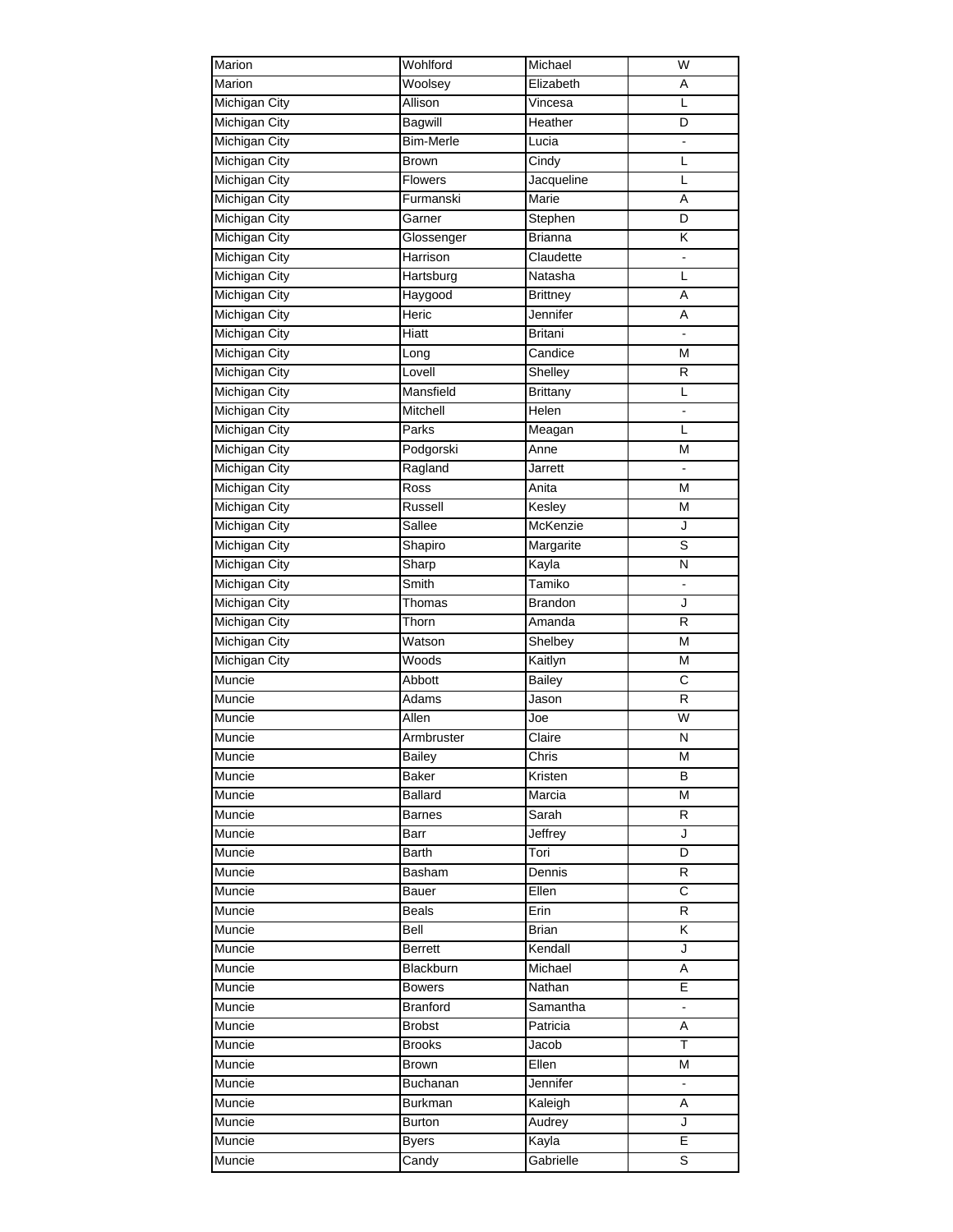| Muncie | Chavez          | Maira            |                         |
|--------|-----------------|------------------|-------------------------|
| Muncie | Clemons         | Vonda            | K                       |
| Muncie | Clevenger       | <b>Holly</b>     | Г                       |
| Muncie | Cline           | Coby             | K                       |
| Muncie | Coleman         | April            | R                       |
| Muncie | Cooper          | Kristen          | N                       |
| Muncie | Cooper          | Susanne          | L.                      |
| Muncie | Dailey          | Matthew          | M                       |
| Muncie | Dalton          | Joseph           | С                       |
| Muncie | Davis           | Anitra           | J                       |
| Muncie | <b>DeWitt</b>   | Amber            | M                       |
| Muncie | Dirickson       | <b>Stevie</b>    | Т                       |
| Muncie | <b>Dobbs</b>    | Amy              | $\mathsf{R}$            |
| Muncie | <b>Dobbs</b>    | Lacey            | M                       |
| Muncie | Easter          | Katherine        | L                       |
| Muncie | Edstene         | <b>Brandon</b>   | W                       |
| Muncie | Ehrhart         | David            | W                       |
| Muncie | EIDeeb          | Cassie           | Α                       |
|        |                 |                  | N                       |
| Muncie | Emerson         | Alyse<br>Addison |                         |
| Muncie | Evans           |                  | C                       |
| Muncie | Evans           | Heather          | M                       |
| Muncie | Ford            | Kimberly         | L                       |
| Muncie | Ford            | Robert           | D                       |
| Muncie | Ford            | Willie           | G                       |
| Muncie | Forsyth         | <b>Brian</b>     | Κ                       |
| Muncie | Franks          | Jammie           | S                       |
| Muncie | Fuller          | Abby             | S                       |
| Muncie | Furniss         | Adriann          | $\blacksquare$          |
| Muncie | Gambrel         | Ariel            | A                       |
| Muncie | Garrett         | Cassie           | $\mathsf{R}$            |
| Muncie | Gill            | Valanvia         | $\mathsf{N}$            |
| Muncie | Glover          | Averi            | R                       |
| Muncie | Gray            | Jodi             | $\Box$                  |
| Muncie | Griffin         | Rebecca          | F                       |
| Muncie | Guerra          | Martin           |                         |
| Muncie | Hadley          | James            | $\mathsf{R}$            |
| Muncie | Hall            | Ariel            | $\overline{W}$          |
| Muncie | Harmas          | Kerie            |                         |
| Muncie | Harshman        | Shannon          |                         |
| Muncie | Heflin          | Samantha         |                         |
| Muncie | Hendricks       | Malissa          | R                       |
| Muncie | Hernandez       | Rakeshia         | D                       |
| Muncie | Herring         | Chelsey          | N                       |
| Muncie | Hershey         | Kylie            | Α                       |
| Muncie | Hess            | Crystal          | D                       |
| Muncie | Humphrey        | Megan            | N                       |
| Muncie | Hurley          | Terry            | $\frac{1}{2}$           |
| Muncie | <b>Hutchins</b> | <b>Bradley</b>   | D                       |
| Muncie | Irving          | Katie            | E                       |
|        | Jefferis        |                  | S                       |
| Muncie |                 | <b>Brad</b>      |                         |
| Muncie | Jent            | Bethany          | Г                       |
| Muncie | Johnson         | Amanda           | $\overline{R}$          |
| Muncie | Jones           | Jeremy           | $\overline{R}$          |
| Muncie | Juskevice       | Phillip          | J                       |
| Muncie | Kammer          | Meghan           | Α                       |
| Muncie | Keyzer          | John             | $\overline{\mathsf{W}}$ |
| Muncie | King            | <b>Tiffany</b>   | L                       |
| Muncie | Kline           | Alexandria       | M                       |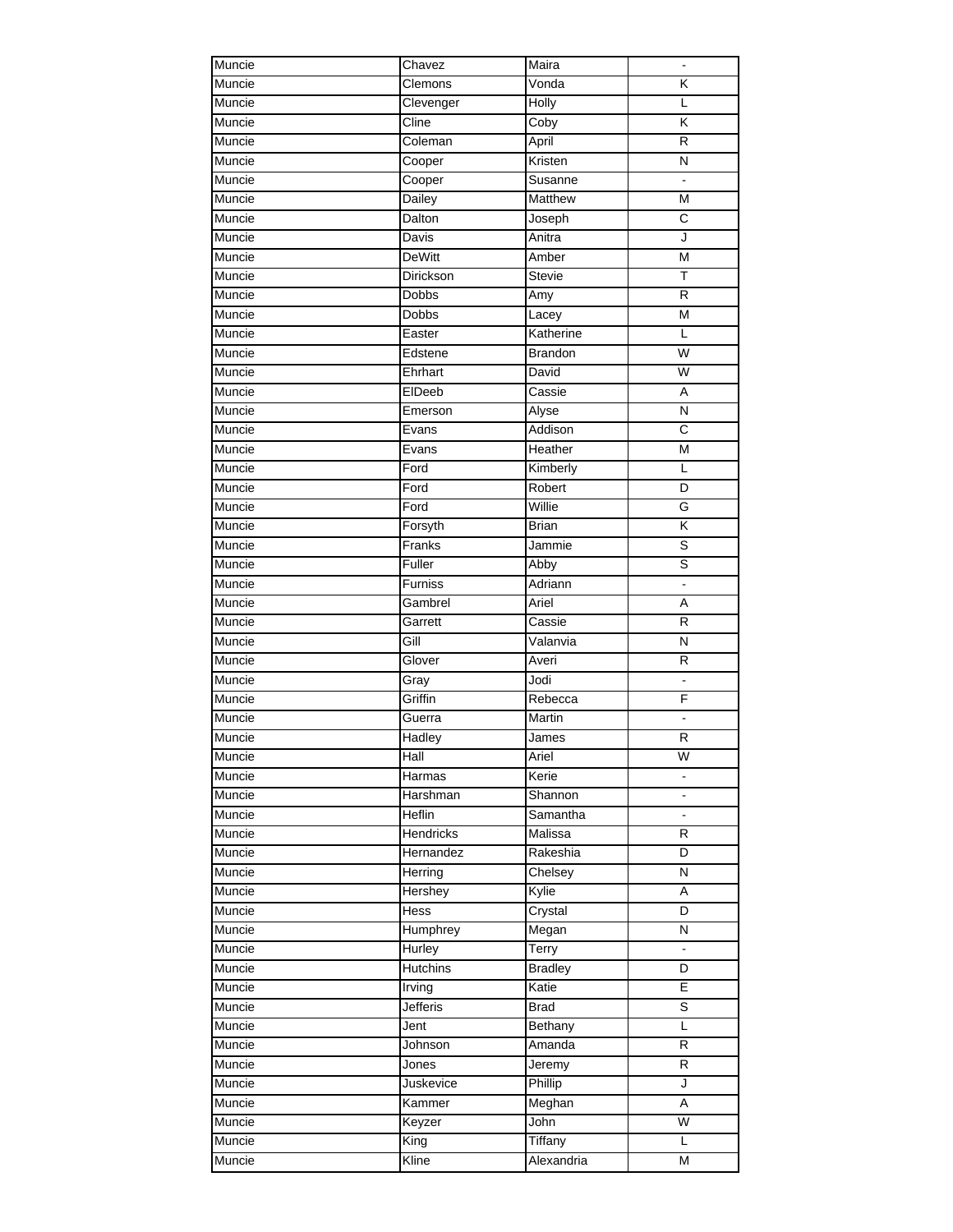| Muncie | Knief           | Kalin           |                         |
|--------|-----------------|-----------------|-------------------------|
| Muncie | Knight          | Christopher     | S                       |
| Muncie | Koons           | Whitney         | $\overline{\mathsf{R}}$ |
| Muncie | Lampke          | Tammy           | L.                      |
| Muncie | Lanham          | Kelsey          |                         |
| Muncie | Leach           | Katherine       | G                       |
| Muncie | Logan           | Rachel          | E                       |
| Muncie | Lonsberry       | Samuel          | Ē                       |
| Muncie | Lugar           | Hope            | I                       |
| Muncie | Maloney         | Nicholas        | J                       |
| Muncie | McCammon        | Laura           | P                       |
| Muncie | McCune          | Samantha        | L                       |
| Muncie | McKeighen       | Jeremiah        | J                       |
| Muncie | <b>Mckillip</b> | Kyla            | L                       |
| Muncie | McMahan         | Charlotte       | J                       |
| Muncie | Michael         | Gwen            | A                       |
| Muncie | Michael         | Heather         | J                       |
| Muncie | Mikel           | Samantha        | L                       |
| Muncie | Miller          | <b>Brittani</b> | M                       |
| Muncie | Miller          |                 | N                       |
|        | Moles           | Jessica         |                         |
| Muncie |                 | Abigail         | L                       |
| Muncie | Montgomery      | Sierra          | G                       |
| Muncie | Moore           | Natalie         | E                       |
| Muncie | Morgan          | Christian       | Α                       |
| Muncie | Morris          | Telina          | D                       |
| Muncie | Myers           | Erin            | S                       |
| Muncie | Ochieng         | Kenneth         | O                       |
| Muncie | Paige           | Rahmed          | L                       |
| Muncie | Parker          | Cortney         | $\blacksquare$          |
| Muncie | Patton          | Jessica         | M                       |
| Muncie | Payne           | Dustin          | D                       |
| Muncie | Pendergrass     | Kayla           | L                       |
| Muncie | Perry           | <b>Brenda</b>   | S                       |
| Muncie | Phillips        | Sierra          | D                       |
| Muncie | Pitchkites      | Lara            | $\overline{s}$          |
| Muncie | Ploughe         | April           | -                       |
| Muncie | Pruitt          | Justin          | T                       |
| Muncie | Pruitt          | Lisa            |                         |
| Muncie | Rains           | Alan            | W                       |
| Muncie | Reed            | Jacob           | N                       |
| Muncie | Reoch           | Angela          |                         |
| Muncie | Roberts         | JoDean          | R                       |
| Muncie | Robinson        | Jessica         | Α                       |
| Muncie | Rogers          | <b>Breanna</b>  | S                       |
| Muncie | Rudolph         | Gabriel         | Α                       |
| Muncie | Russell         | Scott           | M                       |
| Muncie | Sanders         | Daniel          | M                       |
| Muncie | Scales          | Ashley          | A                       |
| Muncie | Scott           | Kimberly        | S                       |
| Muncie | Shears          | Rebecca         | $\blacksquare$          |
| Muncie | Sherard         | Jonathan        | Α                       |
| Muncie | Showalter       | Jessica         | $\overline{\mathsf{x}}$ |
| Muncie |                 | Mae             | Ŧ                       |
|        | Sicat           |                 |                         |
| Muncie | Smith           | Kelley          | $\overline{R}$          |
| Muncie | Smith           | Philip          | G                       |
| Muncie | Smith           | Sarah           | G                       |
| Muncie | Smythe          | Michele         | L                       |
| Muncie | Sowers          | Jonathan        | ÷                       |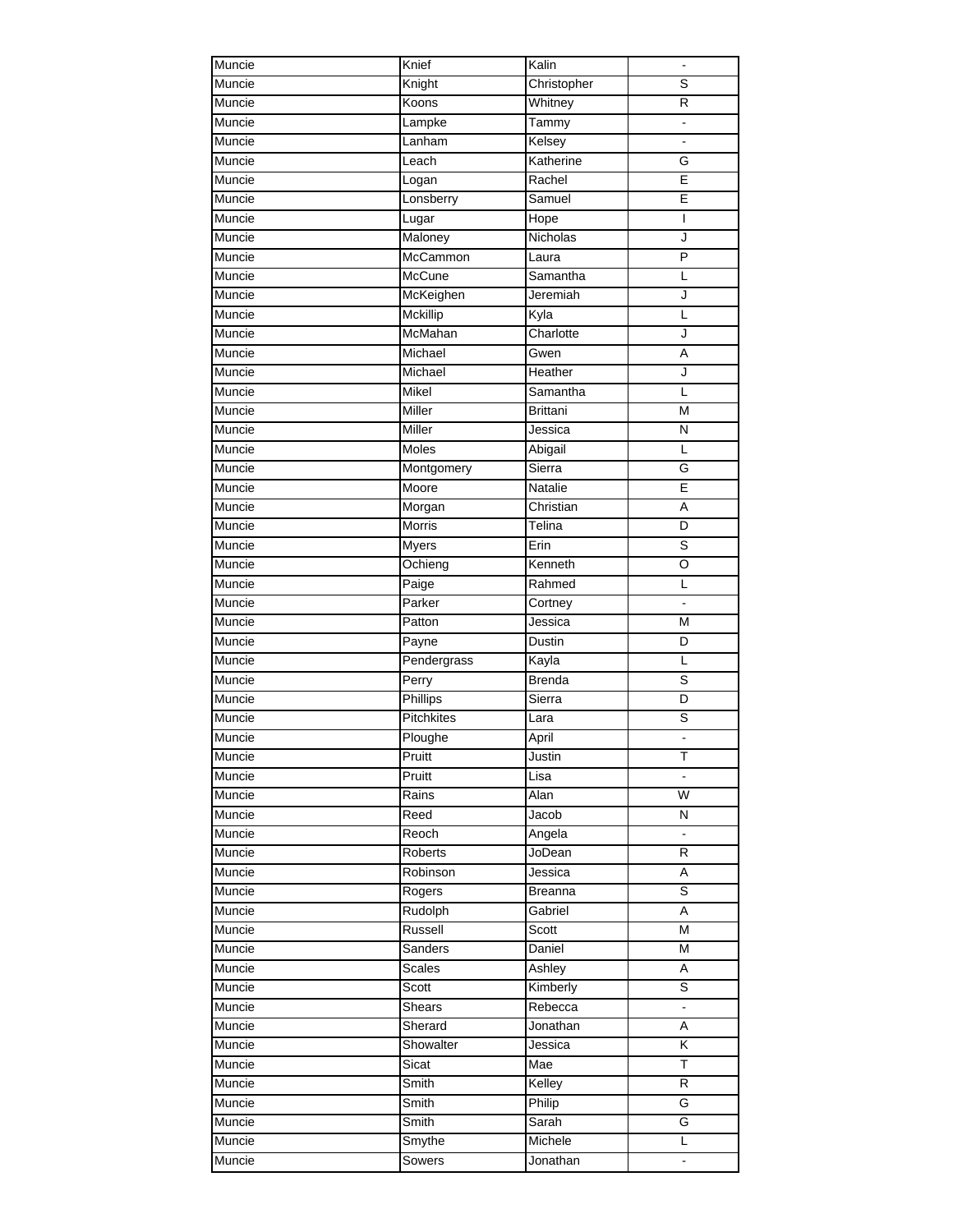| Muncie            | Speer            | Jeremy           | S                        |
|-------------------|------------------|------------------|--------------------------|
| Muncie            | Spicer           | Erika            | ड                        |
| Muncie            | Stafford         | Jeanette         | L                        |
| Muncie            | Stanley          | Jerrica          | $\overline{\mathsf{N}}$  |
| Muncie            | Stanley          | Katherine        | M                        |
| Muncie            | Steinhall        | Cylisha          | M                        |
| Muncie            | Stoever          | Jaqueline        |                          |
| Muncie            | Stonerock        | Christopher      | J                        |
| Muncie            | Story            | <b>Brittney</b>  | L                        |
| Muncie            | Story            | Morgan           | M                        |
| Muncie            | Streyckmans      | Amanda           | D                        |
| Muncie            | Swift            | Kylie            | R                        |
| Muncie            | Tarpley          | Patrick          | E                        |
| Muncie            | Taylor           | Krista           | L                        |
| Muncie            | Thomas           | Hannah           | M                        |
| Muncie            | Townsend         | MaKenzie         | L                        |
| Muncie            | Trimble          | <b>Brittney</b>  | ${\sf N}$                |
| Muncie            | Turner           | Jamerious        | T                        |
| Muncie            | Vanderbilt       | Nancy            | L.                       |
|                   | Ward             |                  | S                        |
| Muncie            | Waters           | Morgan           | $\overline{\phantom{a}}$ |
| Muncie            |                  | Laura            |                          |
| Muncie            | Waters           | Yvette           | R                        |
| Muncie            | Waymire          | Eric             | R                        |
| Muncie            | Webster          | Michelle         | Κ                        |
| Muncie            | White            | Krista           |                          |
| Muncie            | Williams         | Clayton          | B                        |
| Muncie            | Williams         | Kaitlin          | $\overline{R}$           |
| Muncie            | Wilson           | Allison          | M                        |
| Muncie            | Witthun          | Sharon           | L                        |
| Muncie            | Woolums          | Ashleigh         | R                        |
| Muncie            | Ylovchan         | Diana            | S                        |
| Muncie            | Young            | Tiffani          | $\mathsf{R}$             |
| New Castle        | Dodd             | Sarah            | $\mathsf{R}$             |
| <b>New Castle</b> | Echols           | Shawna           | L                        |
| New Castle        | Hayworth         | Kenny            | W                        |
| New Castle        | McCammack        | Sarah            | $\overline{\vee}$        |
| New Castle        | Shook            | Ashley           | N                        |
| New Castle        | Vaughn           | Sherry           | Α                        |
| Noblesville       | Dudley           | Kieran           | L                        |
| Noblesville       | Trejo            | Amber            | D                        |
| Richmond          | Auwbrey          | Daryl            | Α                        |
| Richmond          | Baker            | Jeffrey          | Α                        |
| Richmond          | Bentz            | Wyatt            | Α                        |
| Richmond          | <b>Biddle</b>    | Angela           | J                        |
| Richmond          | Bivens           | Kacey            | J                        |
| Richmond          | <b>Boatman</b>   | Lois             | Α                        |
| Richmond          | Bowling          | Sarah            | J                        |
| Richmond          | <b>Brower</b>    | Kevin            | C                        |
| Richmond          | <b>Brunswick</b> | Carey            | Α                        |
| Richmond          | <b>Burns</b>     | Ashley           | $\overline{s}$           |
| Richmond          | Caiazzo          | Kaitlynn         | E                        |
| Richmond          |                  | Kelli            | J                        |
|                   | Campbell         |                  |                          |
| Richmond          | Carlin           | Heather          | A                        |
| Richmond          | Conley           | Keith            | $\overline{\mathsf{W}}$  |
| Richmond          | Cook             | Melisa           | Ε                        |
| Richmond          | Creekmore        | Kaylee           | A                        |
| Richmond          | Daley            | Kathleen         | M                        |
| Richmond          | Daniels          | <b>Brittiany</b> | R                        |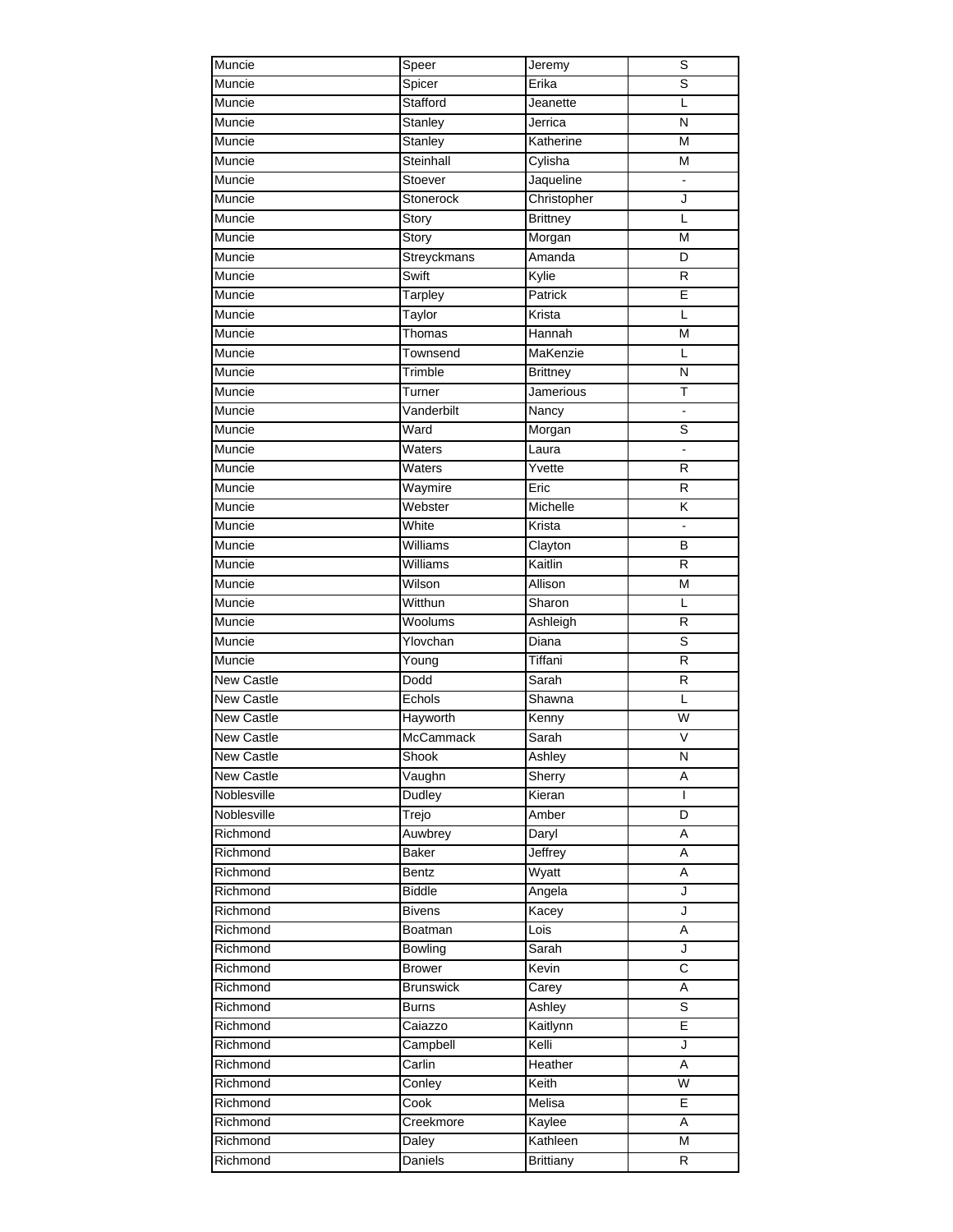| Richmond | Davis             | Jessica         | L              |
|----------|-------------------|-----------------|----------------|
| Richmond | Delucio           | Stacey          |                |
| Richmond | Dixon             | Joshua          |                |
| Richmond | Drew              | Jerrie          | B              |
| Richmond | <b>Driskill</b>   | Destiny         | K              |
| Richmond | Duke              | Kristin         | L              |
| Richmond | Emerick           | Mitchell        | O              |
| Richmond | Fanestiel         | Christine       | M              |
| Richmond | Fields            | Kaylee          | M              |
| Richmond | Filby             | Sharon          | S              |
| Richmond | Fleming           | Karen           | D              |
| Richmond | Force             | Austin          | Τ              |
| Richmond | Fowler            | Shaylon         | D              |
| Richmond | Franklin          | Veronica        | J              |
| Richmond | Gibson            | Aaron           |                |
| Richmond | Graham            | <b>Bridget</b>  |                |
| Richmond | Greye             | Taylor          | M              |
| Richmond | Haler             | Sabrina         | M              |
| Richmond | Harrison          | Kimberly        | L              |
| Richmond | Haworth           | Charles         | D              |
| Richmond | Hershberger       | Andrew          | P              |
| Richmond | Horn              | Carla           | E              |
| Richmond | Hughes            | Kady            | K              |
| Richmond | Isaacs            | Samantha        | L              |
| Richmond | Jessup            | Jared           | Α              |
|          |                   |                 |                |
| Richmond | Johnson           | Katie           | B              |
| Richmond | Keister           | Jeremy          |                |
| Richmond | Kincaid           | Abby            | $\mathsf{R}$   |
| Richmond | Lane              | Aiza            | $\blacksquare$ |
| Richmond | Laubach           | Lynn            | ÷,             |
| Richmond | Laymon            | Jana            | M              |
| Richmond | Legere            | Elizabeth       |                |
| Richmond | Leui              | Gregory         | D              |
| Richmond | Lindell           | Melody          | ${\sf R}$      |
| Richmond | Lindsey           | Keri            | H              |
| Richmond | Logan             | Crystal         | M              |
| Richmond | Lukacek           | Anna            | Г              |
| Richmond | Marshall          | Lauryn          | Α              |
| Richmond | Martinho          | Cindi           | J              |
| Richmond | McCracken         | Mark            | R              |
| Richmond | McCune            | <b>Brittany</b> | M              |
| Richmond | McDaniel          | Angela          | M              |
| Richmond | McGriff           | Susan           | М              |
| Richmond | McNabb            | Jennifer        | Α              |
| Richmond | McVey             | <b>Brenda</b>   | Κ              |
| Richmond | Mensior           | Maiata          | S              |
| Richmond | Meyers            | Lisa            | M              |
| Richmond | Miller            | Erin            | $\mathsf{R}$   |
| Richmond | Miller            | Jared           | M              |
| Richmond | Morgan            | Sarah           | E              |
| Richmond | <b>Myers</b>      | Shannon         | R              |
| Richmond | Napier            | Elizabeth       | A              |
| Richmond | Nave              | Lisa            | $\blacksquare$ |
| Richmond | Neely             | Misti           | R              |
| Richmond | Nelson            | Kristopher      | D              |
| Richmond | Newman            | Jennie          | $\overline{R}$ |
| Richmond | Okwubido-Williams | FearGod         | V              |
|          |                   |                 |                |
| Richmond | Osborn            | Samantha        | M              |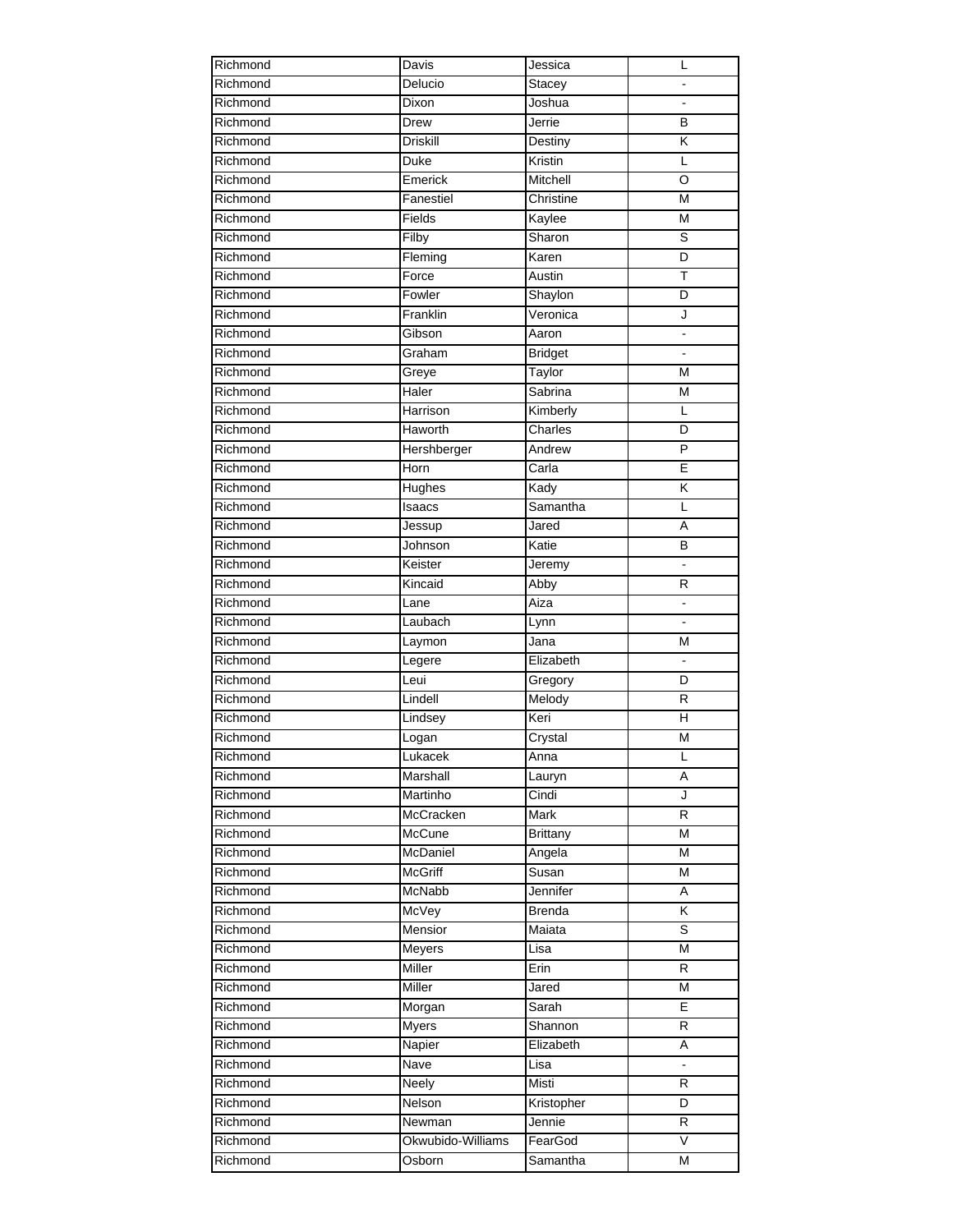| Richmond    | Phelps           | Tammy           | R              |
|-------------|------------------|-----------------|----------------|
| Richmond    | Pierce           | Sydney          | D              |
| Richmond    | Price            | Ashley          | K              |
| Richmond    | Ramsey           | Kelly           | L              |
| Richmond    | Rankin           | Emily           | S              |
| Richmond    | Rice             | Victoria        | G              |
| Richmond    | Rollans          | Benjamin        | F              |
| Richmond    | Rose             | Kayleigh        | R              |
| Richmond    | Sainz            | Mario           |                |
| Richmond    | Schroeder        | Tracie          | L              |
| Richmond    | Shepherd         | Dallas          | C              |
| Richmond    | Sleet            | Robbin          | L              |
| Richmond    | Speers           | Devin           | E              |
| Richmond    | Stegner          | Meagan          | A              |
| Richmond    | Terrell          | Heather         | A              |
| Richmond    | Thoroughman      | Ronnie          | R              |
| Richmond    | Turner           | Kaitlyn         | M              |
| Richmond    | Vaughn           | Kent            | $\mathsf{R}$   |
| Richmond    | Vessar           | Rachel          | L              |
| Richmond    | <b>Wicks</b>     | Travis          | J              |
| Richmond    |                  |                 |                |
|             | Willis           | Joshua          | M              |
| Richmond    | Winningham       | Elizabeth       | J              |
| Richmond    | Witt             | Emily           | E              |
| Richmond    | Wolf             | Margaret        |                |
| Richmond    | Wolfe            | Christine       |                |
| Richmond    | Young            | William         | J              |
| Sellersburg | Abell-Huffman    | Dana            | M              |
| Sellersburg | Banet            | Amanda          | Ν              |
| Sellersburg | Berggren         | Cynthia         | R              |
| Sellersburg | <b>Blevins</b>   | Elizabeth       | A              |
| Sellersburg | Boman            | <b>Brittney</b> | E              |
| Sellersburg | <b>Bottorff</b>  | Raymond         | C              |
| Sellersburg | Bowen            | Danielle        | N              |
| Sellersburg | Bowyer           | Karen           | L.             |
| Sellersburg | <b>Brishaber</b> | Jessica         | M              |
| Sellersburg | Brown            | Kayla           | Α              |
| Sellersburg | Brown            | Richard         | D              |
| Sellersburg | <b>Brown</b>     | Sarah           | G              |
| Sellersburg | Cahill           | Gabriel         | R              |
| Sellersburg | Canales          | Tracy           | R              |
| Sellersburg | Christmon        | Paige           | V              |
| Sellersburg | Cochran          | Amber           | N              |
| Sellersburg | Cole             | Rana            | K              |
| Sellersburg | Colley           | Jodie           | L              |
| Sellersburg | Collins          | Stephen         | Е              |
| Sellersburg | Cotton           | Melissa         | Α              |
| Sellersburg | Cox              | Nellie          | P              |
| Sellersburg | Croft            | Latasha         | $\mathsf{R}$   |
| Sellersburg | Cruse            | Stephen         | R              |
| Sellersburg | Curry            | Michelle        | $\blacksquare$ |
| Sellersburg | Faye             | Sarah           | M              |
| Sellersburg | Fugate           | Amber           | D              |
| Sellersburg | Gaddie           | Sarah           | E              |
|             |                  |                 |                |
| Sellersburg | Gallagher        | Susan           | Α              |
| Sellersburg | Gang             | Ashley          | M              |
| Sellersburg | Gassert          | Lindsey         | N              |
| Sellersburg | Gibson           | Kevin           |                |
| Sellersburg | Golden           | Danielle        | N              |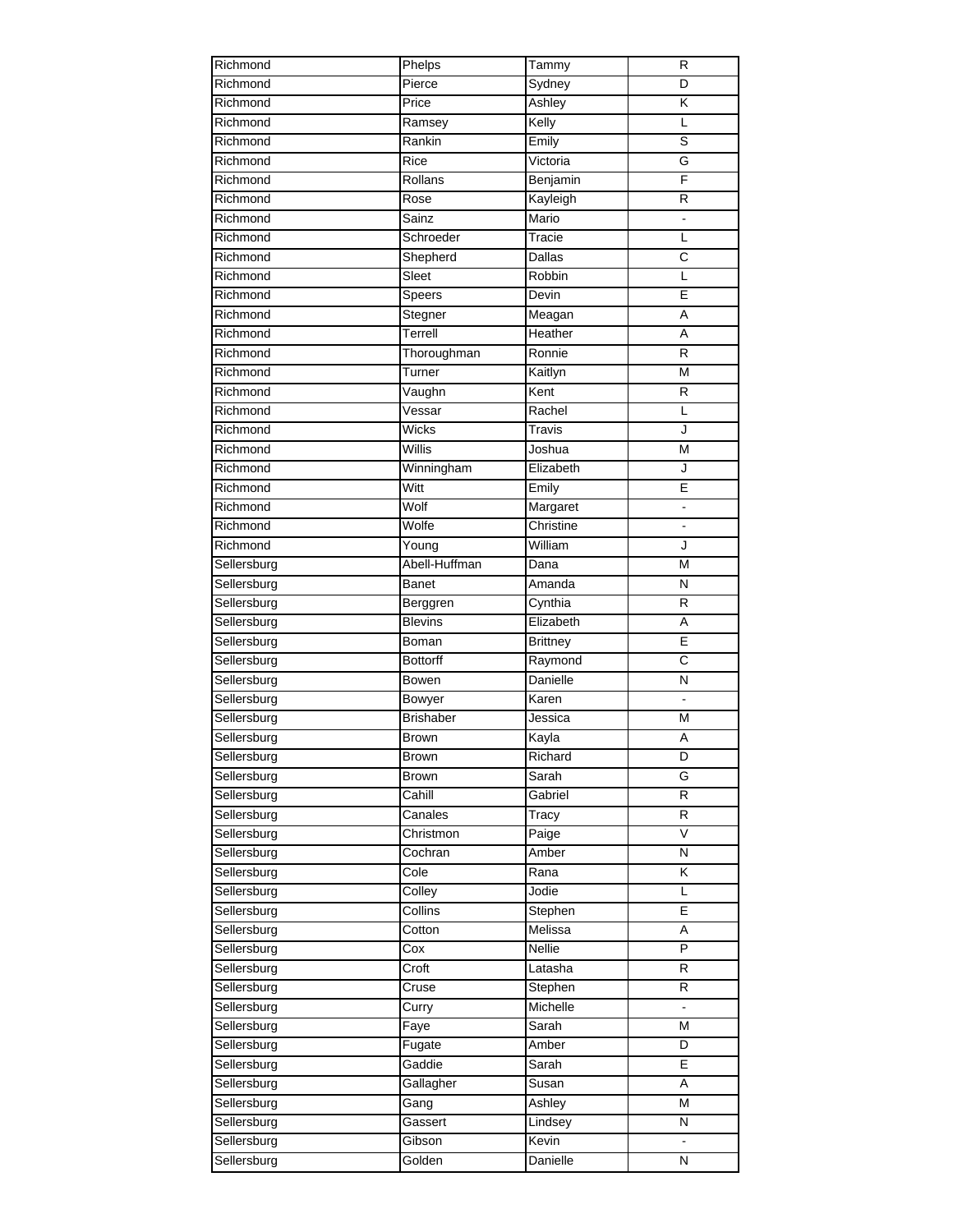| Sellersburg | Goleman       | Tiffany         | N                     |
|-------------|---------------|-----------------|-----------------------|
| Sellersburg | Graf          | <b>Brandi</b>   | N                     |
| Sellersburg | Grant         | <b>Britney</b>  |                       |
| Sellersburg | Gray          | Olivia          | J                     |
| Sellersburg | Grimes        | Jonathan        | D                     |
| Sellersburg | Hackett       | Dallas          |                       |
| Sellersburg | Hall          | Paxton          | $\mathsf{R}$          |
| Sellersburg | <b>Hamm</b>   | Elizabeth       | $\mathsf{R}$          |
| Sellersburg | Handlon       | Morgan          | $\mathsf{R}$          |
| Sellersburg | Haymon        | Susan           | $\blacksquare$        |
| Sellersburg | Heath         | Christopher     | O                     |
| Sellersburg | Hensel        | Angela          | Μ                     |
| Sellersburg | Hippert       | Michael         | J                     |
| Sellersburg | House         | Patricia        | $\mathsf{R}$          |
| Sellersburg | Hulsman       | Zachariah       | J                     |
| Sellersburg | Hutzel        | Megan           |                       |
| Sellersburg | Johnson       | Shareka         | M                     |
| Sellersburg | Jones         | Ariana          | Т                     |
| Sellersburg | Jones         | Elisabeth       | R                     |
| Sellersburg | Kelly         | Suzannah        | M                     |
| Sellersburg | Kitterman     | Eric            | W                     |
| Sellersburg | Knowland      | Tabitha         | D                     |
| Sellersburg | Korcz         | Sarah           | M                     |
| Sellersburg | Larsen        | <b>Briana</b>   | L                     |
|             |               |                 | S                     |
| Sellersburg | Lee           | January         |                       |
| Sellersburg | Lewis         | Natasha         | J                     |
| Sellersburg | Lewis-Reese   | Asyia           | $\overline{\text{c}}$ |
| Sellersburg | Little        | Myya            | V                     |
| Sellersburg | Logan         | Ashley          | N                     |
| Sellersburg | Lynch         | Joshua          | Т                     |
| Sellersburg | Malone        | James           | E                     |
| Sellersburg | Mcintyre      | Micah           | Α                     |
| Sellersburg | McKenney      | Kerry           | $\overline{a}$        |
| Sellersburg | <b>Merk</b>   | Emily           | A                     |
| Sellersburg | Merlano       | Sarah           | $\mathsf{C}$          |
| Sellersburg | Metcalf       | Kayla           | R                     |
| Sellersburg | Metz          | <b>Brooke</b>   | $\overline{R}$        |
| Sellersburg | Miller        | Annalea         | O                     |
| Sellersburg | <b>Miller</b> | Jennifer        | K                     |
| Sellersburg | Minton        | <b>Brandon</b>  | C                     |
| Sellersburg | Mitchell      | Michael         | D                     |
| Sellersburg | Motsinger     | Zachary         | Г                     |
| Sellersburg | Ngo           | Anh             | Т                     |
| Sellersburg | Ocampo        | Charlotte       | F                     |
| Sellersburg | Ocampo        | Destinie        | F                     |
| Sellersburg | O'Lone        | Kathleen        | M                     |
| Sellersburg | Parker        | Tammy           | R                     |
| Sellersburg | Paul          | Matthew         | L                     |
| Sellersburg | Peper         | Marissa         | M                     |
| Sellersburg | Poindexter    | Autumn          | Α                     |
| Sellersburg | Reyer         | Shane           | $\blacksquare$        |
| Sellersburg | Riddle        | Joan            | M                     |
| Sellersburg | Roberts       | John            | M                     |
| Sellersburg | <b>Saltz</b>  | Alita           | L                     |
| Sellersburg | Sams          | Gary            | $\overline{W}$        |
| Sellersburg | Sanders       | <b>Brittany</b> | B                     |
| Sellersburg | Schwartz      | Johnny          | В                     |
| Sellersburg | Sheckells     | Dylan           | M                     |
|             |               |                 |                       |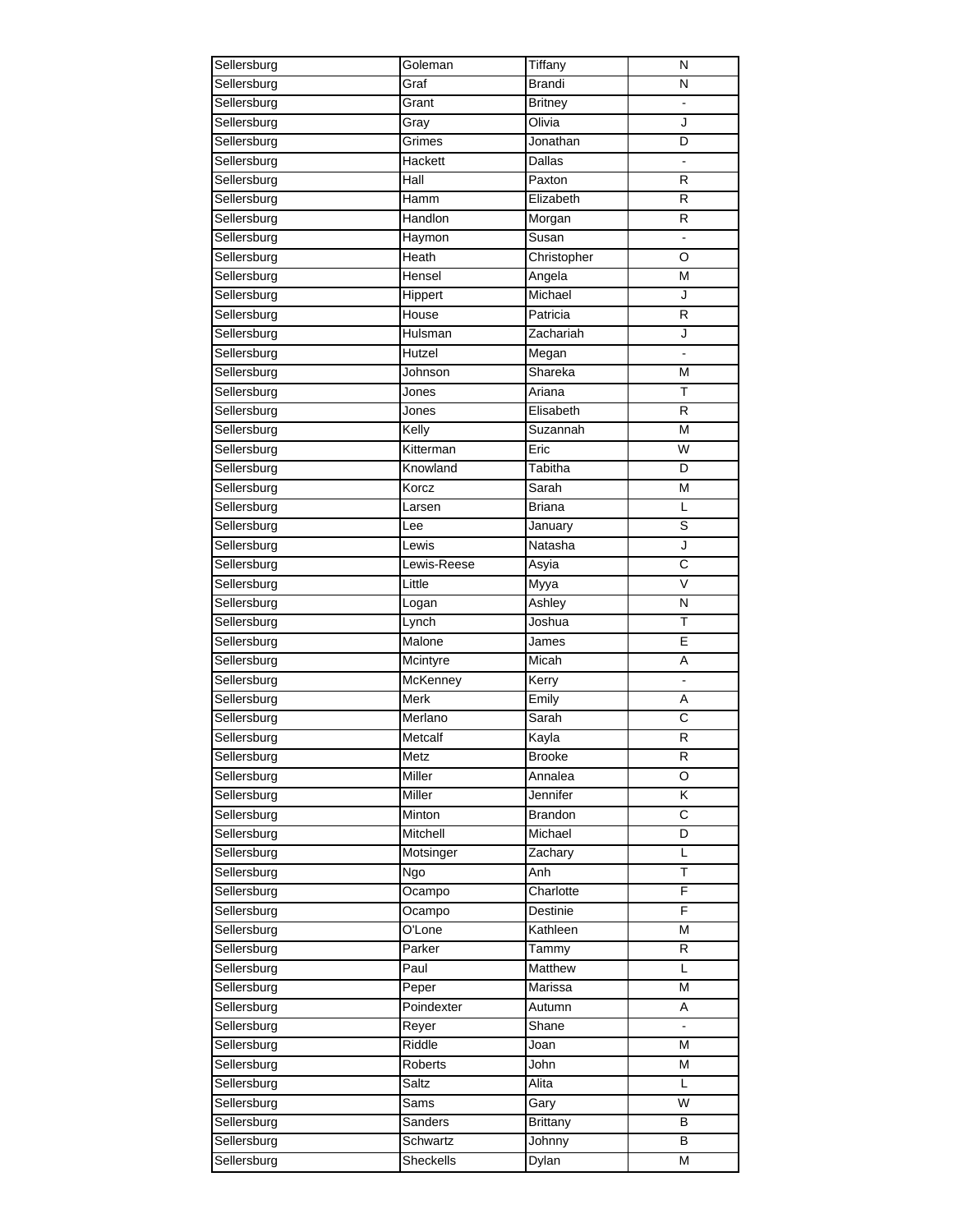| Sellersburg | Shepherd           | Rachelle       | N              |
|-------------|--------------------|----------------|----------------|
| Sellersburg | Sheridan           | Janel          | R              |
| Sellersburg | Shireman           | Christopher    | L              |
| Sellersburg | Silva              | Arlette        | M              |
| Sellersburg | Simpson            | Jeremy         | J              |
| Sellersburg | Smith              | Alex           | A              |
| Sellersburg | Smith              | Carol          | S              |
| Sellersburg | Smith              | Kayla          | L              |
| Sellersburg | Smith              | Richard        | E              |
| Sellersburg | Smith              | Robert         | Ζ              |
| Sellersburg | Snodgrass          | Shelby         | W              |
| Sellersburg | Snyder             | Evan           | D              |
|             | Stinson            |                |                |
| Sellersburg |                    | Destiny        | M              |
| Sellersburg | <b>Stolte</b>      | Chelsie        | Α              |
| Sellersburg | Stonecash          | Douglas        |                |
| Sellersburg | Tarter             | Helen          | C              |
| Sellersburg | $\overline{T}$ ate | Evan           | $\blacksquare$ |
| Sellersburg | Thieneman          | Tiffany        | Τ              |
| Sellersburg | Thornton           | Nancy          | A              |
| Sellersburg | Trejo              | Laurel         | Κ              |
| Sellersburg | Truax              | John           | C              |
| Sellersburg | Tuttle             | Eden           | L              |
| Sellersburg | Underwood-Moore    | Deidre         |                |
| Sellersburg | Warren             | Malen          | B              |
| Sellersburg | <b>Wilkes</b>      | Kylie          | L              |
| Sellersburg | Wilson             | Donovan        | M              |
| Sellersburg | Wrubel             | Joshua         | R              |
| Sellersburg | Zell               | <b>Burley</b>  | S              |
| South Bend  | Aguilar            | Vilma          | Α              |
| South Bend  | Alotaibi           | <b>Hisham</b>  | $\blacksquare$ |
|             |                    |                |                |
| South Bend  | Anthony            | Josh           | O              |
| South Bend  | Arenas             | Pamela         | D              |
| South Bend  | Ayers              | Derrick        | M              |
| South Bend  | Banacka            | Scott          | Α              |
| South Bend  | Bell               | Heather        | $\mathsf{R}$   |
| South Bend  | <b>Berkey</b>      | <b>Bradley</b> | A              |
| South Bend  | Bjorkland          | Jessica        | N              |
| South Bend  | Bloecher           | Chad           |                |
| South Bend  | Borkowski          | Katalin        | G              |
| South Bend  | Borneman           | Jillian        | S              |
| South Bend  | Boyer              | Erik           | T.             |
| South Bend  | Boyle              | Adam           | D              |
| South Bend  | Brewer             | David          | Α              |
| South Bend  | Brock              | Daniel         | W              |
| South Bend  | Brown              | Christine      | Е              |
| South Bend  | Brown              | Rachel         | R              |
| South Bend  | <b>Bucher</b>      | James          | J              |
| South Bend  | <b>Buszkiewicz</b> | Jim            | Α              |
| South Bend  | <b>Byrd</b>        | Davohn         | J              |
| South Bend  | Charlton           | Kelly          | A              |
| South Bend  | Cleveland          | Caitlin        | R              |
|             |                    |                |                |
| South Bend  | Clopton            | DeAndria       | S              |
| South Bend  | Cogdell            | Sean           | $\blacksquare$ |
| South Bend  | Cook               | Trent          | J              |
| South Bend  | Cornelius          | Connie         | $\overline{c}$ |
| South Bend  | Costa              | Janiece        | A              |
| South Bend  | Cruz               | Lizeth         |                |
| South Bend  | Davis              | Zanetta        | M              |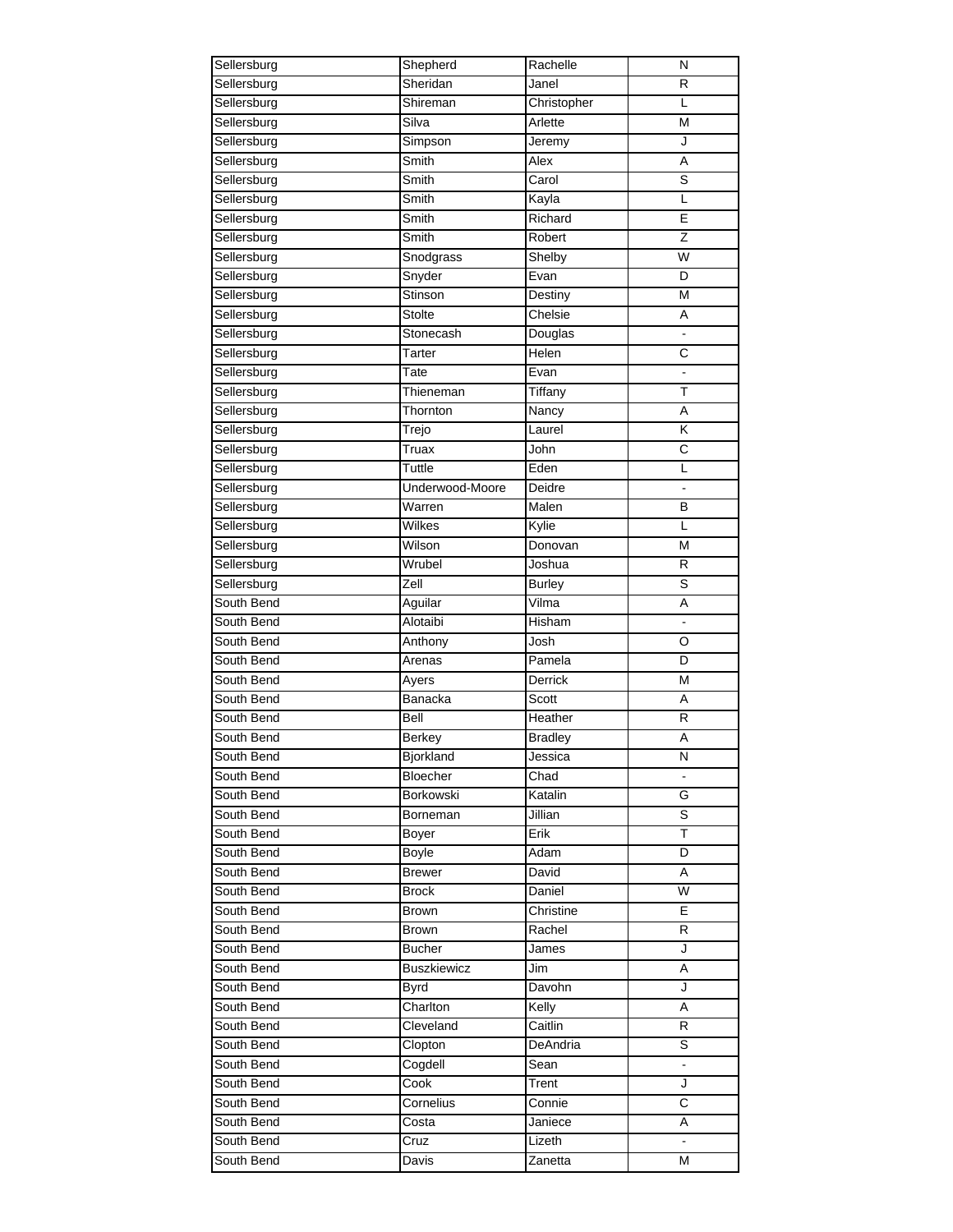| South Bend | DeRose      | Jill            | A                     |
|------------|-------------|-----------------|-----------------------|
| South Bend | Diaz        | Ruth            | $\overline{\text{c}}$ |
| South Bend | Dorrier     | Alexander       | S                     |
| South Bend | Dubon       | Kaitlyn         | J                     |
| South Bend | Ferguson    | Lorinesa        | S                     |
| South Bend | Francis     | Dale            | M                     |
| South Bend | Freeman     | Aaron           | M                     |
| South Bend | Freeman     | Laurie          | Α                     |
| South Bend | Gachanja    | Janerose        | N                     |
| South Bend | Gherardi    | Nicolette       | С                     |
| South Bend | Gillespie   | Rebecca         | Α                     |
| South Bend | Gomez       | Aaron           | $\blacksquare$        |
| South Bend | Goodman     | Dakota          | С                     |
| South Bend | Grenier     | Caitlin         | M                     |
| South Bend | Grove       | Kristen         | A                     |
| South Bend | Guerrero    | Melissa         | A                     |
| South Bend | Hall        |                 | G                     |
|            |             | Michael         |                       |
| South Bend | Hallman     | Jordan          | Α                     |
| South Bend | Ham         | Jesse           | Α                     |
| South Bend | Harr        | June            | Τ                     |
| South Bend | Harrison    | Lakeisha        | R                     |
| South Bend | Hart        | Donna           | M                     |
| South Bend | Hernandez   | Claritza        | M                     |
| South Bend | Hernandez   | Juan            | $\sim$                |
| South Bend | Hogan       | Shane           | S                     |
| South Bend | Holt        | <b>Bridgett</b> |                       |
| South Bend | <b>Hook</b> | Joshua          | В                     |
| South Bend | Huff        | Adam            | R                     |
| South Bend | Inks        | Jennifer        | M                     |
| South Bend | Inwood      | Michael         | Α                     |
| South Bend | Jiles       | <b>Bodie</b>    | $\blacksquare$        |
| South Bend | Jones       | Kayla           | Ŧ                     |
| South Bend | Jones       | Stacey          | M                     |
| South Bend | Kawatira    | Atusunje        | F                     |
| South Bend | Kawira      | Cosma           |                       |
| South Bend | Keesler     | Megan           | С                     |
| South Bend | Kennedy     | Mackenzie       | Α                     |
| South Bend | Kern        | Elizabeth       | J                     |
| South Bend | Kesler      | Emily           |                       |
| South Bend | Kideckel    | Kimberly        | B                     |
| South Bend | Kitabo      | Gobana          | M                     |
| South Bend | Knapp       | Joshua          | С                     |
| South Bend | Kohn        | Sandra          | S                     |
| South Bend | Konrath     | Ashlynn         | R                     |
| South Bend | Koszyk      | Sarah           | J                     |
| South Bend | Kowalski    | Stevie          | R                     |
| South Bend | Laine       | Annie           | $\blacksquare$        |
| South Bend | Langevin    | Dana            | Г                     |
| South Bend | Lewallen    | Timothy         | $\blacksquare$        |
| South Bend | Leyva       | Patricia        | E                     |
| South Bend | Lindsey     | Joshua          | D                     |
| South Bend | Lopez       | Maricela        | $\blacksquare$        |
| South Bend | Mainer      | Terreous        | L                     |
| South Bend | Martin      | Terri           | L                     |
| South Bend | Mattix      | Kimberly        |                       |
| South Bend | Mauro       | Megan           |                       |
| South Bend | Mayo        | Michelle        | Α                     |
| South Bend | McClain     | Caitlin         | M                     |
|            |             |                 |                       |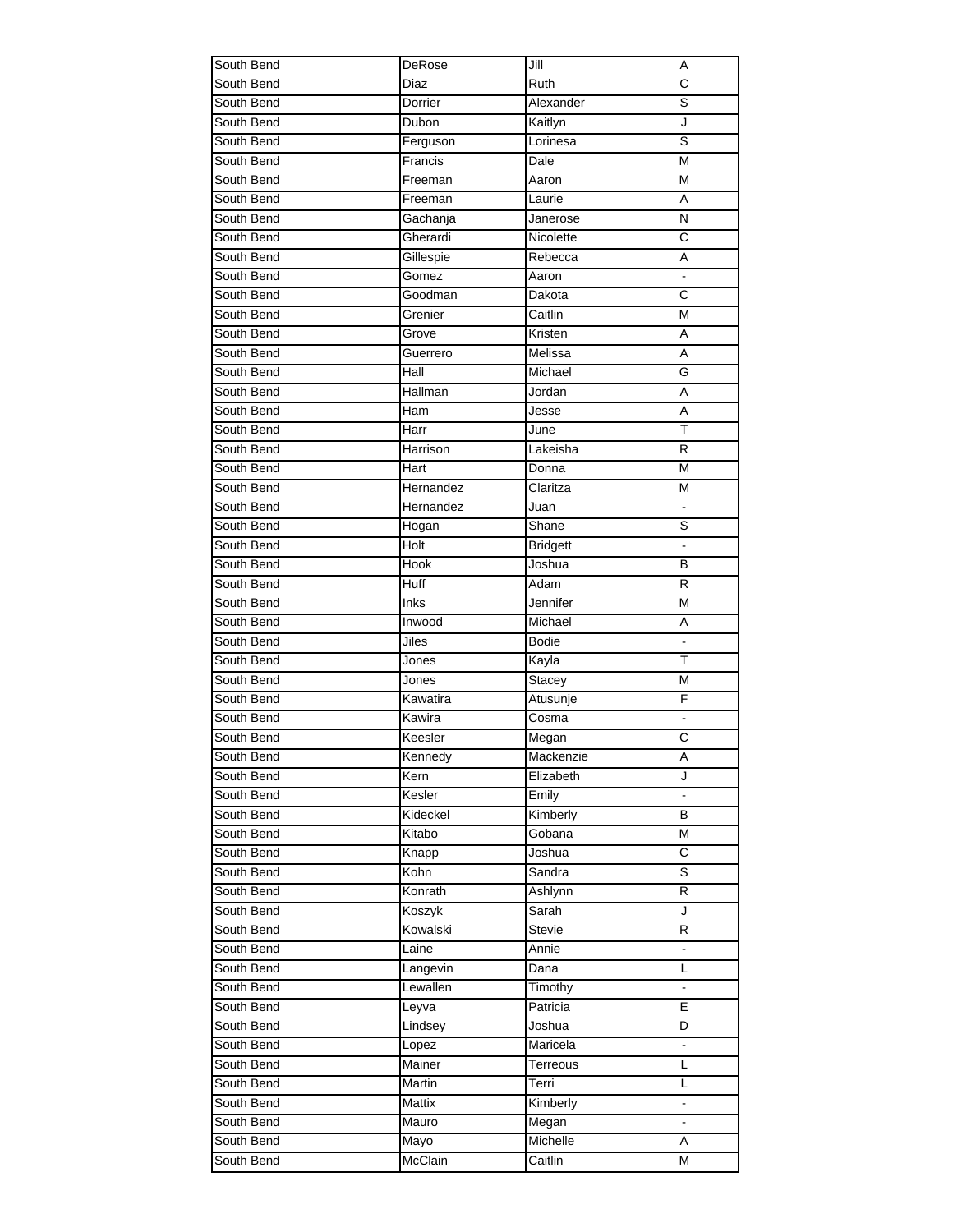| South Bend | McGaha          | Jennifer    | L                     |
|------------|-----------------|-------------|-----------------------|
| South Bend | <b>McGee</b>    | Molly       | S                     |
| South Bend | <b>McKinney</b> | Jha'da      | $\overline{\text{c}}$ |
| South Bend | McLain          | Katrina     | L                     |
| South Bend | McVey           | Carrie      |                       |
| South Bend | <b>Mevis</b>    | Stephanie   | L                     |
| South Bend | Miller          | Christopher |                       |
| South Bend | Miller          | Kathleen    |                       |
| South Bend | Mkasauka        | Patricia    |                       |
| South Bend | Mlia            | Kuleza      | O                     |
| South Bend | Monges          | Charlene    | V                     |
| South Bend | Moss            | Robert      | L                     |
| South Bend | Mueller         | Evan        | P                     |
| South Bend | Najera Vazquez  | Jose        | Α                     |
| South Bend | Nelson          | <b>Rick</b> |                       |
| South Bend | Nemeth          | Breanna     | E                     |
| South Bend | Norem           |             | $\blacksquare$        |
| South Bend | <b>North</b>    | Tyler       | L                     |
|            |                 | Mercedez    |                       |
| South Bend | Nunley          | Sara        | J                     |
| South Bend | O'Lena          | Rosemarie   | L                     |
| South Bend | Olsen           | David       |                       |
| South Bend | Orta            | Christopher | D                     |
| South Bend | Parker          | Scott       | Α                     |
| South Bend | Parsons         | Olivia      | J                     |
| South Bend | Petersen        | Amanda      | M                     |
| South Bend | Podemski        | Stacy       | L                     |
| South Bend | Pyburn          | Corin       | J                     |
| South Bend | Reese           | Barbara     | A                     |
| South Bend | Reidy           | Franxesca   | D                     |
| South Bend | Rhodes          | Josephine   | M                     |
| South Bend | Riddle          | Dana        | L                     |
| South Bend | Roberts         | Jency       | M                     |
| South Bend | Rose            | Tamara      | D                     |
| South Bend | Roskos          | Kathryn     | L                     |
| South Bend | Rucker          | Kayleigh    | A                     |
| South Bend | Rupard          | Amy         | Г                     |
| South Bend | Salisbury       | Hailey      | Α                     |
| South Bend | Saunders        | Dustin      | M                     |
| South Bend | Schaefer        | Micah       | J                     |
| South Bend | Schlemmer       | Alex        | T                     |
| South Bend | Schubach        | Courtney    | R                     |
| South Bend | Scott           | Cassidy     | L                     |
| South Bend | Sharkey         | Nicole      | Е                     |
| South Bend | Shoptaw         | Lucas       | С                     |
| South Bend | Singleton       | Jacob       | W                     |
| South Bend | Smith           | Carrie      | Α                     |
| South Bend | Smith           | Kellie      | L                     |
| South Bend | Smith           | Kimberly    | D                     |
| South Bend | Smous           | Anna        | L                     |
| South Bend | Stewart         | Nicholas    | R                     |
| South Bend | Stouder         | Steven      | Ŧ                     |
| South Bend | Taylor          | Stephanie   | Α                     |
| South Bend | Thompson        | Jack        | Α                     |
| South Bend | Thompson        | Nyssa       | М                     |
| South Bend | Tribble         | Faith       | E.                    |
| South Bend | Tuholski        | Neal        | Α                     |
| South Bend | Tyler           | Timothy     | M                     |
| South Bend | Vann            | Troy        | F.                    |
|            |                 |             |                       |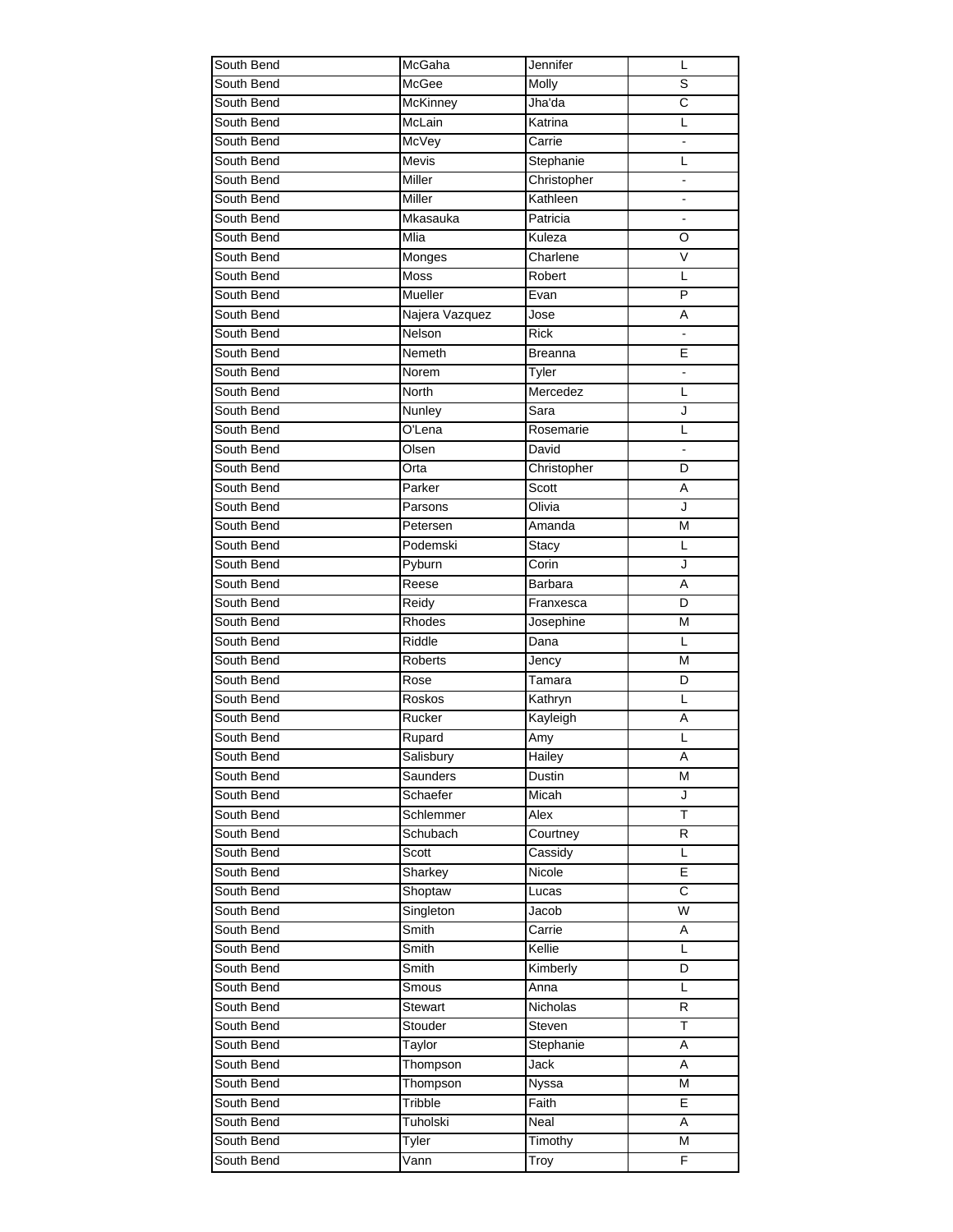| South Bend         | Wagner            | Emilee          | R                     |
|--------------------|-------------------|-----------------|-----------------------|
| South Bend         | Walker            | Marie           | G                     |
| South Bend         | Walsh             | Katie           | н                     |
| South Bend         | Waples            | Elizabeth       | M                     |
| South Bend         | Warner            | Adam            | $\overline{\text{c}}$ |
| South Bend         | Waterman          | Jeremy          | E                     |
| South Bend         | Waters            | Elizabeth       | Α                     |
| South Bend         | West              | Micah           | J                     |
| South Bend         | Wilbourn          | Alicia          | ۰                     |
| South Bend         | Wilson            | Taryn           | F                     |
| South Bend         | Wojciechowski     | Daniel          | W                     |
| South Bend         | Young             | Denise          |                       |
| South Bend         | Zwierzynski       | Andrew          | M                     |
| Terre Haute        | <b>Backfish</b>   | Jonah           | Α                     |
| <b>Terre Haute</b> | <b>Baker</b>      | Jessica         | L                     |
| <b>Terre Haute</b> | Barbee            | Alexis          | $\mathsf{C}$          |
| <b>Terre Haute</b> | Beaman            | Kaytlynn        | M                     |
| Terre Haute        | Beasley           | Debra           | J                     |
| Terre Haute        |                   | Robin           | L                     |
| Terre Haute        | Beauchamp<br>Bell | Michelle        | ÷,                    |
| Terre Haute        | Bell              |                 | A                     |
|                    |                   | Troy            |                       |
| Terre Haute        | Bensinger         | Jennifer        | M                     |
| Terre Haute        | Billman           | <b>Bailey</b>   | Α                     |
| <b>Terre Haute</b> | <b>Blevins</b>    | Rebecca         |                       |
| Terre Haute        | <b>Boyle</b>      | Barbara         | J                     |
| Terre Haute        | <b>Brewer</b>     | Joshua          | Α                     |
| Terre Haute        | <b>Brooks</b>     | Casey           | C                     |
| Terre Haute        | <b>Brown</b>      | Shawn           | Κ                     |
| Terre Haute        | Buchanan          | Stormy          | $\blacksquare$        |
| Terre Haute        | <b>Bunning</b>    | Amy             | M                     |
| <b>Terre Haute</b> | Burns             | Baileigh        | Κ                     |
| <b>Terre Haute</b> | <b>Bush</b>       | Belinda         | Г                     |
| <b>Terre Haute</b> | <b>Byrd</b>       | Gloria          | $\blacksquare$        |
| Terre Haute        | Cade              | Daniel          | P                     |
| <b>Terre Haute</b> | Carr              | Rene            | M                     |
| Terre Haute        | Casey             | Kati            |                       |
| <b>Terre Haute</b> | Cerny             | Marranda        | N                     |
| <b>Terre Haute</b> | Christenberry     | Austin          | J                     |
| Terre Haute        | Christie          | Clynton         | E                     |
| <b>Terre Haute</b> | Coleman           | Shannondell     |                       |
| Terre Haute        | Conway            | Lenae           | R                     |
| Terre Haute        | Cooley            | Brenda          | J                     |
| Terre Haute        | Coons             | Rebecca         | L                     |
| Terre Haute        | Correa            | Jessica         | ۰                     |
| Terre Haute        | Couldry           | Taylor          | L                     |
| Terre Haute        | Cunningham        | <b>Molly</b>    | $\blacksquare$        |
| Terre Haute        | Dalton            | <b>Brittany</b> | D                     |
| Terre Haute        | Davis             | Michelle        | L                     |
| Terre Haute        | Davis             | Taylor          | N                     |
| Terre Haute        | Dean              | Christina       | Г                     |
| <b>Terre Haute</b> | Dean              | Ember           | $\overline{D}$        |
| <b>Terre Haute</b> | <b>Dillard</b>    | Jessy           | M                     |
| <b>Terre Haute</b> | Dravigne          | Elica           | Α                     |
| <b>Terre Haute</b> | Dutton            | Christina       | M                     |
| <b>Terre Haute</b> | Eads              | Stacie          | L                     |
| Terre Haute        | Eslinger          | Nathan          | Т                     |
| Terre Haute        | Evans             | Ashley          |                       |
| Terre Haute        | Evans             | Tia             | M                     |
|                    |                   |                 |                       |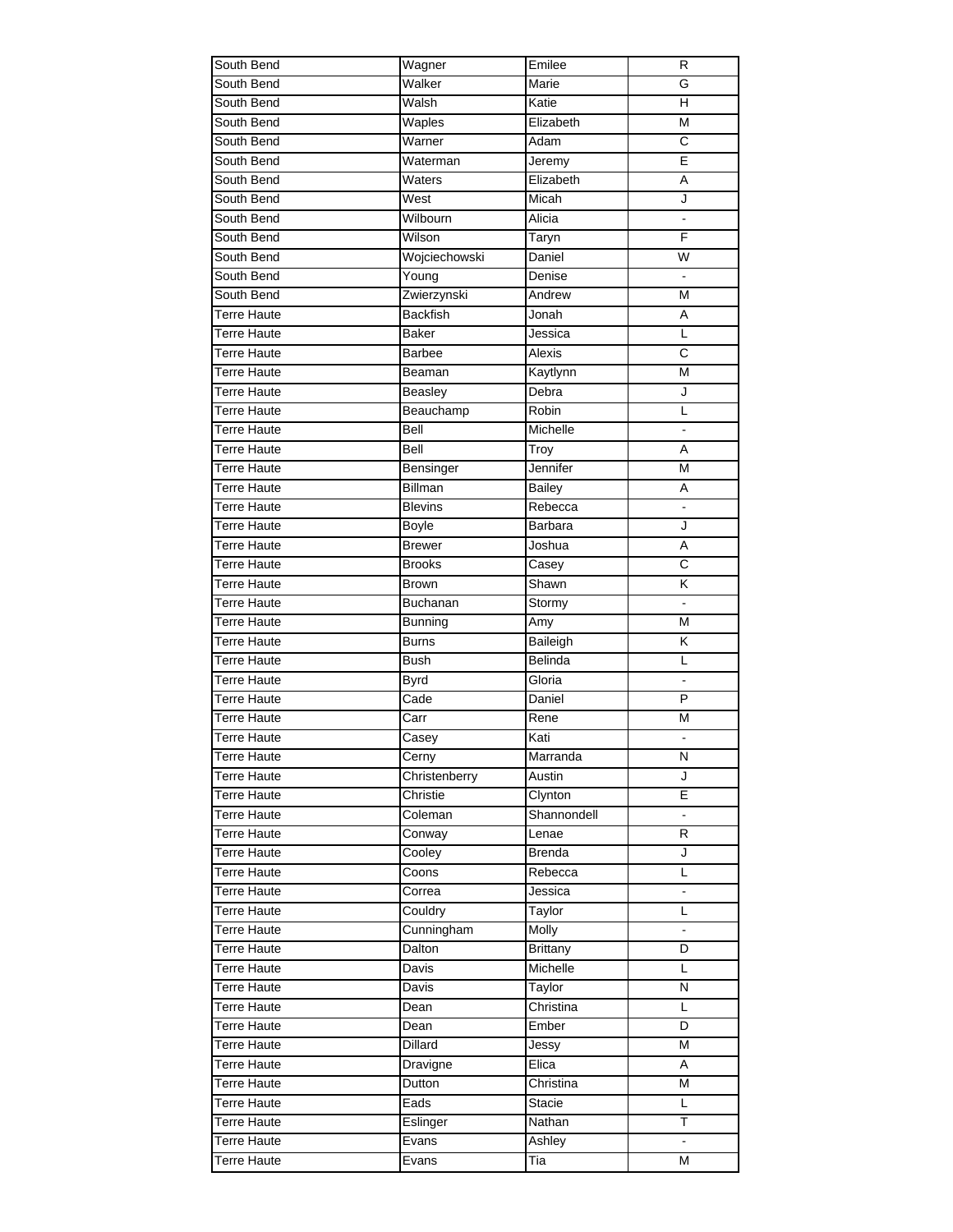| Terre Haute        | Evinger        | Mary            |                              |
|--------------------|----------------|-----------------|------------------------------|
| Terre Haute        | Flaurr         | Zach            |                              |
| Terre Haute        | Fletcher       | Tricia          | A                            |
| <b>Terre Haute</b> | Foglesong      | Kelsy           | J                            |
| <b>Terre Haute</b> | Fox            | <b>Barbara</b>  | L                            |
| <b>Terre Haute</b> | France         | Millicent       | Г                            |
| <b>Terre Haute</b> | Fritz          | <b>Brittany</b> |                              |
| <b>Terre Haute</b> | Frost          | Tracy           | $\qquad \qquad \blacksquare$ |
| Terre Haute        | Gaitan         | <b>Brittany</b> | L                            |
| <b>Terre Haute</b> | Galminas       | Toni            | M                            |
| <b>Terre Haute</b> | Good           | Tyler           | R                            |
| <b>Terre Haute</b> | Greenlee       | Dakota          | L                            |
| <b>Terre Haute</b> | Griffin        | Jamie           | L                            |
| <b>Terre Haute</b> | Hardesty       | Samantha        | D                            |
| <b>Terre Haute</b> | Hauger         | Shannon         | $\blacksquare$               |
| <b>Terre Haute</b> | <b>Hawkins</b> | Amelia          | M                            |
| <b>Terre Haute</b> | Hayes          | Rebecca         | A                            |
| <b>Terre Haute</b> | Hazel          | Lavanna         | M                            |
| <b>Terre Haute</b> | Herrick        | Lance           | G                            |
| <b>Terre Haute</b> | Herron         | Ashley          | E                            |
| <b>Terre Haute</b> | Hill           | Paris           |                              |
| <b>Terre Haute</b> | <b>Hobbs</b>   | April           | P                            |
| <b>Terre Haute</b> | Holt           | Marilyn         | $\overline{P}$               |
| <b>Terre Haute</b> | <b>Hopkins</b> | Julie           | A                            |
| Terre Haute        |                |                 |                              |
|                    | Horn           | Amanda          |                              |
| <b>Terre Haute</b> | Hyde           | Samantha        | R                            |
| <b>Terre Haute</b> | Isle           | Heather         | Κ                            |
| <b>Terre Haute</b> | James          | Julie           | R                            |
| <b>Terre Haute</b> | Johnson        | Catherine       | E                            |
| <b>Terre Haute</b> | Jordan         | Christina       | R                            |
| <b>Terre Haute</b> | Jordan         | Kennetha        | Г                            |
| <b>Terre Haute</b> | Kaufman        | Jean            | A                            |
| <b>Terre Haute</b> | Keck           | Kimberly        | N                            |
| <b>Terre Haute</b> | Kelsheimer     | <b>Bethany</b>  | E                            |
| <b>Terre Haute</b> | Kile           | Nikki           | L                            |
| <b>Terre Haute</b> | Kirby          | Kelsey          | N                            |
| <b>Terre Haute</b> | Kline          | Melissa         | А                            |
| <b>Terre Haute</b> | Klink          | Jessica         | R                            |
| Terre Haute        | Kraemer        | Emily           |                              |
| <b>Terre Haute</b> | Krupa          | Kristin         | N                            |
| Terre Haute        | Kunkel         | Tammie          | S                            |
| <b>Terre Haute</b> | Levingston     | Danielle        | $\frac{1}{2}$                |
| <b>Terre Haute</b> | Levitt         | Kasie           | L                            |
| <b>Terre Haute</b> | Livingston     | Erica           | ÷                            |
| <b>Terre Haute</b> | Longyear       | Andrew          | $\blacksquare$               |
| <b>Terre Haute</b> | Main           | Trevor          | D                            |
| <b>Terre Haute</b> | Manning        | Caitlin         | $\blacksquare$               |
| <b>Terre Haute</b> | McCoy          | Jeffrey         | G                            |
| <b>Terre Haute</b> | McElheny       | Elizabeth       | $\overline{s}$               |
| <b>Terre Haute</b> | McGuire        | Carrie          | A                            |
| <b>Terre Haute</b> | McKnight       | Kristen         | N                            |
| <b>Terre Haute</b> | Miller         | Andrea          | $\blacksquare$               |
| <b>Terre Haute</b> | Monroe         | Taylor          | D                            |
| <b>Terre Haute</b> | Moore          | Micha           | J                            |
| <b>Terre Haute</b> | Mudica         | Kathryn         | L                            |
| <b>Terre Haute</b> | Nguyen         | Phuc            | Ŧ                            |
| <b>Terre Haute</b> | Noble          | Amanda          | R                            |
|                    |                |                 |                              |
| Terre Haute        | Nolan          | Shelby          | ۰                            |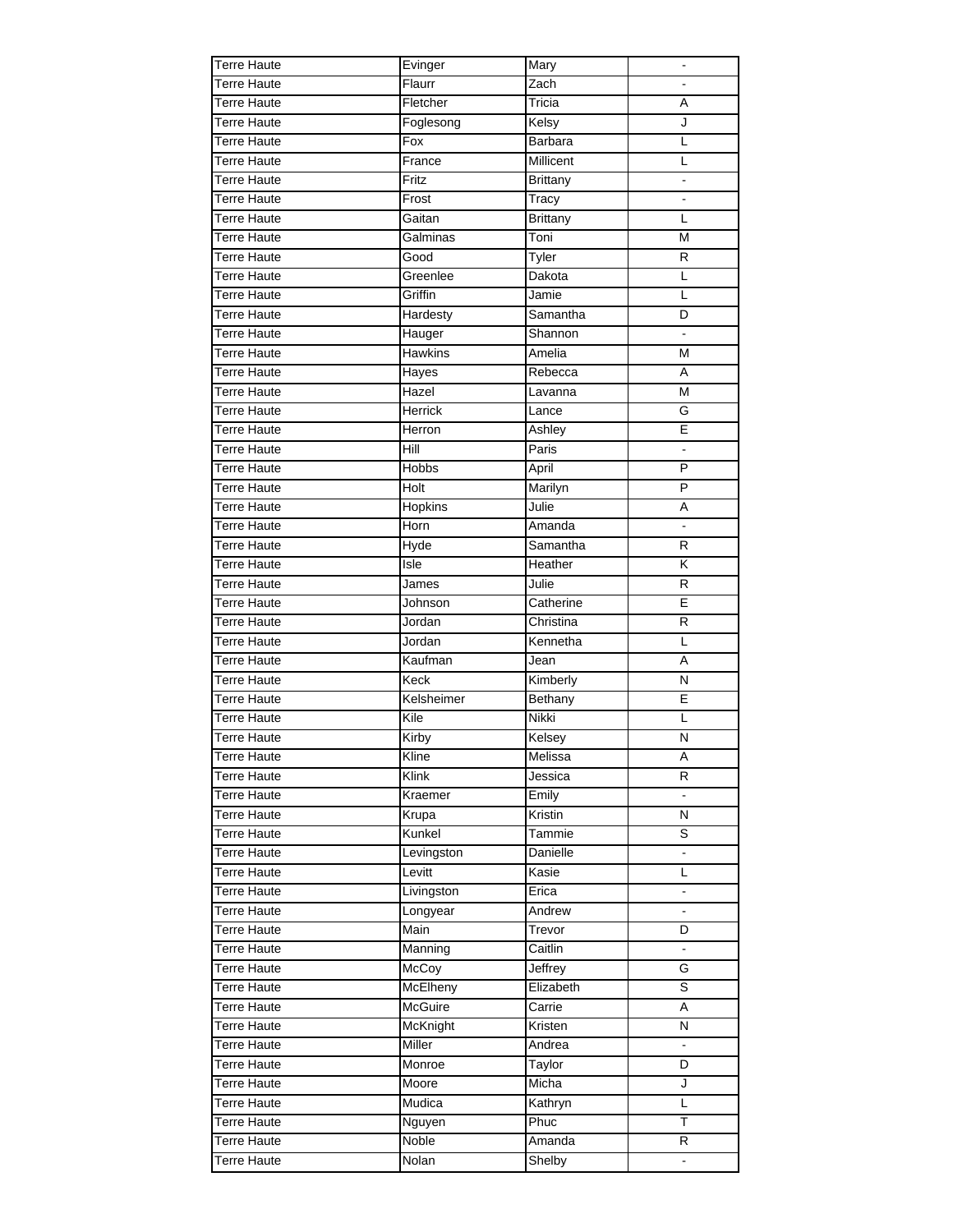| <b>Terre Haute</b> | Norris         | Tiffannie       | Α              |
|--------------------|----------------|-----------------|----------------|
| <b>Terre Haute</b> | Novotney       | Kelly           | L              |
| <b>Terre Haute</b> | Oaks           | Ashley          | Η              |
| <b>Terre Haute</b> | Oghagbon       | Esohe           |                |
| <b>Terre Haute</b> | Oliver         | Justice         |                |
| <b>Terre Haute</b> | Oliver         | Kimberly        |                |
| <b>Terre Haute</b> | Orr            | Stephanie       |                |
| <b>Terre Haute</b> | Osborn         | Stephanie       |                |
| Terre Haute        | Parrish        | Vanessa         | D              |
| <b>Terre Haute</b> | Pierce         | Richard         | M              |
| <b>Terre Haute</b> | Pinkston       | Lindsey         | Ν              |
| <b>Terre Haute</b> | Price          | Amber           | L              |
| <b>Terre Haute</b> | Price          | Cassi           | R              |
| <b>Terre Haute</b> | Ray            | Rikki           |                |
| <b>Terre Haute</b> | Rayce          | <b>Billie</b>   | J              |
| <b>Terre Haute</b> | Reed           | Joshua          | A              |
| <b>Terre Haute</b> | Reid           | Dalton          | J              |
|                    |                |                 |                |
| <b>Terre Haute</b> | Riggan         | Lindsay         |                |
| <b>Terre Haute</b> | Rippy          | Ashe            | L              |
| <b>Terre Haute</b> | Roberts        | <b>Brittany</b> |                |
| <b>Terre Haute</b> | Rukes          | Mykka           | N              |
| <b>Terre Haute</b> | Ryan           | Lela            | M              |
| <b>Terre Haute</b> | Santos         | Stephanie       | M              |
| <b>Terre Haute</b> | Schlatter      | Robert          | M              |
| <b>Terre Haute</b> | Scholl         | Russell         | W              |
| <b>Terre Haute</b> | Sciotto        | <b>Brandon</b>  |                |
| <b>Terre Haute</b> | Sears          | Angela          | L              |
| <b>Terre Haute</b> | Sebastian      | Amber           | R              |
| <b>Terre Haute</b> | Segoviano      | Michelle        | J              |
| <b>Terre Haute</b> | Sexton         | Emily           |                |
| <b>Terre Haute</b> | Shafer         | Robert          | Α              |
| <b>Terre Haute</b> | Shafford       | Mercedes        | $\overline{W}$ |
| <b>Terre Haute</b> | Shaw           | Tabautha-Lynn   | $\blacksquare$ |
| <b>Terre Haute</b> | Shepherd       | Stacia          | $\overline{a}$ |
| <b>Terre Haute</b> | Short          | Leanna          | D              |
| <b>Terre Haute</b> | <b>Sickles</b> | Ashley          | N              |
| <b>Terre Haute</b> | Smith          | Janessa         | Г              |
| <b>Terre Haute</b> | Smith          | Jenna           | N              |
| <b>Terre Haute</b> | Snowden        | Cyanda          |                |
| <b>Terre Haute</b> | Sprinkle       | Erin            |                |
| <b>Terre Haute</b> | Stanley        | Lesley          | J              |
| <b>Terre Haute</b> | <b>Stewart</b> | Amber           | И              |
| <b>Terre Haute</b> | Stone          | Tammy           | Α              |
| <b>Terre Haute</b> | Sturgis        | Danielle        | R              |
| <b>Terre Haute</b> | Summerville    | Mary            | $\blacksquare$ |
| <b>Terre Haute</b> | Tackett        | Serina          | M              |
|                    |                |                 |                |
| <b>Terre Haute</b> | Tanner         | Hanna           | L              |
| <b>Terre Haute</b> | Tanoos         | Peter           | J              |
| <b>Terre Haute</b> | Thatcher       | Joshua          | J              |
| <b>Terre Haute</b> | Tryon          | Lisa            | R              |
| <b>Terre Haute</b> | Van Buskirk    | Tara            | Г              |
| <b>Terre Haute</b> | Vaughn         | Leslie          | D              |
| <b>Terre Haute</b> | Vest           | Melissa         | K              |
| <b>Terre Haute</b> | Wallace        | <b>Betty</b>    | A              |
| <b>Terre Haute</b> | Wang           | Yu              |                |
| <b>Terre Haute</b> | Ward           | Angela          | И              |
| <b>Terre Haute</b> | Weaver         | Dalton          | G              |
| Terre Haute        | Webb           | Aubrey          | D              |
|                    |                |                 |                |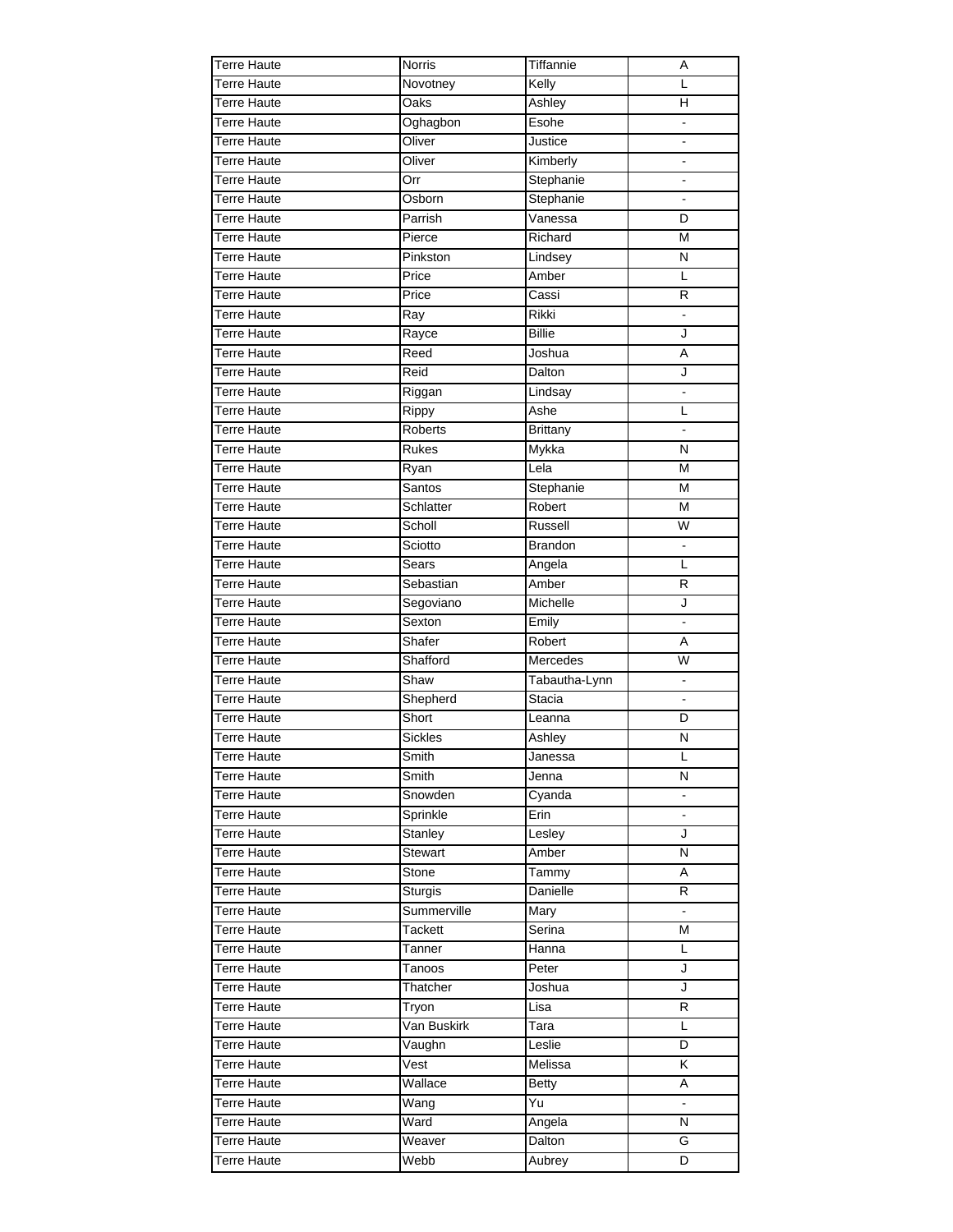| Terre Haute        | Weber               | Kaitlyn                      | P             |
|--------------------|---------------------|------------------------------|---------------|
| Terre Haute        | Western             | Douglas                      | A             |
| <b>Terre Haute</b> | Whitaker            | Sydney                       |               |
| <b>Terre Haute</b> | Willham             | Whitney                      | D             |
| Terre Haute        | Williams            | Davine                       | K             |
| <b>Terre Haute</b> | Wilson              | Brandy                       |               |
| <b>Terre Haute</b> | Yeargin             | Misty                        | B             |
| <b>Terre Haute</b> | Zellars             | Kristin                      | L             |
| Valparaiso         | Adams               | Shawn                        | D             |
| Valparaiso         | Anthony             | Donna                        | $\frac{1}{2}$ |
| Valparaiso         | <b>Armalius</b>     | Veronica                     | L             |
| Valparaiso         | Badman              | Rachel                       | L             |
| Valparaiso         | Baker               | Daniel                       | E             |
| Valparaiso         | Baur                | Nancy                        | Α             |
|                    |                     | Josefina                     |               |
| Valparaiso         | Bazan               |                              |               |
| Valparaiso         | Bieker              | Andrew                       | T             |
| Valparaiso         | Blankenship         | Ashley                       | D             |
| Valparaiso         | Bogart              | <b>Brandy</b>                | J             |
| Valparaiso         | <b>Bracco</b>       | Connie                       | F             |
| Valparaiso         | Bradney             | Arianna                      | Ν             |
| Valparaiso         | Braun               | Jillian                      | Υ             |
| Valparaiso         | <b>Brodner</b>      | Tori                         |               |
| Valparaiso         | <b>Buenavista</b>   | Albert                       | O             |
| Valparaiso         | <b>Bunch</b>        | Ariel                        | Α             |
| Valparaiso         | <b>Buttermore</b>   | Jessica                      | Κ             |
| Valparaiso         | <b>Bylen</b>        | Paul                         | M             |
| Valparaiso         | Cabrera             | Yasmin                       |               |
| Valparaiso         | Calderon            | Eric                         | Α             |
| Valparaiso         | Carroll             | David                        | G             |
| Valparaiso         | Cartagena           | Christopher                  | A             |
| Valparaiso         | Chavez              | Jacob                        |               |
| Valparaiso         | Colvin              | Tammy                        | K             |
| Valparaiso         | Conger              | Jennel                       | J             |
| Valparaiso         | Cook                | Amber                        | D             |
| Valparaiso         | Coulibaly           | Frederique                   | G             |
| Valparaiso         | Cowan               | Michelle                     | D             |
| Valparaiso         | $\overline{C}$ raft | $\overline{\text{C}}$ linton | T             |
| Valparaiso         | Crenshaw            | Courtney                     | В             |
| Valparaiso         | Crowel              | Troy                         | Α             |
| Valparaiso         | Curiel              | Carlos                       | E             |
| Valparaiso         | D'Asto              | Richard                      |               |
| Valparaiso         | Davis               | Bethany                      | Α             |
| Valparaiso         | Davis               | Michele                      | ۰             |
| Valparaiso         | Delinski            | Teresa                       | Α             |
| Valparaiso         | Diehl               | Emily                        | Α             |
| Valparaiso         | Dorman              | Susan                        | M             |
| Valparaiso         | Douglas             | Abra                         | E             |
| Valparaiso         | Dragomer            | Hannah                       | L             |
| Valparaiso         | Drenth              | Kristin                      | N             |
| Valparaiso         | Dujmovich           | Leah                         | M             |
| Valparaiso         | Dunevant            | Daniel                       | J             |
| Valparaiso         | Edgell              | Journey                      | M             |
| Valparaiso         | Fernandez           | Alexandria                   | Ν             |
| Valparaiso         | Fitzhenry           | <b>Brianna</b>               | ۰             |
| Valparaiso         | Fleeger             | Roberta                      | A             |
| Valparaiso         | Francis             | Ashley                       | M             |
| Valparaiso         | Frasure             | James                        | G             |
| Valparaiso         | Gjorgievska         | Snezana                      |               |
|                    |                     |                              |               |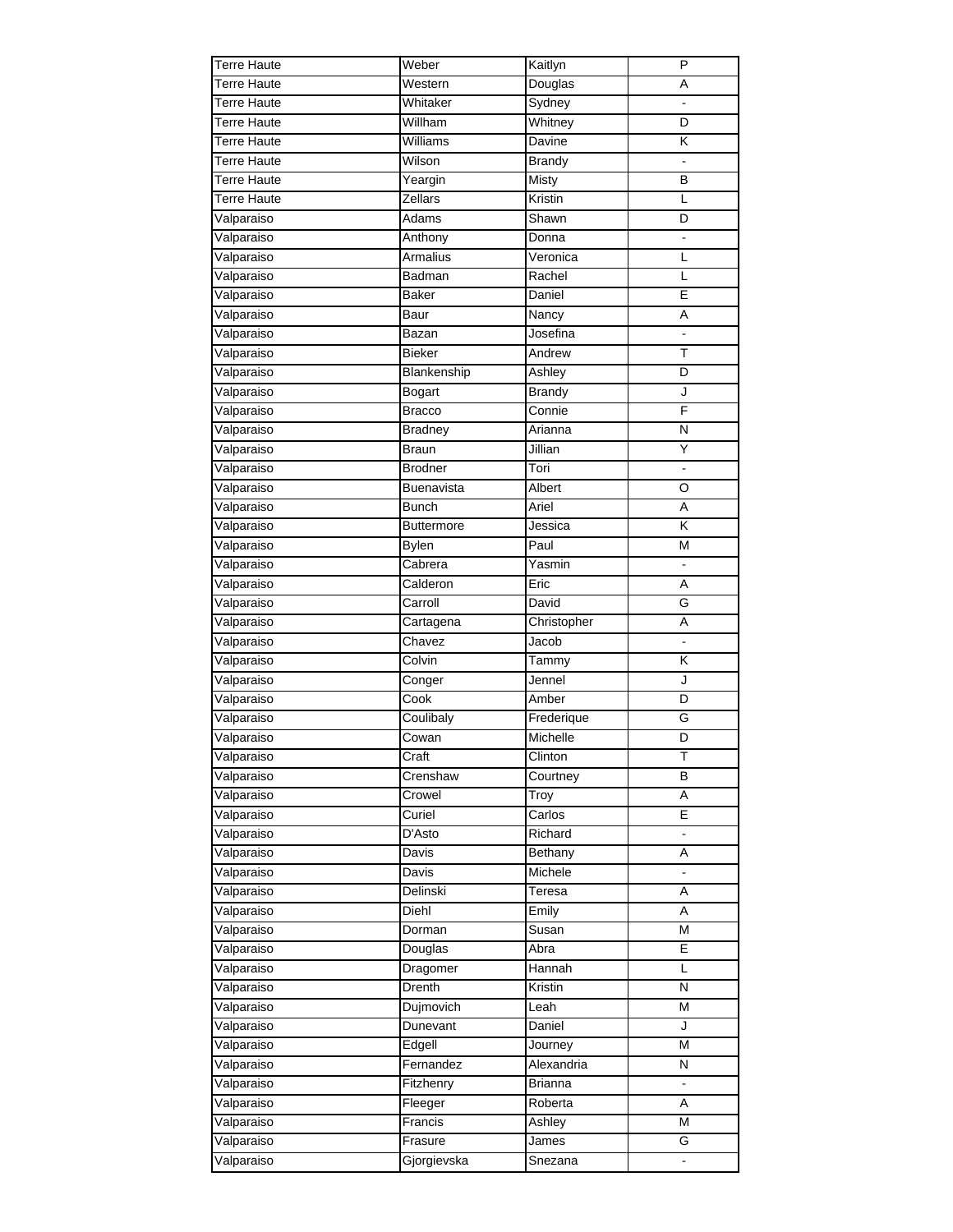| Valparaiso | Gonzalez        | Rolando         |                              |
|------------|-----------------|-----------------|------------------------------|
| Valparaiso | Gorecki         | Jessica         | F                            |
| Valparaiso | Greenfield      | Sarah           | M                            |
| Valparaiso | Grover          | Ronald          | E                            |
| Valparaiso | Hale            | Alexis          | R                            |
| Valparaiso | Harper-Martens  | <b>Brittney</b> | L                            |
| Valparaiso | <b>Harris</b>   | Alicia          | J                            |
| Valparaiso | Hedgepath       | Clayton         | M                            |
| Valparaiso | Hernandez       | Eder            |                              |
| Valparaiso | Herrold         | Charles         | R                            |
| Valparaiso | Higley          | Michelle        | L                            |
| Valparaiso | Hindman         | <b>Shariss</b>  |                              |
|            |                 |                 |                              |
| Valparaiso | Hodson          | Tara            | L                            |
| Valparaiso | Hornsby         | Megan           | M                            |
| Valparaiso | Host            | Jerry           | L                            |
| Valparaiso | Ivanovik        | Katerina        |                              |
| Valparaiso | Jaakkola        | <b>Brianna</b>  | R                            |
| Valparaiso | Janiga          | Alexandra       | Κ                            |
| Valparaiso | Japkowski       | Margarita       | $\overline{a}$               |
| Valparaiso | Johnson         | <b>Brittany</b> | R                            |
| Valparaiso | Jordan          | Kristen         | G                            |
| Valparaiso | Kaplan          | Amanda          | R                            |
| Valparaiso | King            | Janet           | J                            |
| Valparaiso | Knight          | Stephanie       | Α                            |
| Valparaiso | Kobak           | Tiffany         | Г                            |
| Valparaiso | Koch            | Graham          | $\overline{a}$               |
| Valparaiso | Kolbus          | Jeff            |                              |
| Valparaiso | Kolodziej       | Geoffrey        | W                            |
| Valparaiso | Kozlowski       | Marissa         | L                            |
| Valparaiso | Kremer          | Nicole          | $\blacksquare$               |
| Valparaiso | Kuemmeth        | William         | M                            |
| Valparaiso | Kunst           | Melissa         | L                            |
| Valparaiso | Lagestee        | Emily           | L                            |
|            |                 | Randi           |                              |
| Valparaiso | Lasky           |                 | L                            |
| Valparaiso | Lazo            | <b>Brittany</b> | Т                            |
| Valparaiso | Lee             | Jerome          | Α                            |
| Valparaiso | Lewis           | Nicholas        | $\overline{\mathsf{R}}$      |
| Valparaiso | Lindeman        | Jacob           | $\qquad \qquad \blacksquare$ |
| Valparaiso | Ling            | Ricky           |                              |
| Valparaiso | Lipp            | Natalie         | R                            |
| Valparaiso | Lloyd           | Yoledyah        |                              |
| Valparaiso | Mager           | Angela          | R                            |
| Valparaiso | Mandeville      | Toni            | R                            |
| Valparaiso | Martin          | Irene           | Α                            |
| Valparaiso | McCord-Kurz     | Hope            | Е                            |
| Valparaiso | <b>McSurley</b> | Christina       | Α                            |
| Valparaiso | Meadows         | Latonya         | L                            |
| Valparaiso | Melendez        | Dominique       | Ν                            |
| Valparaiso | Mendez          | Krystle         | G                            |
| Valparaiso | Meyer           | Amanda          | М                            |
| Valparaiso | Michalak        | <b>Bradley</b>  | Α                            |
| Valparaiso | Modlin          | Grace           | R                            |
| Valparaiso | Montemayor      | Mario           |                              |
| Valparaiso | Morton          | Paulette        | D                            |
| Valparaiso | <b>Myers</b>    | Jay             | Α                            |
|            |                 | Bethany         | N                            |
| Valparaiso | Napier          |                 |                              |
| Valparaiso | Nardini         | Manuel          | M                            |
| Valparaiso | Nesvold         | Samantha        | M                            |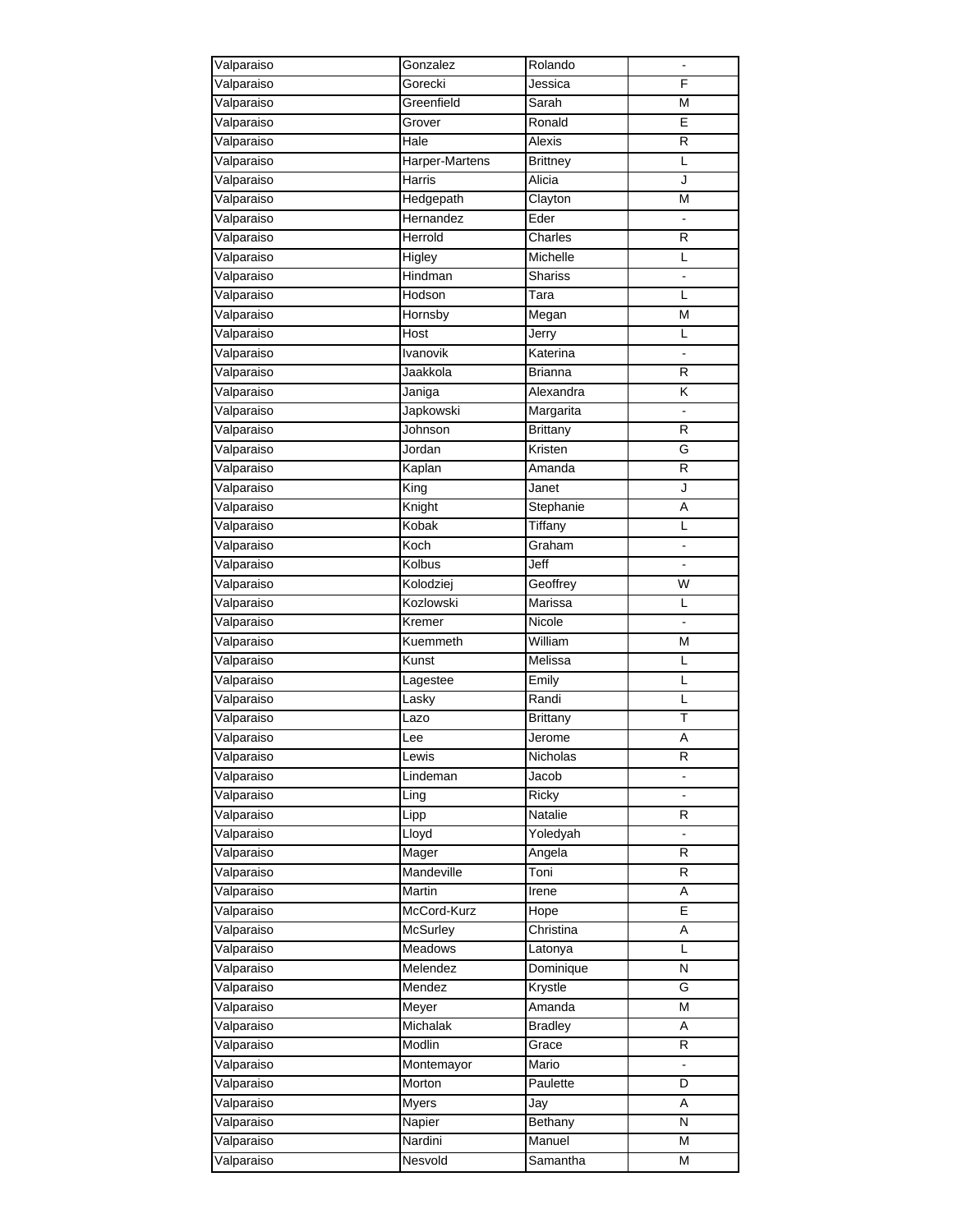| Valparaiso | Nguyen             | Thu             | H                     |
|------------|--------------------|-----------------|-----------------------|
| Valparaiso | <b>Nice</b>        | Kyle            | D                     |
| Valparaiso | <b>Nichols</b>     | Letticia        | M                     |
| Valparaiso | Novreske           | Shannon         |                       |
| Valparaiso | Pacurib            | Jenny           | ı                     |
| Valparaiso | Pietrowski         | Cody            |                       |
| Valparaiso | Piskor             | Ashley          | н                     |
| Valparaiso | Ponce              | Jennifer        |                       |
| Valparaiso | Poole              | Jeff            |                       |
| Valparaiso | Pouch              | Christopher     |                       |
| Valparaiso | Pressley           | Amber           | C                     |
| Valparaiso | Quesnell           | Jon             | J                     |
| Valparaiso | Ramirez            | Amanda          |                       |
| Valparaiso | Rebolloso          | Maria           | M                     |
| Valparaiso | Richerson          | Kaylin          | M                     |
| Valparaiso | Rokosz             | Emily           |                       |
| Valparaiso | Runion             | Jason           | A                     |
| Valparaiso | Saklaczynski       | Tonya           | $\blacksquare$        |
| Valparaiso | Salgado            | Alex            |                       |
| Valparaiso | Salgado            | Joshua          |                       |
| Valparaiso | Santiago           | Saleana         | ÷,                    |
| Valparaiso | <b>Schnick</b>     | Jake            | R                     |
| Valparaiso | Schrik             | Crystal         | C                     |
| Valparaiso | Schultz            | Abbey           | L                     |
|            | Sferruzza          | Sarah           | $\mathsf{N}$          |
| Valparaiso |                    |                 |                       |
| Valparaiso | Sharks<br>Short    | Portia          | L                     |
| Valparaiso |                    | Cheryl          |                       |
| Valparaiso | Shouse             | Stephanie       | Ν                     |
| Valparaiso | Smeltzer           | Mark            | J                     |
| Valparaiso | Smith              | Robin           | L                     |
| Valparaiso | Snitchler          | Samantha        | R                     |
| Valparaiso | Soleski            | Joshua          | R                     |
| Valparaiso | Spencer            | Jennifer        | L                     |
| Valparaiso | Sperling - Jeffers | Meredith        | B                     |
| Valparaiso | Stanik             | Rachel          | $\blacksquare$        |
| Valparaiso | Stephan            | <b>Brittany</b> |                       |
| Valparaiso | Stephens           | Tina            | M                     |
| Valparaiso | Strohmeyer         | Matt            | D                     |
| Valparaiso | Suffern            | Mary            | K                     |
| Valparaiso | Thomas             | Cortney         | M                     |
| Valparaiso | Thomas             | Natalie         | N                     |
| Valparaiso | Thompson           | <b>Brittany</b> | D                     |
| Valparaiso | <b>Tiemens</b>     | Jessica         | ۰                     |
| Valparaiso | Tipold             | Kristine        | M                     |
| Valparaiso | Trajceski          | Stefani         | ۰                     |
| Valparaiso | Trevino            | Ryan            | ÷,                    |
| Valparaiso | Twiss              | Cassandra       | ÷                     |
| Valparaiso | Ulm-Evans          | Karen           | L                     |
| Valparaiso | Urnik              | Diane           | G                     |
| Valparaiso | Vernich            | Zachary         | D                     |
| Valparaiso | Wagner             | Paige           | E                     |
| Valparaiso | Will               | Jennifer        | L,                    |
| Valparaiso | Wilson             | Tyler           | $\overline{\text{c}}$ |
| Valparaiso | Winchell           | Jordan          | ÷,                    |
| Valparaiso | Witcher            | Tiffany         | ä,                    |
| Valparaiso | Woodbury           | Eric            | Α                     |
| Valparaiso | Wracker            | Trent           |                       |
| Valparaiso | Wright             | Capri           |                       |
|            |                    |                 |                       |